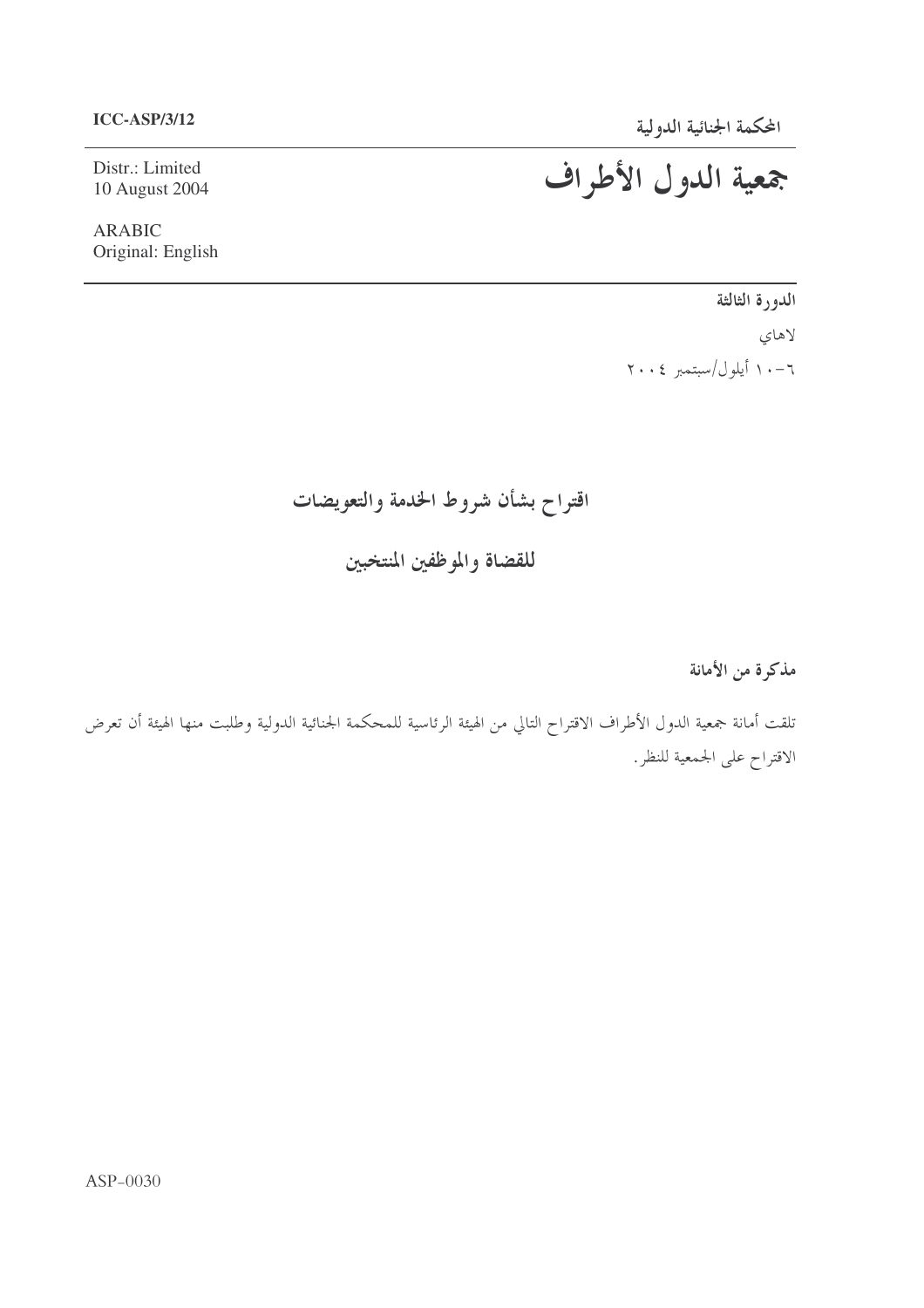## اقتراح بشأن شروط الخدمة والتعويضات للقضاة والموظفين المنتخبين

١– عملا بالمادة ٤٩ من نظام روما الأساسي، يقدم هذا الاقتراح إلى جمعية الدول الأطراف (الجمعية) للنظر واتخاذ القرار اللازم. ويشمل هذا الاقتراح:

- مشروع شروط الخدمة والتعويضات لقضاة المحكمة (المرفق الأول)، بما في ذلك مشروع نظام تكاليف السفر واستحقاقات الإقامة للقضاة ( التذييل ١)، ومشروع نظام المعاشات للقضاة (التذييل ٢)، ومذكرة تعالج قضية معاشات العجز والمعاشات التقاعدية للقضاة الأوائل للمحكمة (التذييل ٣)؛
- مشروع شروط الخدمة والتعويضات للمدعي العام ونواب المدعي العام (المرفق الثاني)، بما في ذلك مشرو ع نظام تكاليف السفر واستحقاقات الإقامة للمدعي العام ونواب المدعي العام ( التذييل ١)، ومشروع نظام المعاشات للمدعي العام ونواب المدعي العام (التذييل ٢)؛
- مشروع شروط الخدمة والتعويضات للمسحل (المرفق الثالث، بما في ذلك مشروع نظام تكاليف السفر واستحقاقات الإقامة للمسجل ( التذييل ١)، ومشروع نظام المعاشات للمسحل (التذييل ٢).

٢– واعتمدت الجمعية شروط الخدمة للقضاة في دورتما الأولى المعقودة في أيلول/سبتمبر ٢٠٠٢ في المرفق السادس للميزانية الخاصة بالفترة المالية الأولى للمحكمة (ICC-ASP/1/3) وقامت الجمعية بتنقيحها وأعادت إصدارها في دورقما الثانية المعقودة في أيلول/سبتمبر ٢٠٠٣ في الجزء الثالث، ألف، من الوثيقة ICC-ASP/2/10. غير أنه تبين لدى تطبيق شروط الخدمة للقضاة أن الوثيقة لا تتناول قضايا هامة مثل الإقامة زمعاشات الإعاقة واستحقاقات الأطفال. وبعد مزيد من الدراسة والرجوع إلى شروط الخدمة والتعويضات للقضاة في محكمة العدل الدولية والمحكمتين الجنائيتين الدوليتين ليوغوسلافيا السابقة ورواندا، أعد هذا الاقتراح من أحل تعديل أحكام الجزء الثالث وتوضيحها، عند الاقتضاء.

٣– وعلى الرغم من تصدي المشرو ع المقترح لأوجه النقص أعلاه، فإنه لا يعالج التفاوت في مدة حدمة القضاة الأوائل وما يترتب على ذلك من اختلافات من حيث معاشات الإعاقة والمعاشات التقاعدية المستحقة لهم. وتحاول المذكرة الواردة في المرفق الأول معالجة هذا الموقف بمنح القضاة الأوائل في المحكمة الجنائية الدولية استحقاقات مماثلة فيما يتعلق معاشات العجز والمعاشات التقاعدية.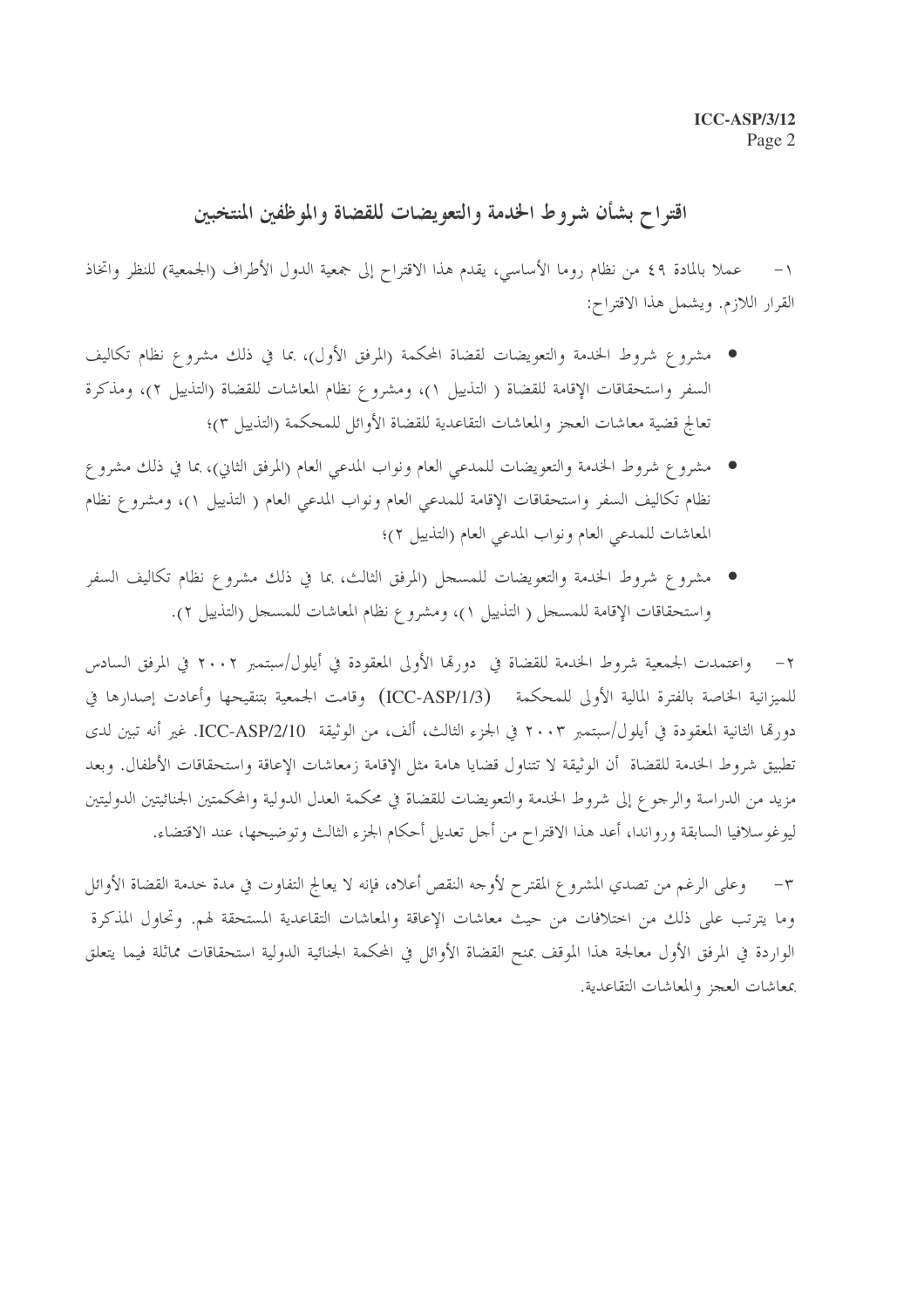$ICC-ASP/3/12$ Page 3

٤– ووفقا للمادة ٤٩ من النظام الأساسي، يجوز لجمعية الدول الأطراف أن تقرر أيضا شروط الخدمة والتعويضات للمدعي العام ونواب المدعي العام. ويعتمد المشروع المرفق بوصفه المرفق الثاني على شروط الخدمة للقضاة مع إجراء التعديلات اللازمة ليتماشى مع مركز كل من المدعى العام ونواب المدعى العام، فضلا عن سلطاقم وامتيازاقم.

ووضعت شروط الخدمة للمسجل بشكل مماثل لشروط حدمة القضاة. غير أن حساب المعاش التقاعدي للمسجل  $-\circ$ يراعي اختلاف مدة خدمة المسحل. وبالإضافة إلى ذلك، لم يتعرض المرفق الثالث لوظيفة نائب المسحل لعدم إدراجها في مشروع ميزانية المحكمة حتى الآن. وقد يلزم الرحوع إلى هذه المسألة في الوقت المناسب.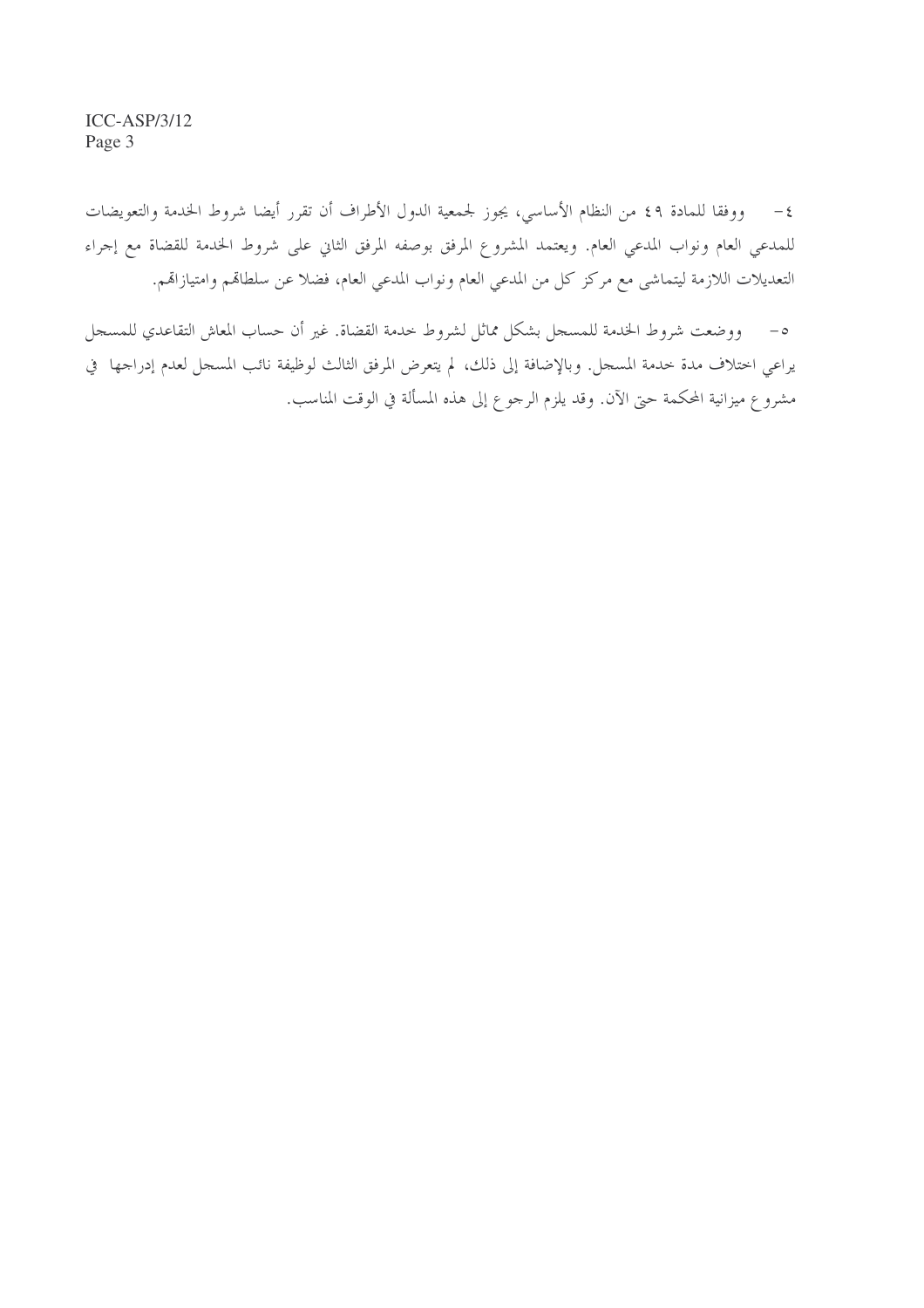## المرفقــــات

- المرفق الأول: مشرو ع شروط الخدمة والتعويضات لقضاة المحكمة الجنائية الدولية التذييل ١: مشرو ع نظام تكاليف السفر واستحقاقات الإقامة لقضاة المحكمة الجنائية الدولية
- التذييل ٢: مشروع نظام المعاشات لقضاة المحكمة الجنائية الدولية التذييل ٣: مذكرة تعالج قضية معاشات الإعاقة والمعاشات التقاعدية للقضاة الأوائل للمحكمة
- المرفق الثاني: مشرو ع شروط الخدمة والتعويضات للمدعي العام ونواب المدعي العام في المحكمة الجنائية الدولية
- التذييل ١: مشروع نظام تكاليف السفر واستحقاقات الإقامة للمدعي العام ونواب المدعي العام في المحكمة الجنائية الدولية
	- التذييل ٢: مشروع نظام المعاشات للمدعي العام ونواب المدعي العام في المحكمة الجنائية الدولية
		- المرفق الثالث: مشرو ع شروط الخدمة والتعويضات لمسحل المحكمة الجنائية الدولية

التذييل ١: مشرو ع نظام تكاليف السفر واستحقاقات الإقامة لمسحل المحكمة الجنائية الدولية التذييل ٢: مشروع نظام المعاشات لمسحل المحكمة الجنائية الدولية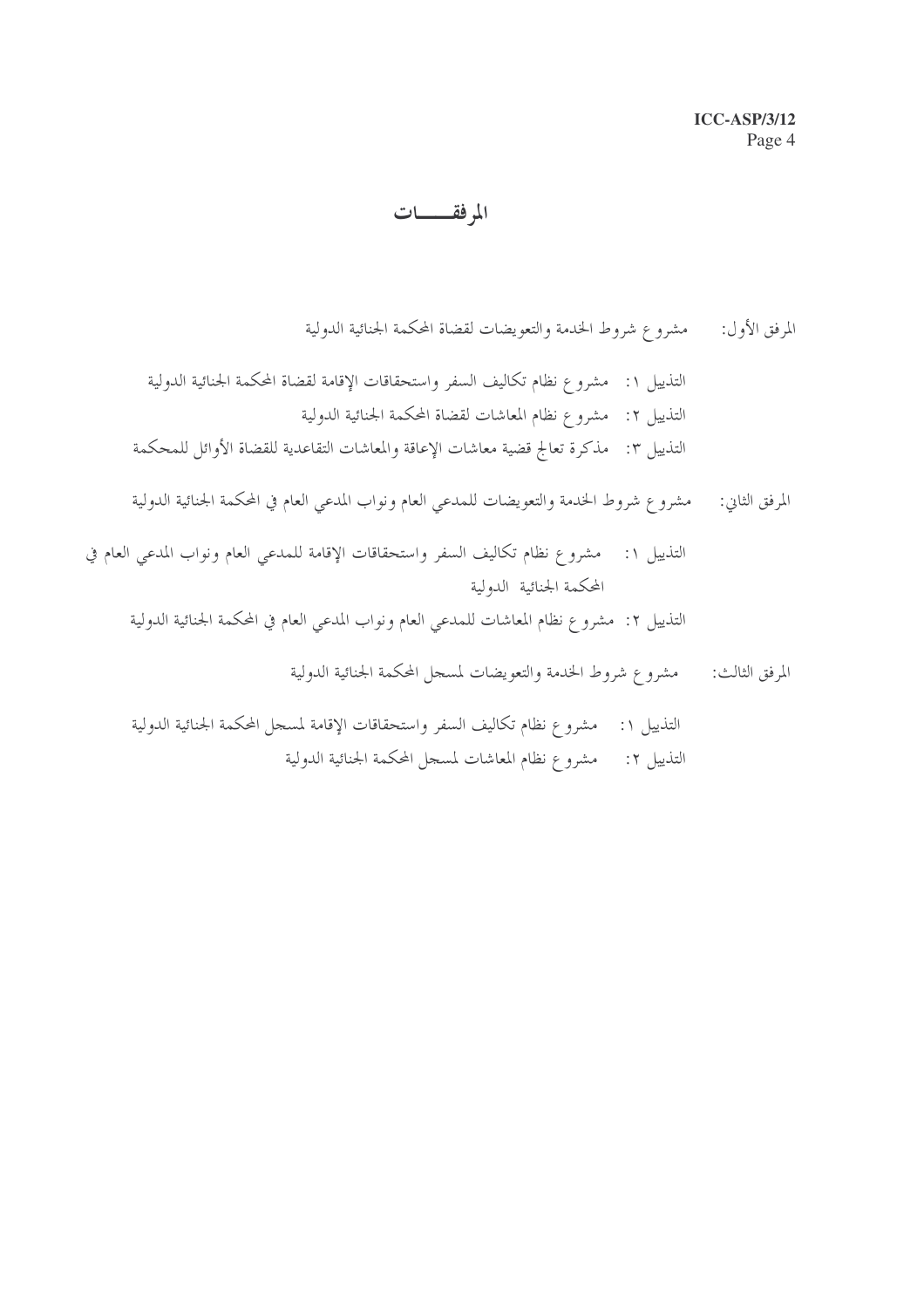## المرفق الأول

## مشروع شروط الخدمة والتعويضات لقضاة المحكمة الجنائية الدولية

يتضمن مشروع شروط الخدمة والتعويضات للقضاة الشروط الأساسية لخدمة قضاة المحكمة الجنائية الدولية (يشار إليها فيما بعد بوصفها " المحكمة ")، وفقاً للمادتين ٣٥ و٤٩ من نظام روما الأساسي، والمرفق السادس من ميزانية الفترة المالية الأولى للمحكمة (ICC-ASP/1/3، الجزء الثالث، المرفق السادس) التي اعتمدتما جمعية الدول الأطراف (يشار إليها فيما بعد بوصفها " الجمعية ") في دورمًا الأولى المعقودة في أيلول/سبتمبر ٢٠٠٢، والتي نقتحتها وأعادت إصدارها في الجزء الثالث، ألف، من الوثيقة ICC-ASP/2/10 التي اعتمدها الجمعية في دورها الثانية المعقودة في أيلول/سبتمبر ٢٠٠٣.

أولاً - استخدام المصطلحات

يعني مصطلح "القاضي" قاضياً للمحكمة بالمفهوم الوارد في المادة ٣٥ من نظام روما الأساسي يعمل على أساس  $-1$ التفر غ.

يعني مصطلح "المرتب السنوي"، لأغراض حساب استحقاق المعاش التعاقدي، الأجر السنوي، بدون أية بدلات،  $-\tau$ الذي تحدده الجمعية والذي كان يتلقاه القاضي عند انتهاء مدة حدمته.

وذلك مشابه لما جاء في الفقرة ٢ من المادة الخامسة، من حطة المعاشات التقاعدية لمحكمة العدل الدولية، والفقرة ٢ من المادة ٥ من خطة المعاشات التقاعدية للمحكمة الجنائية الدولية ليوغوسلافيا السابقة. ولذلك أهميته لأغراض حساب المعاش التقاعدي.

يعني مصطلح "الزوج" الشريك بموجب زواج يعتبر صحيحا وفقا لقانون البلد الذي ينتمى إليه القاضي بجنسيته أو  $-\tau$ الشريك في المعيشة بموجب اتفاق قانوين يعقده القاضي وفقاً لقانون البلد الذي ينتمي إليه بجنسيته.

وثيقة الأمم المتحدة ST/SGB/2004/4 المؤرخة ٢٠ كانون الثاني/يناير ٢٠٠٤. بناء على طلب عدد من قضاة المحكمة الجنائية الدولية.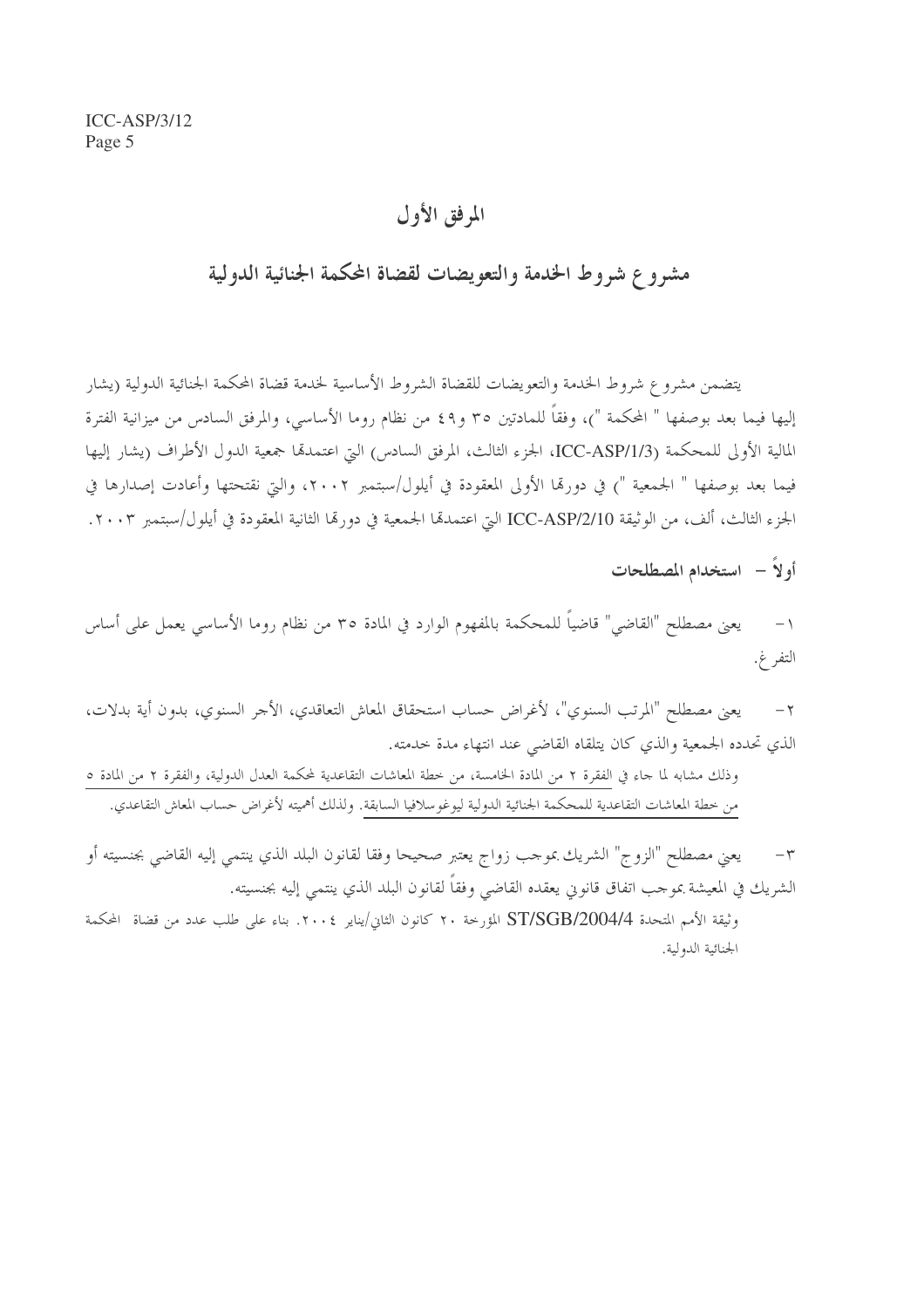**ICC-ASP/3/12** Page 6

#### ثانيا – إقامة القضاة

- يتخذ القضاة سكنا لهم في هولندا على مقربة كافية من مقر المحكمة حتى يكونوا جاهزين للحضور بالمحكمة بعد مهلة قصيرة من أجل القيام بمهامهم بموجب نظام روما الأساسي والقواعد الإجرائية وقواعد الإثبات. ترك نظام روما الأساسي مسألة محل إقامة القضاة الذين يعملون على أساس التفرغ مفتوحة. ويذكر المرفق السادس من ميزانية الفترة المالية الأولى للمحكمة في حاشية له (انظر الجزء الثالـــف، ألـــف، من الوثيقـــــة ICC-ASP/2/10 يشار إليه فيما بعد بوصفه: " الجزء الثالث"]، الصفحة ٩٩ ١) أن نظام روما الأساسي قد أو كل هذا الأمر إلى القضاة . وقد حلصت الهيئة الرئاسية إلى أن الإمكانية العملية تقتضي أن يقيم قضاة المحكمة الجنائية الدولية قريباً من المحكمة .
- يعني مركز المقيم اتخاذ مقر إقامة دائمة، عن طريق الاقتناء أو عقد إيجار طويل الأجل، مقروناً بإعلان من القاضي  $-\tau$ المعنى بأنه يتمتع بمركز المقيم.

المادة ٧(ب) من الأحكام والشروط العامة للمحكمة الجنائية الدولية ليوغوسلافيا السابقة*؛ وليس لمحكمة العدل الدولية حكم كهذا* لأن رئيس المحكمة وحده هو الذي يتعين أن يقيم بمقر المحكمة، وفقاً للمادة ٢٢ من نظامها الأساسي.

ثالثا - الم تبات

- يبلغ صافي الأحر السنوي للقاضي ١٨٠ ١٨٠ يورو.  $-1$ الجزء الثالث، ألف، الفقرة ( .
- يتقاضى رئيس المحكمة بدلاً خاصاً يُدفع بمعدل عشرة (١٠) في المائة من الراتب السنوي للرئيس. وعلى أساس  $-\tau$ الأجر الصافي المبين أعلاه البالغ ١٨٠٠٠٠ يورو يكون صافي البدل السنوي الخاص ١٨٠٠٠ يورو . الجزء الثالث، ألف، الفقرة ٢ .

يحق للنائب الأول أو النائب الثاني للرئيس، أو، في ظروف استثنائية، لأي قاض آخر يكلف بالعمل كرئيس، أن  $-\tau$ يتقاضى بدلاً خاصاً يبلغ صافيه ١٠٠ يورو يومياً عن كل يوم عمل يقوم فيه بالعمل كرئيس، بحد أقصى ١٠٠٠٠ يورو في السنة.

الجزء الثالث، ألف، الفقرة ٣، مع الإضافة التالية: "في ظروف استثنائية، أي قاض آخر يكلف بالعمل كرئيس" لتغطية كافة الاحتمالات.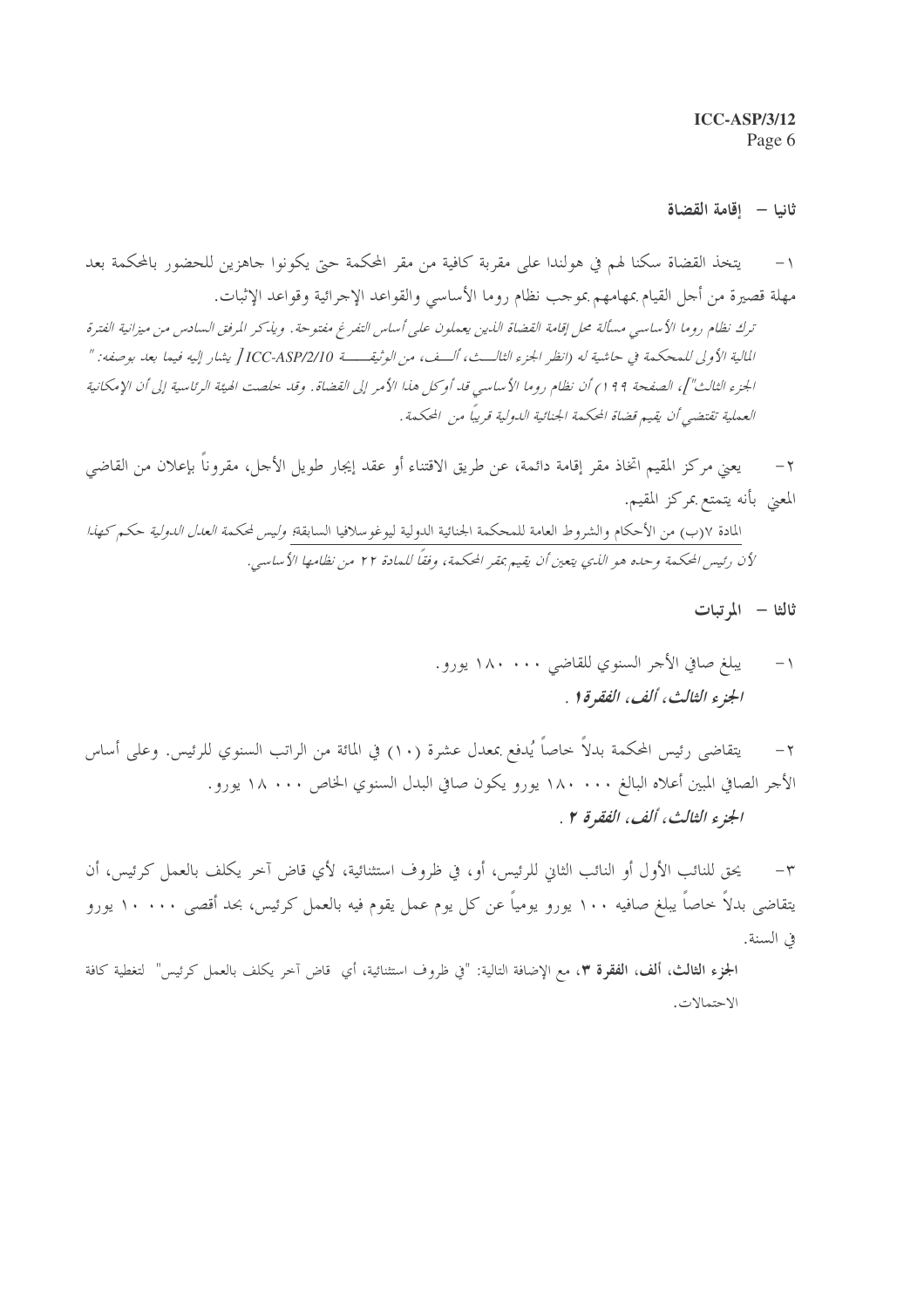## <sub>د</sub>ابعاً – تكاليف السفر واستحقاقات الإقامة

نظام السفر والاقامة يحق للقاضي الحصول على مصاريف السفر واستحقاقات الإقامة على النحو المبين في  $-1$ لقضاة المحكمة الجنائية الدولية الوارد في التذييل ١ لهذه الوثيقة.

يو د ذلك الحكم جزئياً في الجزء الثالث، الفقرة ٧ و ما بعدها، وللإطلاع على التفاصيل، *انظـــر التذييل ١ .* 

خامساً – نظام المعاشات

١– يحق للقاضي، عند التقاعد، أن يتقاضى معاشاً على النحو المبين في نظام لمعاشات لقضاة المحكمة الجنائية الدولية الوارد في التذيبل ٢ لهذه الوثيقة.

يو د ذلك الحكم جزئياً في الجزء الثالث، الفقرة ٥ – *للإطلاع على التفاصيل انظر التذييل* ٢ .

٢ – تعدّل المعاشات التقاعدية المدفوعة تلقائياً بنفس النسبة المثوية التي تعدّل ها المرتبات وفي نفس تاريخ تعديل المرتبات. الجزء الثالث، ألف، الفقرة ٥(ه).

## سادساً – معاش الزوج الباقي على قيد الحياة

عند وفاة القاضي أوالقاضي السابق، يستحق الزوج الباقي على قيد الحياة معاشا على النحو المين في نظام  $-1$ المعاشات لقضاة المحكمة الجنائية الدولية الوارد في التذييل ٢ لهذه الوثيقة.

الجزء الثالث، ألف، الفقرة ٥ (د)، للإطلاع على التفاصيل انظر التذييل ٢.

سابعاً – استحقاقات الأطفال

عند وفاة القاضي أو القاضي السابق، يحق لأطفاله الطبيعيين أو بالتبني القانوني الحصول على استحقاقات الأطفال  $-1$ على النحو المبين في نظام المعاشات لقضاة المحكمة الجنائية الدولية الوارد في التذييل ٢ لهذه الوثيقة. للإطلاع على التفاصيل انظر التذييل ٢. وفقاً لاستحقاقات الأطفال الممنوح لقضاة محكمة العدل الدولية وقضاة المحكمة الجنائية الدولية ليوغو سلافيا السابقة.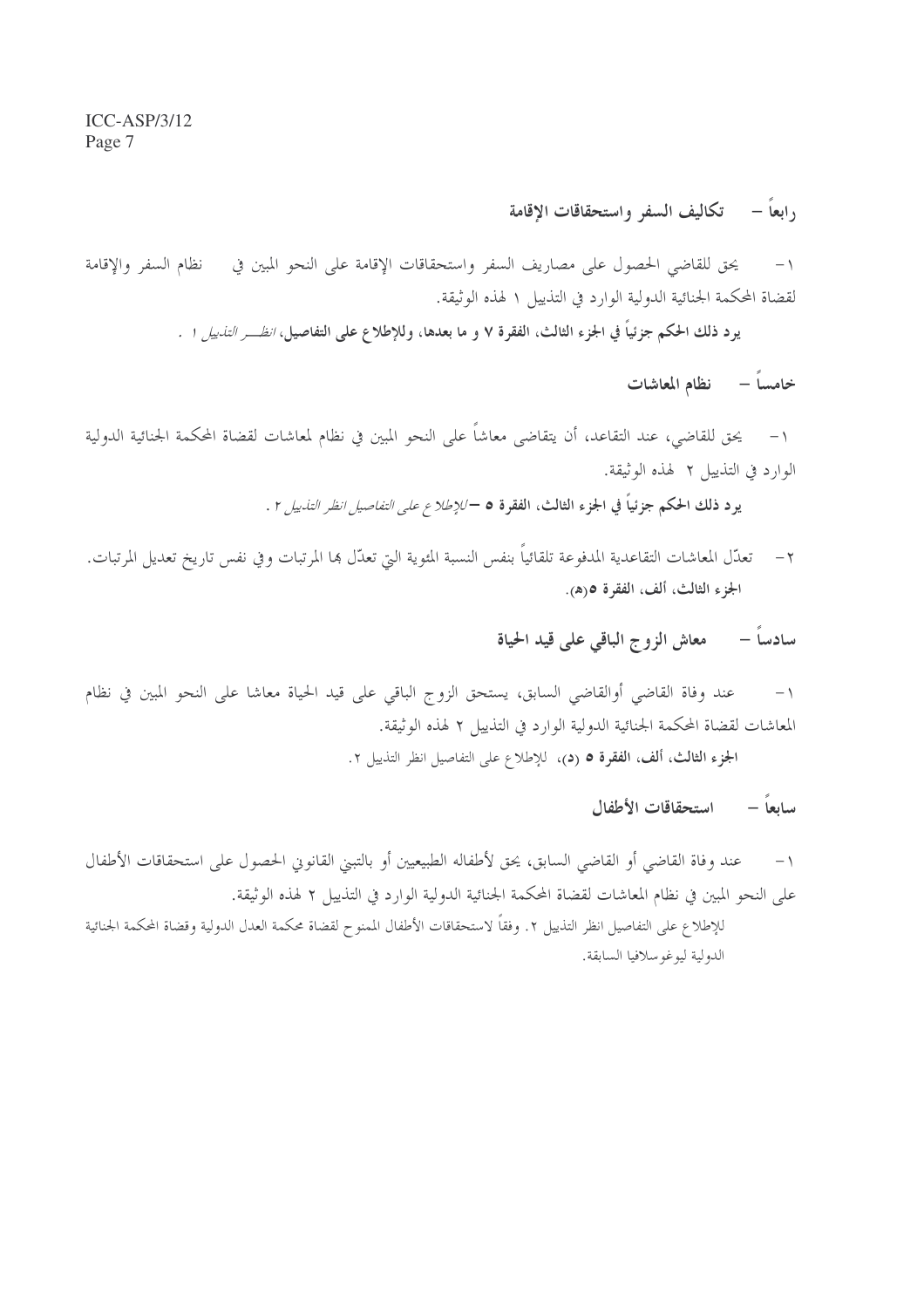**ICC-ASP/3/12** Page 8

## ثامناً – استحقاقات الباقين على قيد الحياة

في حالة وفاة القاضي، يعوِّض المستحقون الباقون على قيد الحياة، كما يرد تعريفهم في الفقرة ٢ أدناه، بأن يدفع  $-1$ لهم مبلغ مقطوع يعادل شهراً واحداً من الأجر الأساسي عن كل سنة من سنوات الخدمة، وذلك بحد أدنى يعادل شهراً واحداً من الأجر الأساسي وبحد أقصى يعادل تسعة أشهر من الأجرالأساسي. المادة ٥(١) من الأحكام والشروط العامة للمحكمة الجنائية الدولية ليوغوسلافيا السابقة. أوصى بما الأمين العام في الوثيقة A/52/520 المؤرخة ٢٢ تشرين الأول / أكتوبر ١٩٩٧ واعتمدها الجمعية العامة في القـــــرارA/RES/53/214 المؤرخ ۱۱ شباط / فبرایر ۱۹۹۹.

لأغراض الفقرة ١ أعلاه، يشمل المستحقون الباقون على قيد الحياة زوج القاضي، بشرط أن يكون الزواج قائما  $-\tau$ عند وفاة القاضي والأطفال الطبيعيين أو بالتبني القانوني للقاضي المتوفي غير المتزوجين الذين لا يبلغون سن الحادية والعشرين (٢١) عند وفاة القاضي.

المادة ٥(ب) من الأحكام والشروط العامة للمحكمة الجنائية الدولية ليوغوسلافيا السابقة. أوصى بما الأمين العام في الوثيقــــــــــة A/53/520 المؤرخة ٢٢ تشرين الأول / أكتوبر ١٩٩٧ واعتمدها الجمعية العامة في القرار A/RES/53/214 المسؤرخ ١١ شباط / فبراير ١٩٩٩.

### تاسعاً– بدل التعليم

- ١- يحق للقضاة الحصول على منحة تعليم لأطفالهم تعادل المنحة المطبقة على موظفى الأمم المتحدة. الجزء الثالث، ألف، الفقرة عي
	- عاشراً التأمين الصحى
	- القضاة مسؤولون عن اتخاذ ترتيبات التأمين الصحى الخاصة بمم.  $-1$ الجزء الثالث، ألف، الفقرة 7 .
- حادي عشه الأجازة لم تتعرض أحكام وشروط محكمة العدل الدولية أو المحكمة الجنائية الدولية ليوغوسلافيا السابقة صراحة لنظام الأجازات، غير أن من الملائم أن تتعرض له من أجل تحقيق الإدارة السليمة/ التنظيم السليم.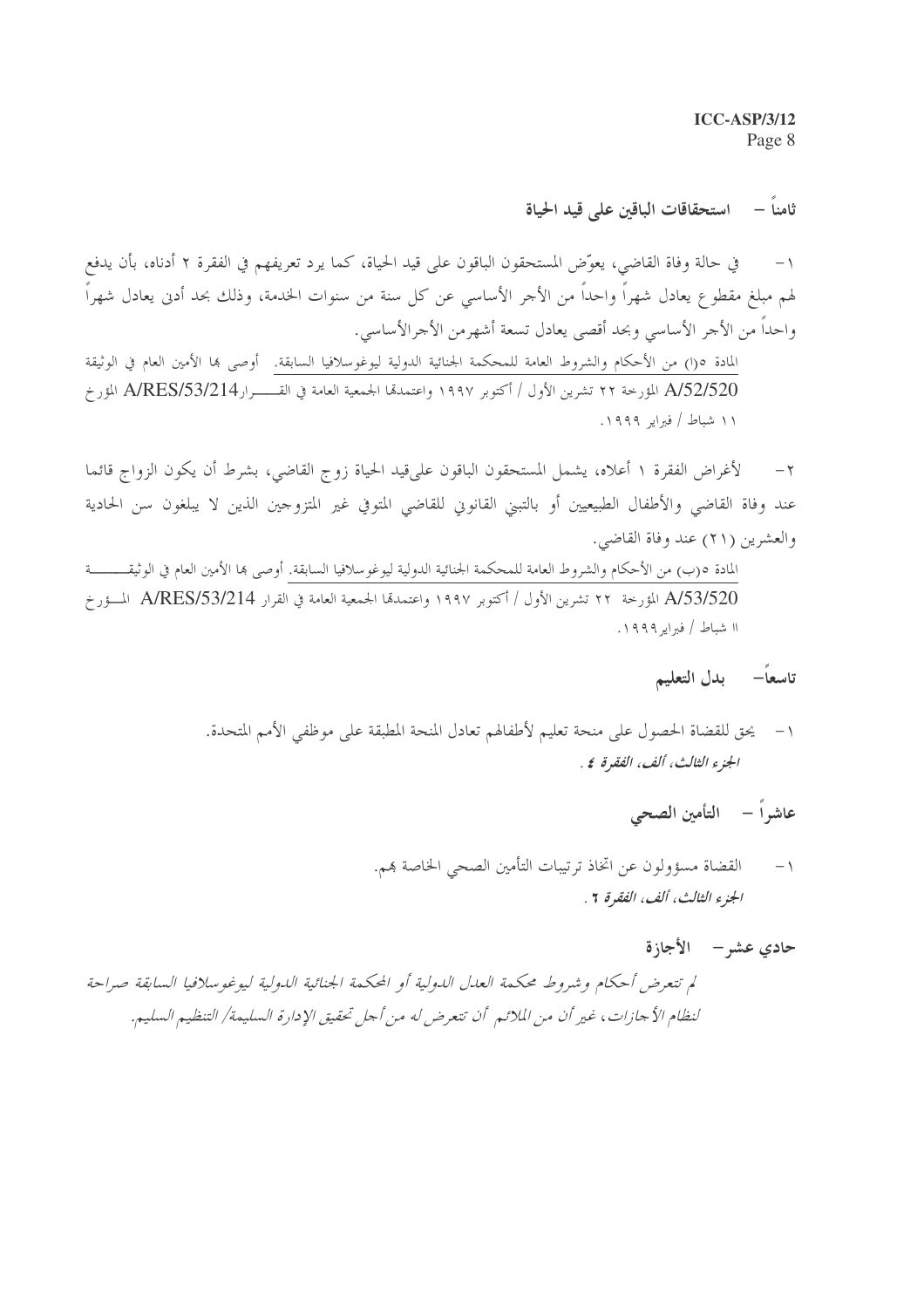١– يستحق القضاة أجازة سنوية يبلغ مجموعها ثمانية (٨) أسابيع في السنة. ويجوز الحصول على الأجازة وفقاً للإجراءات التي يتفق عليها القضاة بموجب قرار سنوي يتخذه المجلس العام للقضاة فيما يتعلق بالأيام التي ستكون فيها المحكمة في عطلة.

يجوز تجميع الأجازة السنوية، بشرط ألاّ يرحّل أكثر من ثمانية عشر(١٨) أسبوعاً من تلك الأجازة إلى السنة  $-\tau$ التالية.

> يدء النفاذ ثانی عشر – حكم جديد

١– يبدأ نفاذ شروط الخدمة والتعويضات لقضاة المحكمة الجنائية الدولية المتضمنة للشروط الأساسية لحدمة القضاة المبينة في هذه الوثيقة، بما في ذلك تذييلالها، لدى اعتماد الجمعية لهذه الوثيقة.

تلغي هذه الوثيقة، لدى اعتماد الجمعية لها، شروط الخدمة التعويضات للقضاة الذين يعملون على أساس التفر غ  $-7$ المبينة في الجزء الثالث، ألف، من الوثيقة ICC-ASP/2/10.

ثالث عشر – التنقيحات

تستعرض الجمعية شروط الخدمة والتعويضات لقضاة المحكمة الجنائية الدولية في أقرب وقت يكون ذلك فيه ممكناً  $-1$ عملياً عقب استعراض الجمعية العامة للأمم المتحدة لشروط خدمة قضاة محكمة العدل الدولية. لما كانت جمعية الدول الأطراف تشير إلى تنقيح شروط الخدمة في محكمة العدل الدولية، فإنه يبدو منطقياً تنقيح شروط حدمة قضاة المحكمة في نفس الدورة.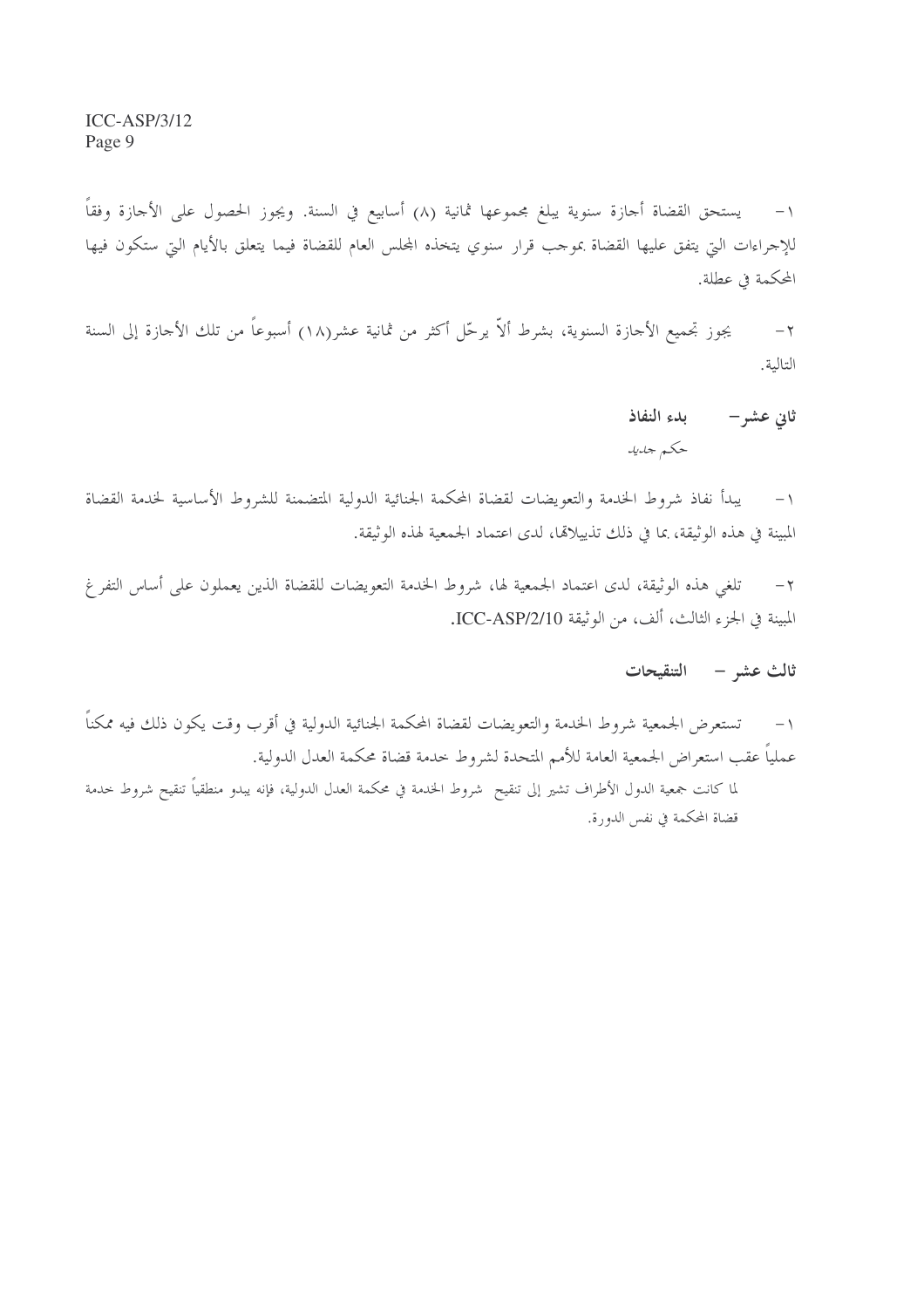## التذييل ١

## مشروع نظام السفر والإقامة لقضاة المكمة الجنائية الدولية

## المادة الأولى مصاريف السفر

### تدفع المحكمة، رهنا بشروط هذا النظام، مصاريف السفر التي يتكبدها القضاة بالضرورة أثناء الرحلات المأذون  $-1$ ها حسب الأصول. وتعتبر الرحلات التالية , حلات للقضاة مأذوناً ها حسب الأصول:

الفقرة 1 من المادة 1 من نظام السفر والإقامة لمحكمة العدل الدولية؛ والفقرة 1 من المادة 1 من نظام السفر والإقامة للمحكمة الجنائية الدولية ليوغوسلافيا السابقة.

- الرحلة التي يقوم بما عند التعيين من موطنه المعلن الذي كان يقيم فيه، إلى مقر المحكمة، بصدد نقل محل  $\langle \dot{0} \rangle$ اقامته؛ الجزء الثالث، ألف، الفقرة ٧ (أ).
- (ب) رحلة الذهاب والإياب التي يقوم هما كل سنتين تقويميتين بعد سنة التعيين من مقر المحكمة إلى موطنه المعلن الذي كان يقيم فيه عند التعيين؛ الجزء الثالث، ألف، الفقرة ٧ (ج).
- (ج) الرحلة التي يقوم بما عند انتهاء تعيينه من مقر المحكمة إلى موطنه المعلن الذي كان يقيم فيه عند التعيين، أو إلى أي مكان آخر بشرط ألاّ تكون تكلفة هذه الرحلة أكبر من تكلفة الرحلة إلى موطنه المعلن الذي كان يقيم فيه عند التعيين . الجزء الثالث، ألف، الفقرة ٧ (د).

وعندما يكون زوج القاضي و/ أو أطفاله المعالون مقيمين معه في مقر المحكمة، ترد المحكمة مصاريف السفر المتكبدة فيما يقومون به من رحلات حسبما هو وارد في البنود (أ) و (ب) و (ج) من هذه الفقرة. الجزء الثالث، الفقرة ٧ (ه).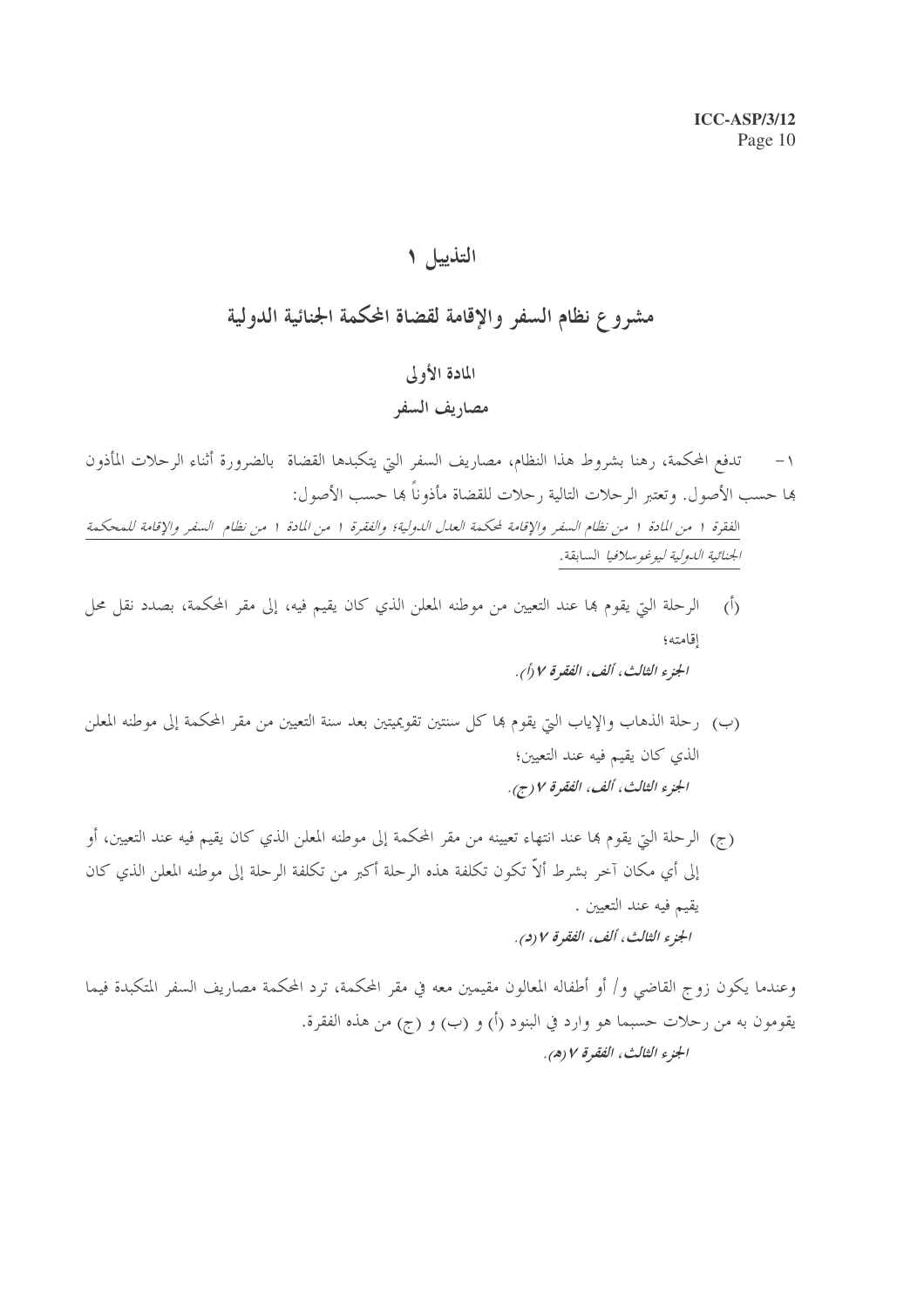في جميع الحالات، تشمل مصاريف السفرالتي تدفعها المحكمة تكلفة الرحلات التي يتم القيام بما فعلاً، رهناً  $-7$ بالاستحقاقات القصوى التالية:

الفقرة ٢ من المادة ١ من نظام السفر والإقامة لمحكمة العدل الدولية؛ والفقرة ٢ من المادة ١ من نظام السفر والإقامة للمحكمة الجنائية الدولية ليوغوسلافيا السابقة.

- تكلفة السفر بدرجة رجال الأعمال، بما في ذلك المصاريف التي تتصل عادة بالسفر. ولا تعتبر تكلفة  $(\mathring{L})$ نقل الأمتعة الزائدة عن الوزن أوالحجم الذي تنقله شركات النقل مجاناً داخلةً في هذه المصاريف ما لم يكن نقل هذه الأمتعة الزائدة ضرورياً لأسباب تتعلق بالعمل الرسمي. الجزء الثالث، ألف، الفقرة ٨.
- (ب) يتم السفر بأقل الوسائل والطرق تكلفة وأكثرها اختصاراً للوقت. ويجوز لرئيس المحكمة أن يأذن بترتيبات أخرى لأسباب حاصة. بما يتماشى مع الفقرة ٢ (ا) و(ب) و(ج) من المادة ١ من نظام السفر والإقامة لمحكمة العدل الدولية، فضلاً عن الفقرة ٢(ا) و(ب) و(ج) من المادة ١ من نظام السفر والإقامة للمحكمة الجنائية الدولية ليوغوسلافيا السابقة.

المادة الثانية

بدلات الاقامة

يدفع بدل إقامة يومي للقاضي أثناء سفره في مهام رسمية بموجب الفقرات الفرعية (ا) و(ج) و(د) من الفقرة ١  $-1$ من المادة الأولى من هذا المرفق. ويعتبر هذا البدل شاملاً لجميع المصاريف المتصلة بالوجبات والمسكن وتكاليف النقل المحلي والاكراميات، والنفقات الشخصية الأخرى.

الفقرة ١ من المادة ٢ من نظام السفر والإقامة لمحكمة العدل الدولية؛ والفقرة ١ من المادة ٢ من نظام السفر والإقامة للمحكمة الجنائية الدولية ليوغو سلافيا السابقة.

يُدفع بدل الإقامة اليومي وفقاً لشروط ومعدلات تساوي المعدلات القياسية لبدل للإقامة أثناء السفرالمطبقة على موظفى الأمم المتحدة، مضافاً إليه نسبة أربعين (٤٠) في المائة فيصبح المحموع مائة وأربعين (١٤٠) في المائة، كما هو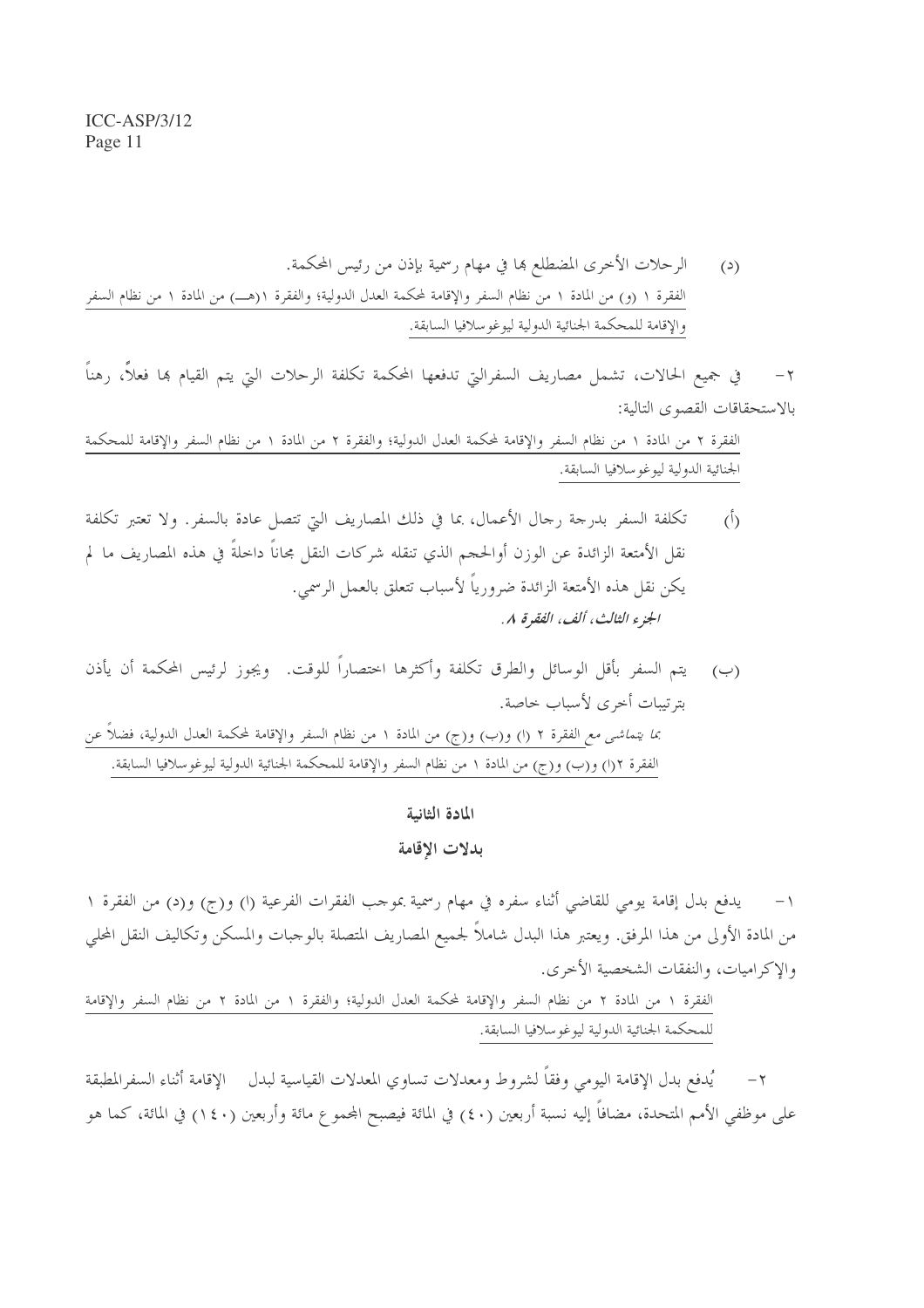#### **ICC-ASP/3/12** Page 12

مبين في الأمرالإداري بشأن السفر الرسمي المتعلق بالمحكمة. ويُخفض هذا المعدل في حالة توفيرالطعام و/ أو المسكن. ويُدفع بدل الإقامة عادة باليورو .

الفقرة ٢ من المادة ٢ من نظام السفر والإقامة لمحكمة العدل الدولية؛ والفقرة ٢ من المادة ٢ من نظام السفر والإقامة للمحكمة الجنائية الدولية ليوغوسلافيا السابقة.

٣ – بعد مضى فترة زمنية في أي موقع واحد، يُخفض بدل الإقامة اليومي وفقاً للنظام الموحد للأمم المتحدة.

وفقاً لمعايير النظام الموحد للأمم المتحدة. وتصدر لجنة الخدمة المدنية الدولية المعدلات الواجبة التطبيق في تعميماقما . ICSC/CIRC/DSA : الشهرية:

عندما يصحب القاضي، أثناء قيامه بسفرٍ رسمي بموجب الفقرة الفرعية (ا) أو(ب) أو(ج) من الفقرة ١ من  $-\xi$ المادة الأولى من هذا المرفق، زوج و/ أو أطفال معالون، يُدفع لكل معال بدل إقامة قدره نصف المعدل المناسب الذي يُدفع للقضاة فيما يتعلق بتلك الرحلة؛ وفي الحالات التي يسافر فيها هؤلاء المعالون وحدهم في رحلة مأذون ها، يُدفع المعدل الكامل لبدل الإقامة لواحد من المعالين الراشدين و يدُفع نصف ذلك المعدل لكل واحد من المعالين الآخرين.

الفقرة ٣ من المادة ٢ من نظام السفر والإقامة لمحكمة العدل الدولية؛ والفقرة ٣ من المادة ٢ من نظام السفر والإقامة للمحكمة الجنائية الدولية ليوغو سلافيا السابقة.

#### المادة الثالثة

#### نقل الأثاث والانتداب

يحق للقضاة المقيمين في هولندا، وفقاً للمادة الثانية من الشروط العامة لخدمة ومكافأة قضاة المحكمة  $-1$ الجنائية الدولية الحصول على ما يلي:

- تكاليف نقل الأثاث المترلي والأمتعة الشخصية من موطن القاضي إلى مقر المحكمة مساوية للتكاليف  $\langle \hat{b} \rangle$ المطبقة على موظفى الأمم المتحدة برتبة وكيل أمين عام: الفقرة ١(١) `١` من المادة ٣ من نظام السفر والإقامة لمحكمة العدل الدولية؛ والفقرة ١(١) من المادة ٣ من نظام السفر والإقامة للمحكمة الجنائية الدولية ليوغوسلافيا السابقة
- منحة انتداب لتغطية مصاريف نقل الأثاث المرتبطة بتغيير محل الإقامة، وفقاً لأحكام وشروط معادلة  $(\hookrightarrow)$ لتلك المطبقة على موظفي الأمم المتحدة برتبة وكيل أمين عام؛ الجزء الثالث، ألف، الفقرة ٧ (ب).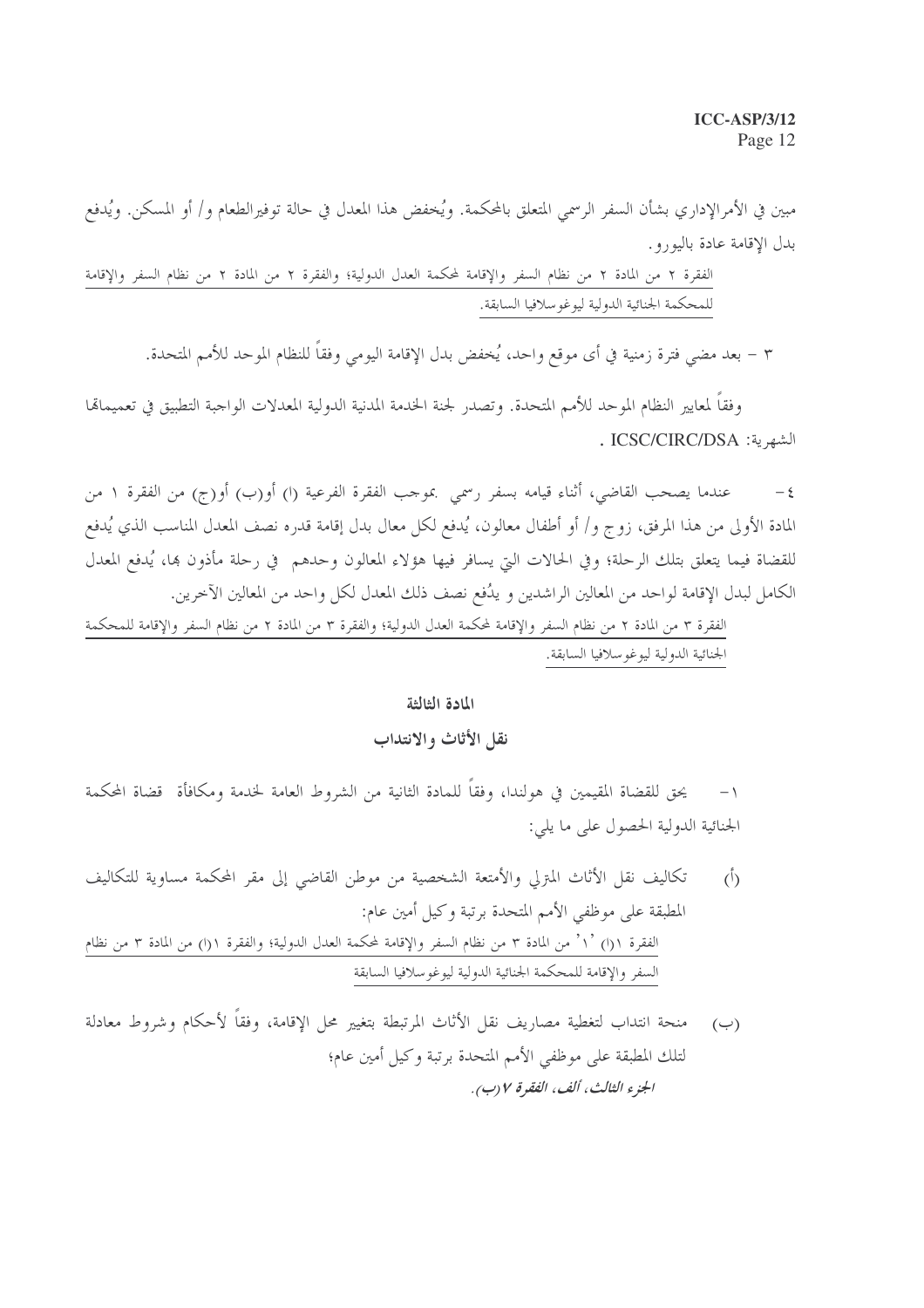(ج) عند انتهاء التعيين، تكاليف نقل الأثاث المترلي والأمتعة الشخصية من مقر المحكمة إلى موطنه المعلن الذي كان يقيم فيه عند التعيين (أوأى بلد آخر قد يختاره لإقامته إذا كان ذلك ينطوي على نفقات أقل). الفقرة ١(ب) من المادة ٣ من نظام السفر والإقامة لمحكمة العدل الدولية؛ والفقرة ١(ج) من المادة ٣ من نظام السفر والإقامة للمحكمة الجنائية الدولية ليوغو سلافيا السابقة.

## المادة الم ابعة

تغيير محل الإقامة عند إنتهاء الخدمة

يحصل القاضي الذي اتخذ مقراً لإقامته في مقرالمحكمة واحتفظ به لمدة خمس (٥) ٪ سنوات متصلة على الأقل أثناء الخدمة بالمحكمة، على مبلغ مقطو ع يعادل ثمانية عشر (١٨) أسبوعاً من صافي الأجرالأساسي السنوي عند انتهاء التعيين وتغيير محل الإقامة إلى حارج هولندا. ويحصل القاضي الذي اتخذ مقراً لإقامته في مقر المحكمة واحتفظ به لفترة تسع (٩) سنوات متصلة أو أكثر أثناء الخدمة بالمحكمة على مبلغ يعادل أربعة وعشرين (٢٤) أسبوعاً من صافي الأجر الأساسي السنوي عند انتهاء التعيين وتغيير محل الإقامة إلى خارج هولندا.

أوصى بذلك الأمين العام في الوثيقة A/52/520 المؤرخة ٢٢ تشرين الأول/ أكتوبر ١٩٩٧ واعتمدته الجمعية العامة في القرار A/RES/53/214 المؤرخ ١١ شباط/فبراير ١٩٩٩؛ المادة ٤ من نظام السفر والإقامة للمحكمة الجنائية الدولية ليوغوسلافيا السابقة.

#### المادة الخامسة

#### تقديم الحسابات ودفعها

١− يجب تقديم بيان تفصيلي بالنفقات تأييداً لكل مطالبة استرداد لنفقات السفر أوصرف بدل الإقامة وذلك في أقرب وقت ممكن بعد الانتهاء من السفرأو نقل الأثاث. ويجب أن يُبين في مطالبات الاسترداد كل بند من بنود النفقات، إلاَّ في الحالات التي تكون فيها هذه النفقات مشمولةً ببدل الإقامة، وكل سلفة سُحبت من أي مصدرآخرمن مصادر المحكمة، ويجب أن تؤيدها، إلى أبعد حد ممكن، إيصالات تبين الخدمة التي يتصل ها المبلغ المدفوع. ويجب بيان جميع النفقات بالعملة التي تم الدفع ها فعلاً، ويجب إثبات أن تكبدها كان ضرورياً ومتصلاً بأداء العمل الرسمي للمحكمة وحده. ويتم رد النفقات بعد تصديق رئيس المحكمة عليها.

على غرار المادة ٤ من نظام السفر والإقامة لمحكمة العدل الدولية؛ وكذلك المادة ٥ من نظام السفر والإقامة للمحكمة الجنائية الدولية ليوغو سلافيا السابقة.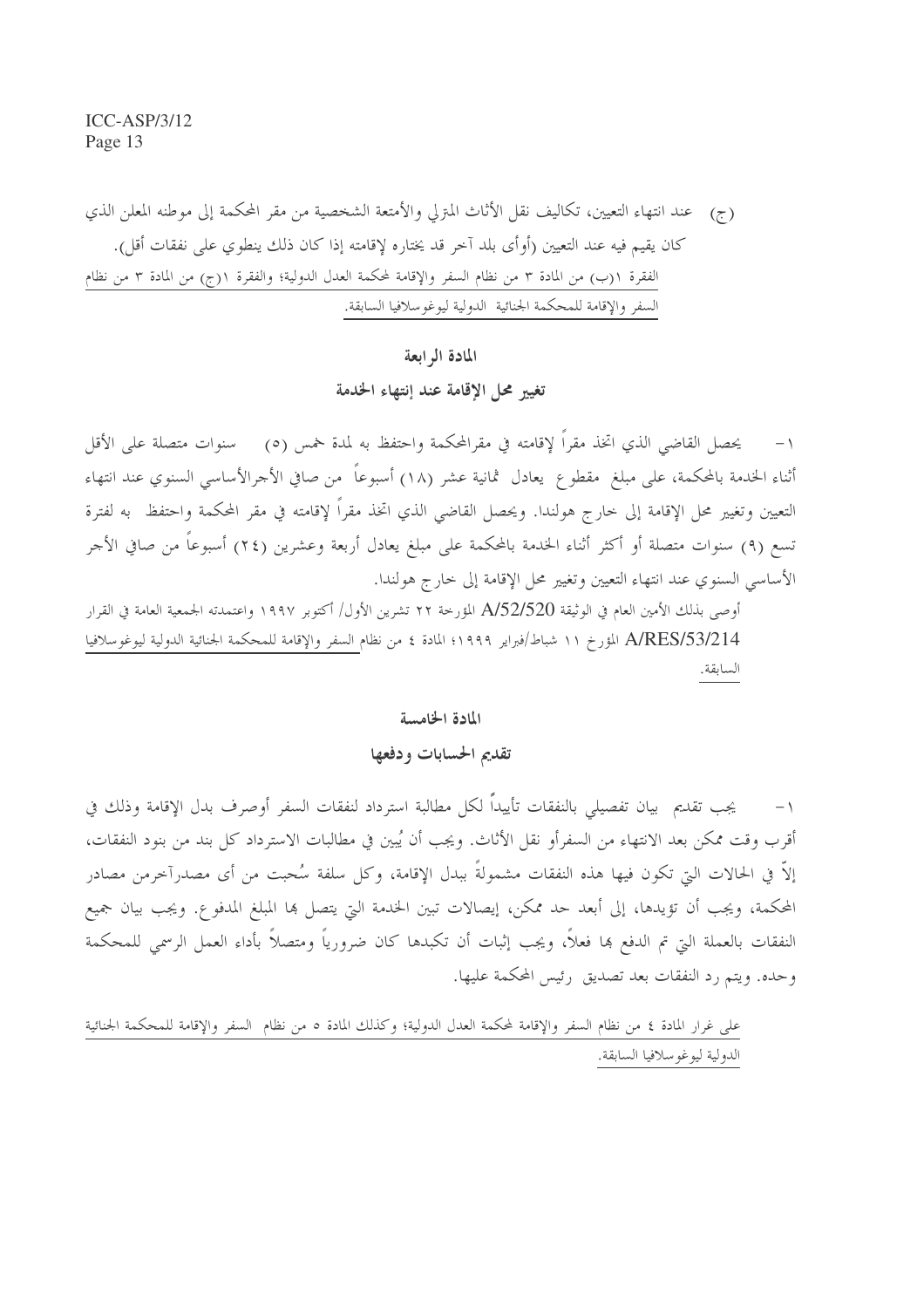# مشروع نظام المعاشات لقضــــاة المحكمة الجنائية الدولية

### المادة الأولى

### المعاش التقاعدي

يحق للقاضي الذي ترك منصبه والذي بلغ سن الستين (٦٠) أن يحصل طوال بقية حياته، رهنا بالفقرة ٦ أدناه،  $-1$ على معاش تقاعدي يُدفع شهرياً بشرط: الجزء الثالث، ألف، الفقرة ٥(ب)؛ الفقرة ١ من المادة الأولى من نظام المعاشات التقاعدية لمحكمة العدل الدولية؛ والفقرة ١ من المادة ١ من نظام المعاشات التقاعدية للمحكمة الجنائية الدولية ليوغو سلافيا السابقة.

> أن يكون قد أتم ثلاث (٣) سنوات على الأقل في الخدمة؛  $\langle \hat{L} \rangle$ الجزء الثالث، ألف، الفقرة ٥ (ج).

يحق للقاضي الذي أتم فترة ولاية تبلغ تسع سنوات كاملة أن يحصل على معاش تقاعدي مساو لنصف راتبه  $-7$ السنوي.

الجزء الثالث، ألف، الفقرة ٥(ب).

إذا لم يكن القاضي قد أتم فترة ولاية تبلغ تسع سنوات كاملة، يُطبق تخفيض تناسبي، بشرط أن يكون القاضي  $-\tau$ قد أمضى بالخدمة ثلاث (٣) سنوات على الأقل. الجزء الثالث، ألف، الفقرة ٥(ج).

> لا يُدفع معاش تقاعدي إضافي إذا أتمَّ القاضي فترة ولاية تزيد على تسع سنوات كاملة.  $-\xi$ الجزء الثالث، ألف، الفقرة ٥(ج).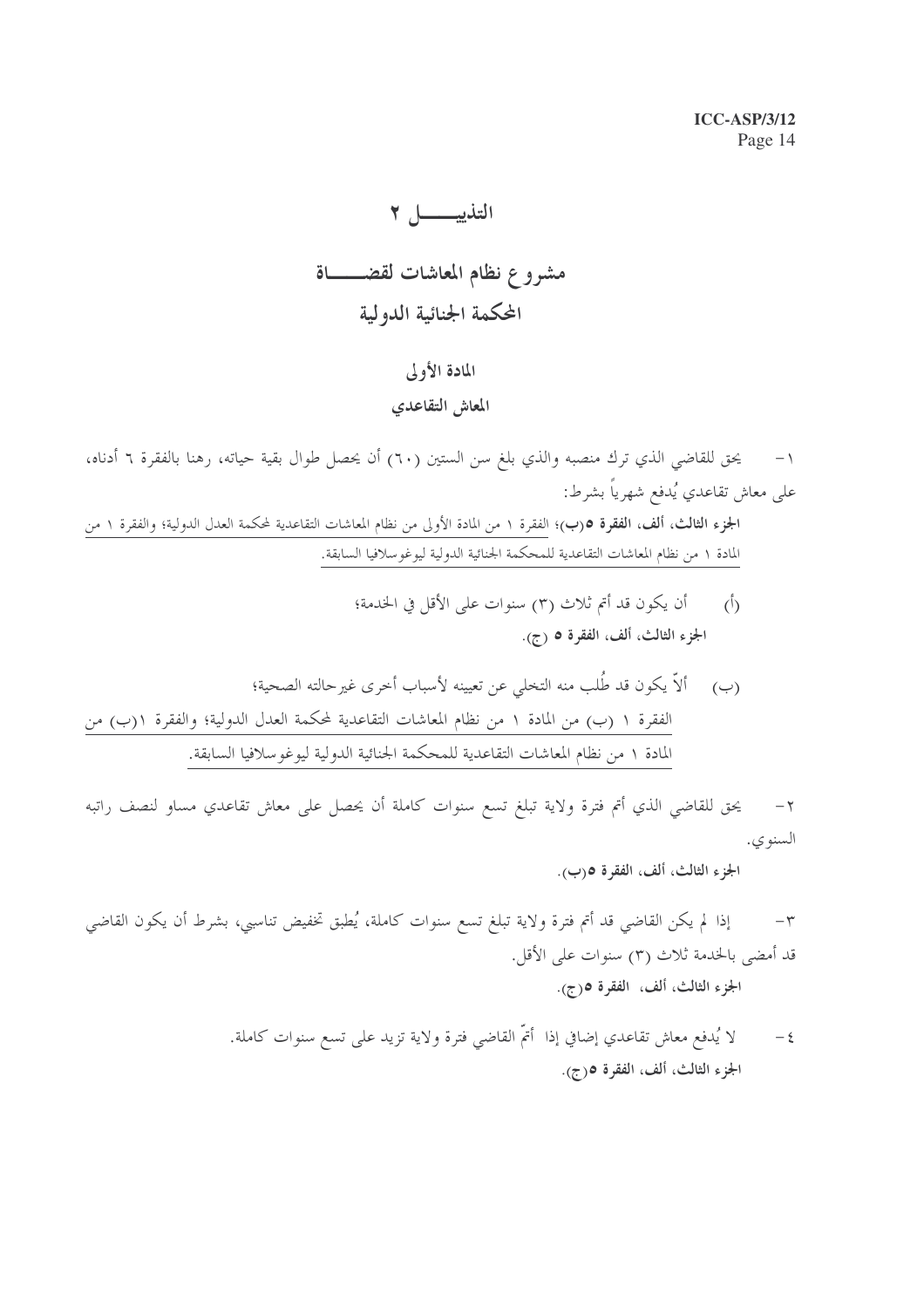للقاضي الذي يترك منصبه قبل بلوغه سن الستين (٦٠) والذي سيكون مستحقاً للحصول على معاش تقاعدي  $-$  0 عند بلوغه تلك السن أن يختار الحصول على معاش تقاعدي اعتباراً من أى تاريخ لاحق للتاريخ الذي ترك فيه منصبه. وإذا ما اختار ذلك، يكون مبلغ ذلك المعاش التقاعدي بنفس القيمة الاكتوارية للمعاش التقاعدي الذي كان سيتقاضاه عند بلوغه سن الستين (٦٠).

الفقرة ٥ من المادة ١ من نظام المعاشات التقاعدية لمحكمة العدل الدولية؛ والفقرة ٣ من المادة ١ من نظام المعاشات التقاعدية للمحكمة الجنائية الدولية ليوغوسلافيا السابقة.

لا يُدفع ۖ معاش تقاعدي لقاض سابق أعيد انتخابه لشغل المنصب حتى ينقطع عن ۖ شغل منصبه مرة أخرى.  $-7$ ويُحسب مقدار معاشه التقاعدي عندئذ على أساس مجموع ً مدة خدمته ويخضع لتخفيض يساوي في قيمته الاكتوارية مقدار أي معاش تقاعدي يُدفع له قبل بلوغه سن الستين (٦٠).

الفقرة ٦ من المادة ١ من نظام المعاشات التقاعدية لمحكمة العدل الدولية؛ والفقرة ٤ من المادة ١ من نظام المعاشات التقاعدية للمحكمة الجنائية الدولية ليوغوسلافيا السابقة.

#### المادة الثانية

#### معاش الإعاقة

لم ينص عليه في الجزء الثالث، ألف يحق للقاضي الذي ترى المحكمة أنه غير قادر على أداء واجباته بسبب اعتلال صحى أو عجز دائم أن يحصل عند  $-1$ ترك منصبه على معاش إعاقة يدفع شهريا. الفقرة ١ من المادة الثانية من نظام المعاشات التقاعدية لمحكمة العدل الدولية؛ والفقرة ١ من المادة ٢ من نظام المعاشات التقاعدية للمحكمة الجنائية الدولية ليوغوسلافيا السابقة.

يستند قرار المحكمة بشأن عدم قدرة القاضي على أداء واجباته بسبب اعتلال صحي أو عجز دائم إلى رأيين  $-7$ طبيين؛ أحدهما صادرعن طبيب تعيّنه المحكمة والآخر صادرعن طبيب يختاره القاضي. وفي حالة عدم اتفاق الرأيين، يتم الحصول على رأى ثالث من طبيب يُتفق عليه بين المحكمة والقاضي.

أضافت المحكمة الجنائية الدولية هذا الحكم لمنع احتمال إساءة الاستعمال وللنص على إجراءات واضحة واجبة الاتباع.

٣– يكون معاش الإعاقة مساوياً لمقدار المعاش التقاعدي الذي كان سيتقاضاه القاضى المعنى لو كان قد أتم، عند تركه منصبه، فترة الولاية التي انتخب لها.

الفقرة ٢ من المادة الثانية من نظام المعاشات التقاعدية لمحكمة العدل الدولية؛ والفقرة ٢ من المادة ٢ من نظام المعاشات التقاعدية للمحكمة الجنائية الدولية ليوغو سلافيا السابقة.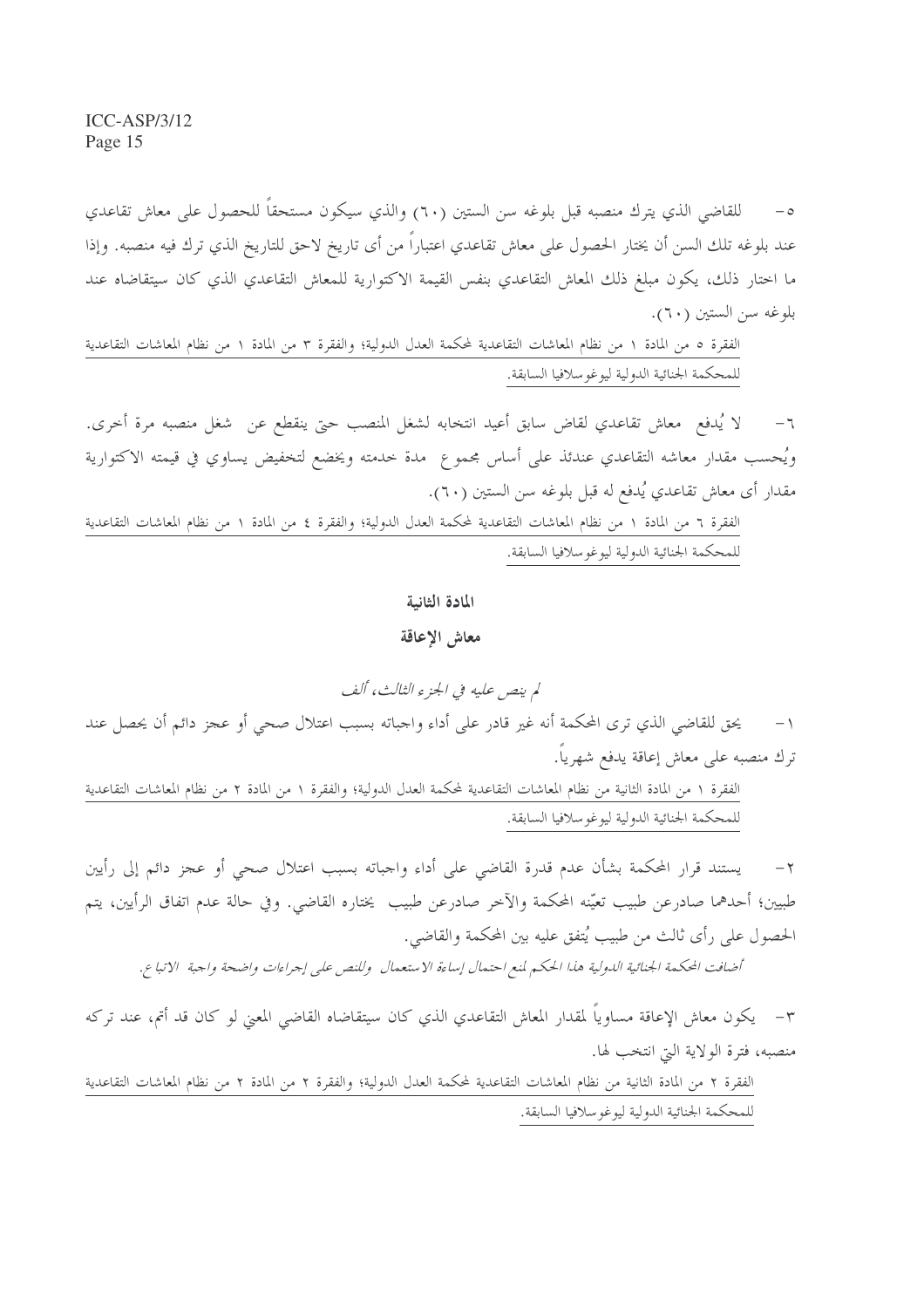#### المادة الثالثة

### معاش الزوج الباقي على قيد الحياة

الفقرة ٥(د) من الجزء الثالث، ألف، التي تنص بالتحديد على أنه يحق للزوج الباقي على قيد الحياة الحصول على نصف المعاش التقاعدي للقاضى الراحل. وقد أضفينا وضوحاً على هذا الاستحقاق ببيان السيناريوهات المحتملة الرئيسية وفقاً لنظام المعاشات التقاعدية لمحكمة العدل الدولية.

عند وفاة القاضي المتزوج الذي كان مستحقاً لمعاش تقاعدي، يستحق الزوج الباقي على قيد الحياة معاشا إذا  $-1$ كان الزواج لا يزال قائما عند انتهاء خدمته، ويحسب المعاش كما يلي:

وفقاً **للجزء الثالث، ألف، الفقرة 0(د**)؛ والفقرة ٣ من المادة الثالثة من خطة المعاشات التقاعدية لمحكمة العدل لدولية.

- إذا لم يكن القاضي قد بدأ، عند وفاته، في الحصول على معاشه التقاعدي، يكون معاش الزوج الباقي على  $\overline{(\overline{)}\,}$ قيد الحياة معادلاً لنصف المعاش التقاعدي الذي كان يستحق دفعه له بموجب الفقرة ٥ من المادة الأولى، أعلاه، لو كان قد بدأ في تقاضي هذا المعاش عند وفاته، بشرط ألاَّ يقل معاش الزوج الباقي على قيد الحياة عن جزء من اثبي عشر جزءاً من الراتب السنوي؛ وفقاً **للجزء الثالث، ألف، الفقرة ٥**(د)؛ والفقرة ٣(١) من المادة الثالثة من نظام المعاشات التقاعدية لمحكمة العدل الدولية.
- إذا كان القاضي قد بدأ في الحصول على معاشه التقاعدي بموجب الفقرة ٥ من المادة الأولى، أعلاه، قبل  $(\hookrightarrow)$ بلوغه سن الستين (٦٠)، يكون معاش الزوج الباقي على قيد الحياة معادلاً لنصف ذلك المعاش، على ألاّ يقل عن جزء من اثني عشر جزءاً من الراتب السنوي؛

وفقاً **للجزء الثالث، ألف، الفقرة ٥(د**)؛ والفقرة ٣(ب) من المادة الثالثة من نظام المعاشات التقاعدية لمحكمة العدل الدولية.

إذا كان القاضي قد بلغ سن الستين (٦٠)، عند بدء الحصول على معاشه لالتقاعدي، يكون معاش  $(\tau)$ الزوج الباقي على قيد الحياة معادلاً لنصف المعاش التقاعدي للقاضي، على ألاّ يقل عن سدس الراتب السنو ي؛ وفقاً **للجزء الثالث، ألف، الفقرة ٥(د)؛ و**الفقرة ٣(ج) من المادة الثالثة من نظام المعاشات التقاعدية لمحكمة العدل الدولية.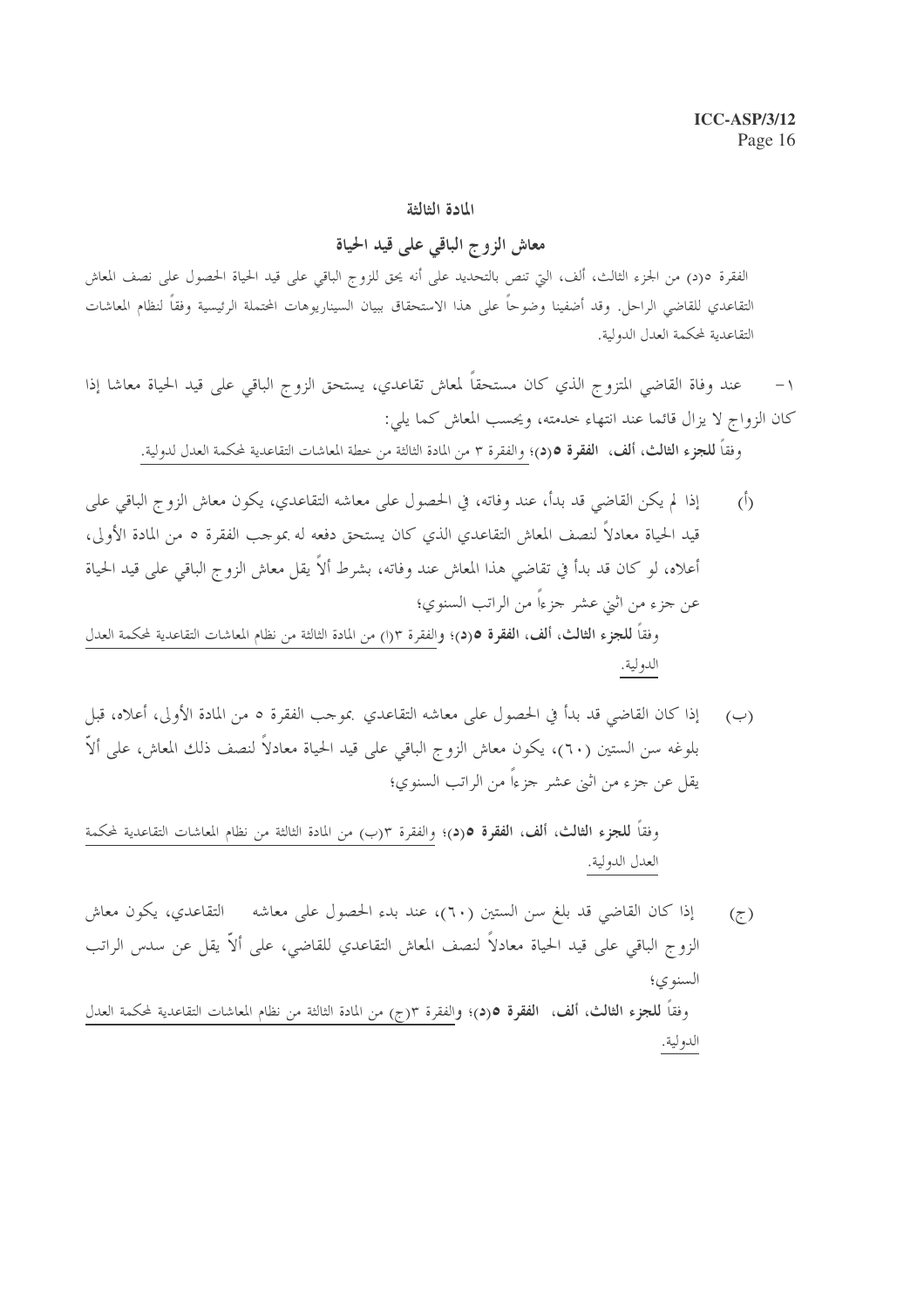عند وفاة القاضي المتزوج، يستحق الزوج الباقي على قيد الحياة معاشا معادلاً لنصف المعاش الذي كان سيحصل عليه القاضي لو أصبح مستحقاً لمعاش عجز عند وفاته، بشرط ألاّ يقل معاش الزوج الباقي على قيد الحياة عن سدس الراتب السنوى.

وفقاً **للجزء الثالث،ألف، الفقرة 0(د)؛** والفقرة ١ من المادة الثالثة من نظام المعاشات التقاعدية لمحكمة العدل الدولية.

عند وفاة القاضي السابق المتزوج الذي كان يتقاضى معاش إعاقة، يستحق الزوج الباقي على قيد الحياة، إذا كان  $-1$ الزواج لا يزال قائما عند انتهاء خدمته، معاشا مساوياً لنصف المعاش الذي كان يحصل عليه القاضى السابق، بشرط ألاّ يقل معاش الزو ج الباقي على قيد الحياة عن سدس الراتب السنوي.

وفقا **للجزء الثالث،ألف، الفقرة ٥**(د)؛ والفقرة ٢ من المادة الثالثة من نظام المعاشات التقاعدية لمحكمة العدل الدولية.

ينقطع معاش الزوج الباقي على قيد الحياة بزواجه من حديد ويُمنح مبلغاً مقطوعاً مساوياً لضعف مبلغ  $-\xi$ استحقاقه السنوى الجارى كتسوية فمائية.

وفقاً **للجزء الثالث، الفقرة ٥(د)؛** والفقرة ٤ من المادة الثالثة من نظام المعاشات التقاعدية لمحكمة العدل الدولية.

#### المادة الرابعة

#### استحقاقات الأطفال

لم يُنص عليه في الجزء الثالث، ألف. ويرد وفقاً لنظامى المعاشات التقاعدية لمحكمة العدل الدولية والمحكمة الجنائية الدولية ليوغو سلافيا السابقة.

عند وفاة القاضي أوالقاضي السابق، يحق لأطفاله الطبيعين أو بالتبني القانويي، ما داموا غير متزوجين ودون سن الحادية والعشرين (٢١)، الحصول على استحقاق يحسب كما يلي:

الفقرة ١من المادة الرابعة من نظام المعاشات التقاعدية لمحكمة العدل الدولية؛ والفقرة ١ من المادة ٤ من نظام المعاشات التقاعدية للمحكمة الجنائية الدولية ليوغو سلافيا السابقة:

يكون المقدار السنوي لاستحقاق الأطفال، إن وحد زوج باق على قيد الحياة مستحقا لمعاش بموحب  $\tilde{(\Lambda)}$ المادة الثالثة أعلاه، معادلاً لما يلي:

 $, \cdot, \cdot$ مبلغ يساوى عشرة (١٠) في المائة من المعاش التقاعدي الذي كان يحصل عليه القاضي؛ أو

الفقرة ١(١) ْ ١ ْ من المادة الرابعة من نظام المعاشات التقاعدية لمحكمة العدل الدولية؛ والفقرة ١(١) ْ ١ ْ من المادة ٤ من نظام المعاشات التقاعدية للمحكمة الجنائية الدولية ليوغوسلافيا السابقة.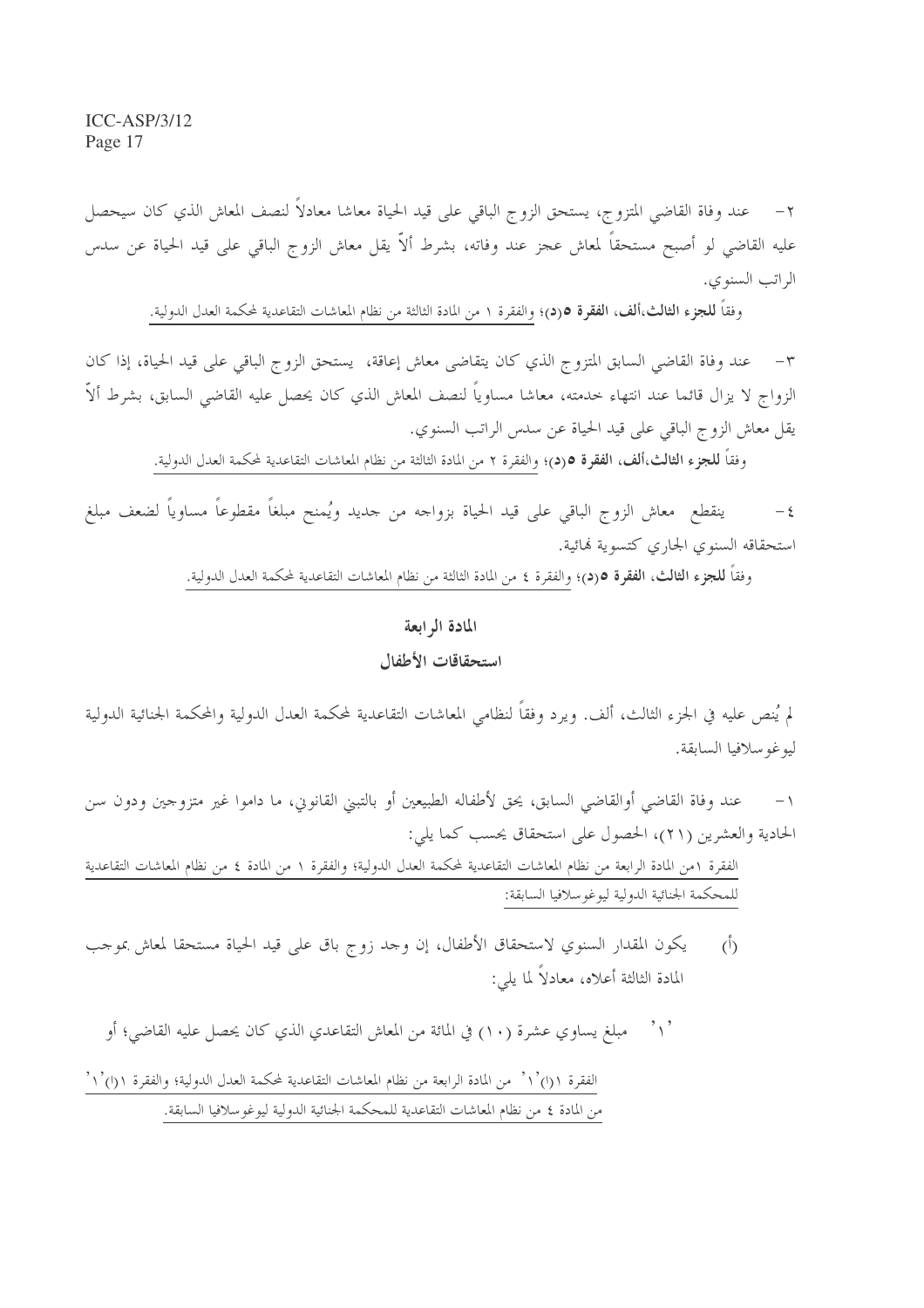#### **ICC-ASP/3/12** Page 18

 $, \cdot, \cdot$ في حالة وفاة القاضي أثناء الخدمة، فعشرة (١٠) في المائة من المعاش التقاعدي الذي كان سيتقاضاه لو كان قد استحق معاش إعاقة عند وفاته. الفقرة ١(١) ْ٣° من المادة الرابعة من نظام المعاشات التقاعدية لمحكمة العدل الدولية؛ والفقرة ١(١) ْ٣° من المادة ٤ من نظام المعاشات التقاعدية للمحكمة الجنائية الدولية ليوغوسلافيا السابقة.

بشرط ألاّ يتجاوز مقدار استحقاق الأطفال، في جميع الحالات، جزءاً واحداً من ستة وثلاثين جزءاً من الراتب الأساسي السنوي؛ الفقرة ١ من المادة الرابعة من خطة المعاشات التقاعدية لمحكمة العدل الدولية.

إذا لم يكن هناك زوج باق على قيد الحياة مستحقا لمعاش، بموجب المادة الثالثة، أو عند وفاة الزوج  $(\hookrightarrow)$ الباقي على قيد الحياة، يزاد مجموع استحقاق الأطفال الواحب الدفع بموحب الفقرة الفرعية (ا) أعلاه بالمقدار التالي:

الفقرة ١(ب) من المادة الرابعة من نظام المعاشات التقاعدية لمحكمة العدل الدولية؛ والفقرة ١(ب) من المادة ٤ من خطة المعاشات التقاعدية للمحكمة الجنائية الدولية ليوغوسلافيا السابقة.

- إذا استحق المعاش ولد واحد فقط ، فبمقدار نصف مبلغ المعاش الذي كان يُدفع أو يحق أن  $\left\langle \cdot \right\rangle$ يُدفع للأرملة؛ الفقرة ١(ب) `١ ْ من المادة الرابعة من نظام المعاشات التقاعدية لمحكمة العدل الدولية؛ والفقرة ١(ب) `١ ْ من المادة ٤ من نظام المعاشات التقاعدية للمحكمة الجنائية الدولية ليوغوسلافيا السابقة.
- إذا استحق المعاش طفلان أو أكثر، فبمقدار المعاش الذي كان يُدفع أو كان سيُدفع للزوج  $, \forall$ الباقي على قيد الحياة. الفقرة ١(ب) ْ ٢ ْ من المادة الرابعة من نظام المعاشات التقاعدية لمحكمة العدل الدولية؛ والفقرة ١(ب) ْ ٢ ْ من المادة ٤ من نظام المعاشات التقاعدية للمحكمة الجنائية الدولية ليوغوسلافيا السابقة.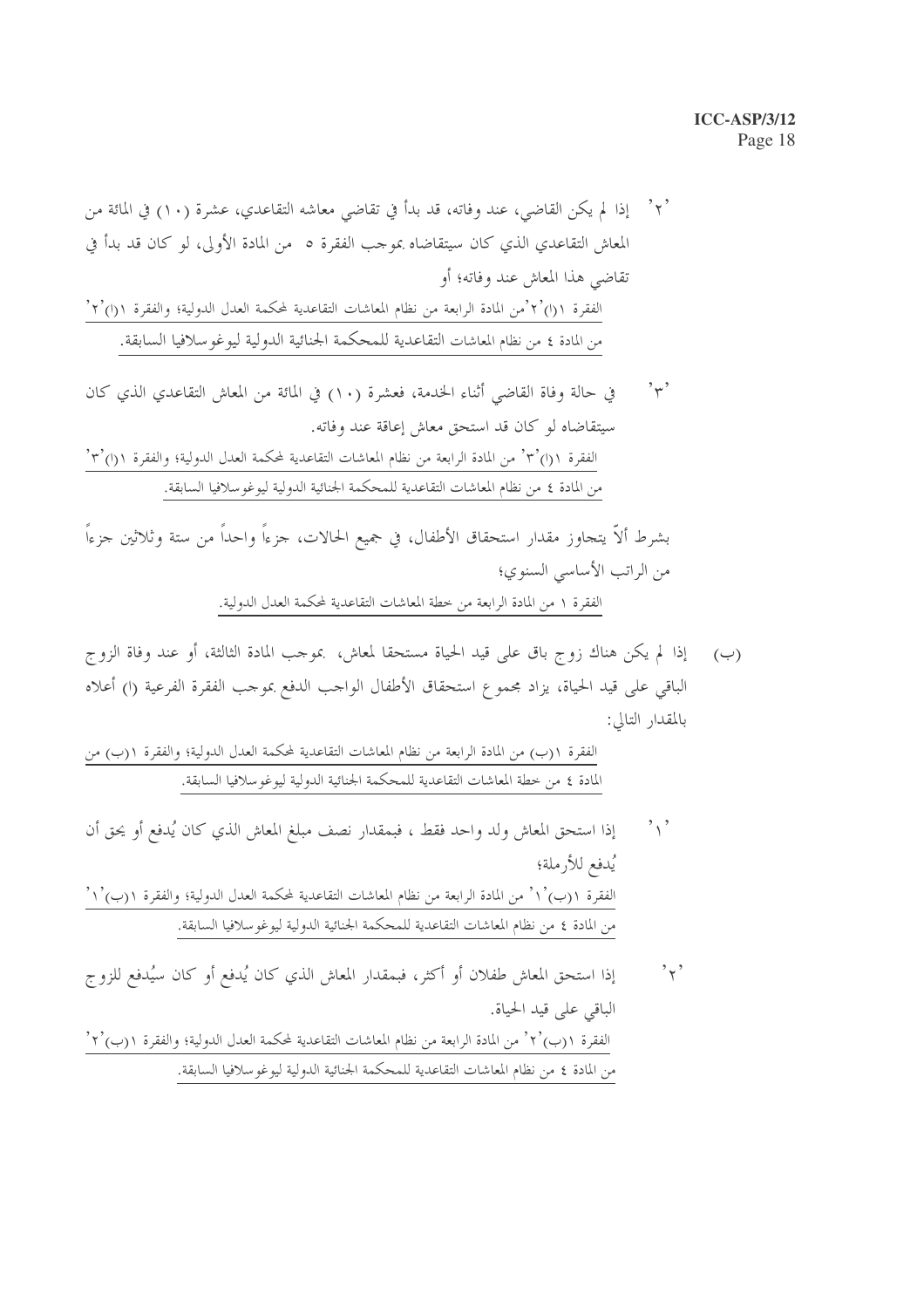لا يتحاوز مجموع استحقاق الأطفال، إذا أضيف إلى مقدار أي استحقاق يدفع للزوج الباقي على قيد الحياة،  $-7$ المعاش التقاعدي الذي حصل عليه القاضي أو القاضي السابق أو كان سيحصل عليه لو لم يُتوفى.

الفقرة ٢ من المادة الرابعة من نظام المعاشات التقاعدية لمحكمة العدل الدولية؛ والفقرة ٢ من المادة ٤ من نظام المعاشات التقاعدية للمحكمة الجنائية الدولية ليوغو سلافيا السابقة.

يُصرف النظر عن الحد العمري المذكور في الفقرة ١ أعلاه إذا كان الولد عاجزاً بسبب مرضٍ أو إصابة، ويستمر  $-\tau$ دفع الاستحقاق مادام الولد عاجزاً.

الفقرة ٣ من المادة الرابعة من نظام المعاشات التقاعدية لمحكمة العدل الدولية؛ والفقرة ٣ من المادة ٤ من نظام المعاشات التقاعدية للمحكمة الجنائية الدولية ليوغوسلافيا السابقة.

> المادة الخامسة أحكام متنوعة

١– تُحسب المعاشات التقاعدية المنصوص عليها في هذا النظام بالعملة التي حددّت ها االجمعية راتب القاضي المعني، أي باليورو .

بما يتماشى مع الفقرة ١ من المادة السادسة من نظام المعاشات التقاعدية لمحكمة العدل الدولية.

لا يقوم نظام المعاشات التقاعدية المنصوص عليه في هذا النظام على الاشتراكات وتتحمَّله ميزانية المحكمة مباشرة.  $-7$ الجزء الثالث، ألف، الفقرة ٥(أ).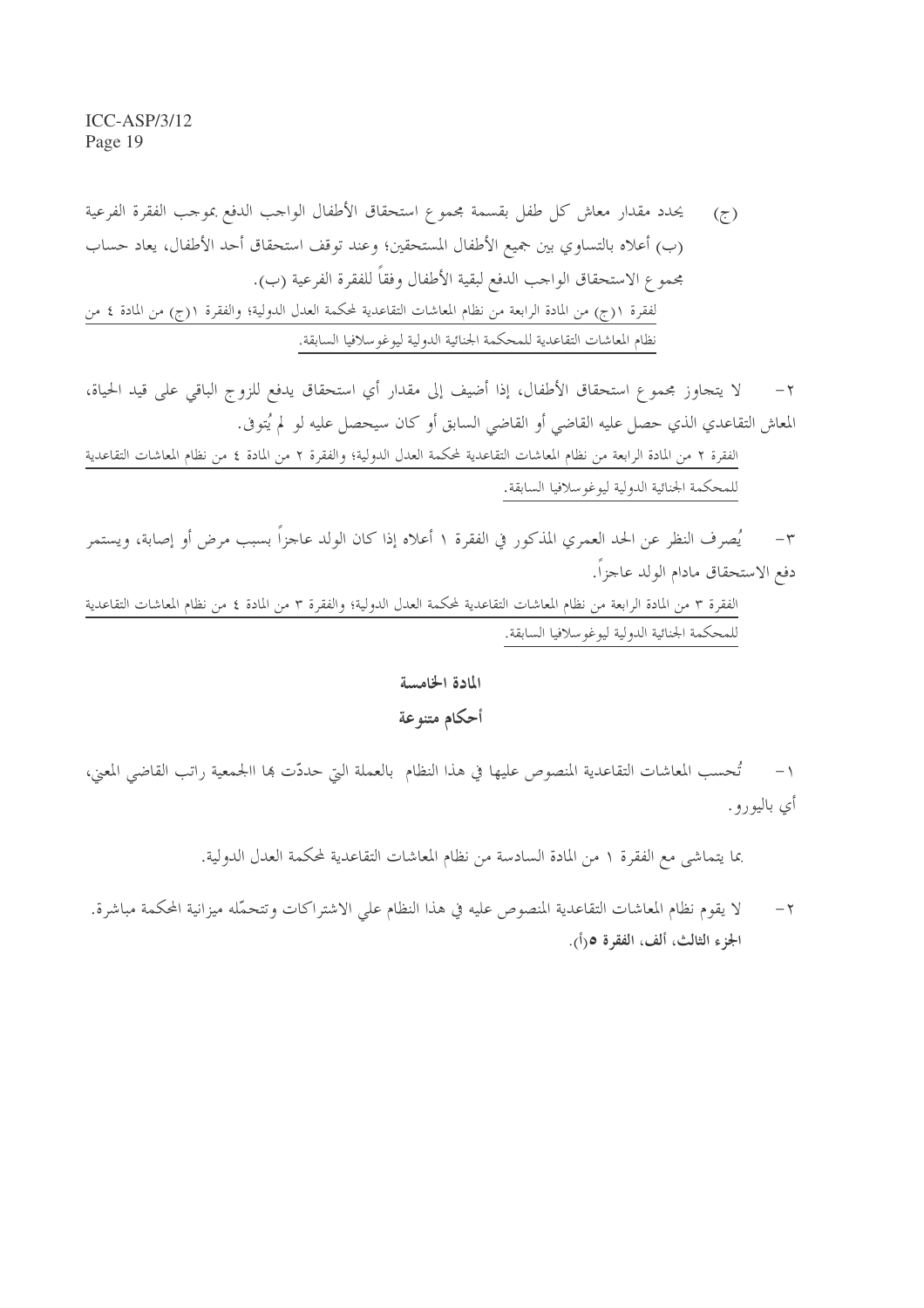### التذييل ٣

## مذكرة تعالج قضية معاشات الإعاقة والمعاشات التقاعدية للقضاة الأوائل للمحكمة

تعالج هذه المذكرة قضية استحقاقات القضاة الأوائل للمحكمة في ظل الإطار القانوين الذي يحكم شروط الخدمة  $-1$ والتعويضات لقضاة المحكمة الجنائية الدولية ("شروط الخدمة").

ومن المزمع تطبيق مشروع شروط الخدمة المرفق على جميع القضاة الذين سيتم انتخاهم في المستقبل وفقا للفقرة ٩(أ) من المادة ٣٦ من نظام روما الأساسي. وستنطبق هذه الوثيقة بالتالي على قضاة يعلمون عند انتخاهم بالتحديد مدة ولايتهم، وفقا للفقرة ٢ من المادة ٣٧ من نظام روما الأساسي.

وعلى العكس من ذلك، يواجه القضاة الأوائل للمحكمة موقفا فريدا: فلا تختلف مدة ولايتهم فحسب (الثلث  $-{\bf r}$ يخدم مدة تبلغ ثلاث سنوات، والثلث الآخر ست سنوات، والثلث الأخير تسع سنوات وفقا للفقرة ٩(ب) من المادة ٦ من نظام روما الأساسي)، ولكن لم تكن مدة ولايتهم معروفة لهم أيضا عند انتخابهم وحددت هذه المدة بعد ذلك بقرعة أجراها رئيس جمعية الدول الأطراف ("الجمعية") بموجب القرار ICC-ASP/1/Res.2. وهكذا لم يكن في استطاعة هؤلاء القضاة العلم بما إذا كانت ولايتهم ستدوم ثلاث سنوات أم ست سنوات أم تسع سنوات.

وأدى ما سلف إلى عدم التكافؤ بين القضاة في استحقاق (١) معاشات الإعاقة و (٢) المعاشات التقاعدية.  $-\xi$ 

#### أولا— معاشات الإعاقة

٥– تنص المادة التي تعالج معاشات الإعاقة (المادة الثانية من التذييل ٢)، المماثلة للمواد الواردة في نظام المعاشات الخاص بمحكمة العدل الدولية ونظام المعاشات الخاص بالمحكمة الجنائية الدولية ليوغوسلافيا السابقة، على أن يكون معاش الإعاقة مساويا لفترة الولاية التي انتخب القاضي لها. وهكذا، القاضي الذي ينتخب لمدة تسع سنوات والذي يصبح معوقا في السنة الأولى لخدمته يستحق معاش إعاقة عن فترة الولاية التي انتخب لها وهي تسع سنوات. وبالعكس، القاضي الذي ينتخب لمدة ثلاث أو ست سنوات والذي يصبح أيضا معوقا في السنة الأولى لخدمته يستحق معاش إعاقة عن فترة تبلغ ثلاث أو ست سنوات فقط، تبعا لفترة الولاية التي إنتخاب لها. ونتيجة لذلك، ستتراوح معاشات الإعاقة بين ٣٠ ألف يورو و ۹۰ ألف يورو.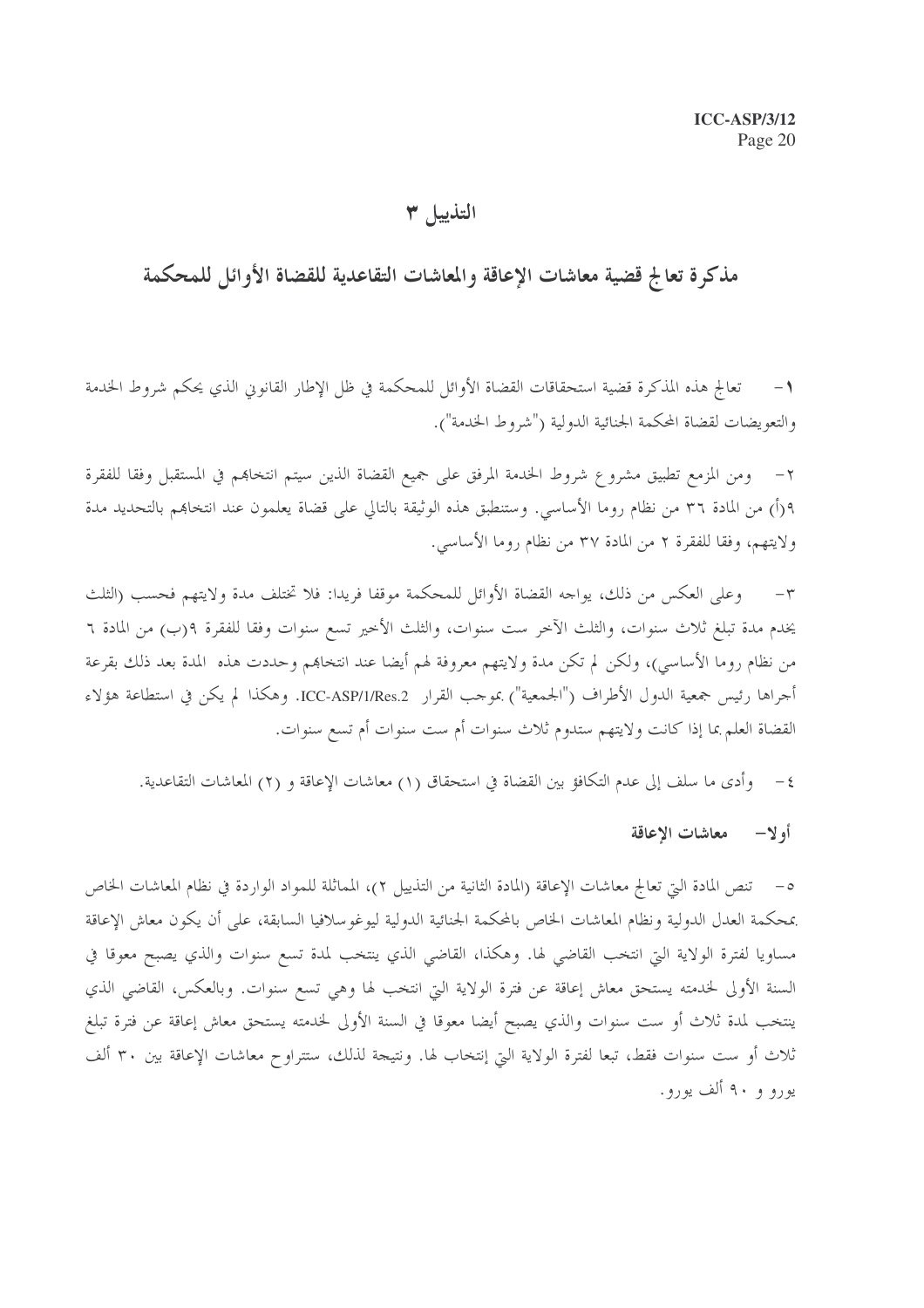٦– ولمعالجة هذا التفاوت، من المقترح أن يستحق جميع القضاة الذين تم انتخاهم في الدورة الأولى لجمعية الدول الأطراف نفس معاش الإعاقة، بصرف النظر عن فترة ولايتهم. ومن المقترح أن يعادل معاش الإعاقة نصف الأجر السنوي، وفقا للمادة الثانية من التذييل ٢ لشروط الحدمة والتعويضات لقضاة المحكمة الجنائية الدولية. ولاستحقاق معاش الإعاقة، ينبغي أن يستند إعلان عدم قدرة القاضي على أداء واجباته بسبب اعتلال صحى أو عجز دائم إلى رأيين طبيين، أحدهما صادر عن طبيب تعينه المحكمة والآخر صادر عن طبيب يختاره القاضي، على النحو المنصوص عليه في الفقرة ٢ من المادة الثانية من التذييل ٢ لشروط الخدمة.

> ولذلك، من المقترح أن تعتمد الجمعية الاقتراح التالي:  $-\vee$

"يستحق القضاة الأوائل الذين تم انتخاهم لفترة ولاية تبلغ ثلاث سنوات أو ست سنوات نفس معاش الإعاقة المستحق للقضاة المنتخين لفترة ولاية تبلغ تسع سنوات كاملة، وفقا للمادة الثانية من التذييل ٢ من شروط الخدمة والتعويضات لقضاة المحكمة الجنائية الدولية".

ثانيا— المعاشات التقاعدية

٨– تنص الفقرة ٥ (ج) من الجزء الثالث، ألف، من الوثيقة ICC-ASP/2/10 التي اعتمدها الجمعية في دورها الثانية المعقودة في أيلول/سبتمبر ٢٠٠٣ على أن القاضي يستحق معاشا تقاعديا "شريطة أن يكون قد عمل مدة لا تقل عن ثلاث سنوات". وبينما لا يثير ذلك مشاكل معينة للقضاة الأوائل في المحكمة الذين تبلغ فترة ولايتهم ست سنوات أو تسع سنوات، فإنه قد يؤدي إلى معاملة القضاة الست الذين تم انتخاقم لفترة تبلغ ثلاث سنوات بصورة مجحفة. والسبب في ذلك هو أنه يجوز للهيئة الرئاسية أن تقرر في ضوء حجم العمل، على الرغم من انتخاب جميع القضاة "للعمل كأعضاء متفرغين للمحكمة" (الفقرة ١ من المادة ٣٥ من نظام روما الأساسي)، المدي الذي يكون مطلوبا في حدوده من القضاة الذين يعملون على أساس التفر غ (الفقرة ٣ من الماجة ٣٥). وفي فترة بناء المحكمة، أرجئ في الواقع استخدام جميع القضاة على أساس التفرغ. ونتيجة لذلك، لن تبلغ مدة عمل خمسة من القضاة الست الذين تبلغ فترة ولايتهم ثلاث سنوات، في هَاية هذه الفترة، ثلاث سنوات كاملة. ولن يستحق هؤلاء القضاة، في حالة عدم إعادة انتخابهم، أي معاش تقاعدي من المحكمة الجنائية الدولية لعدم استيفاء شرط الخدمة على أساس التفرغ مدة لا تقل عن ثلاث سنوات على النحو المنصوص عليه في الفقرة ٥ (ج) من الجزء الثالث، ألف.

٩ – ومن المقترح لذلك التنازل بصفة استثنائية فيما يتعلق بالقضاة المعنيين عن شرط الخدمة على أساس التفرغ مدة لا تقلَّ عن ثلاث سنوات. وفيما يتعلق هؤلاء القضاة، من المقترح أن يحسب معاشهم التقاعدي على أساس تناسبي مع مدة خدمتهم على أساس التفرغ خلال فترة ولايتهم. ويشبه ذلك النظام الذي وضعته الجمعية للقضاة الآخرين والذي ينص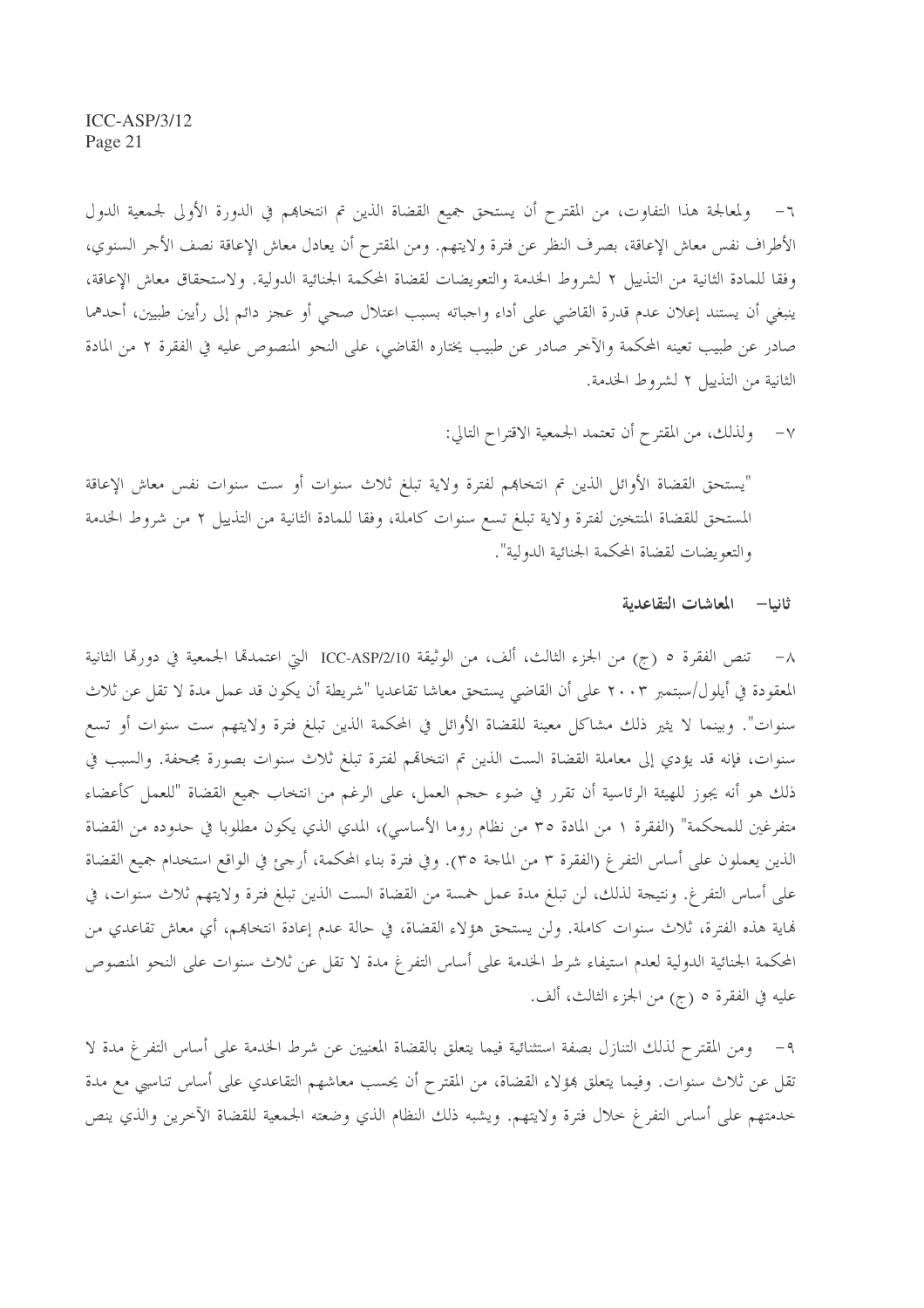عليه أيضا مشروع الاقتراح المقدم لشروط الخدمة. وسيستحق القاضي عندئذ معاشا تقاعديا عن الوقت الذي يخدم فيه على أساس التفرغ بناء على القرار الصادر من الهيئة الرئاسية بموجب الفقرة ٣ من المادة ٣٥ من نظام روما الأساسي. وهكذا، سيتلقى القضاة الذين يخدمون على أساس التفرغ مدة تبلغ سنتين ٢٠ ألف يورو بينما سيتلقى القضاة الذين يخدمون على أساس التفرغ مدة تبلغ سنة واحدة ١٠ آلاف يورو.

١٠- وفي هذا الصدد، من المقترح أن تعتمد الجمعية الاقتراح التالي:

"يستحق القضاة الأوائل الذين تم انتخاهم لمدة ثلاث سنوات ولم يعملوا على أساس التفرغ طوال هذه المدة والذين لم يعد انتخاهِم معاشا تقاعديا في نماية فترة ولايتهم يتناسب مع الفترة التي عملوا فيها على أساس التفرغ، وفقا للمادة أولا من التذييل ٢ من شروط الخدمة والتعويضات لقضاة المحكمة الجنائية الدولية".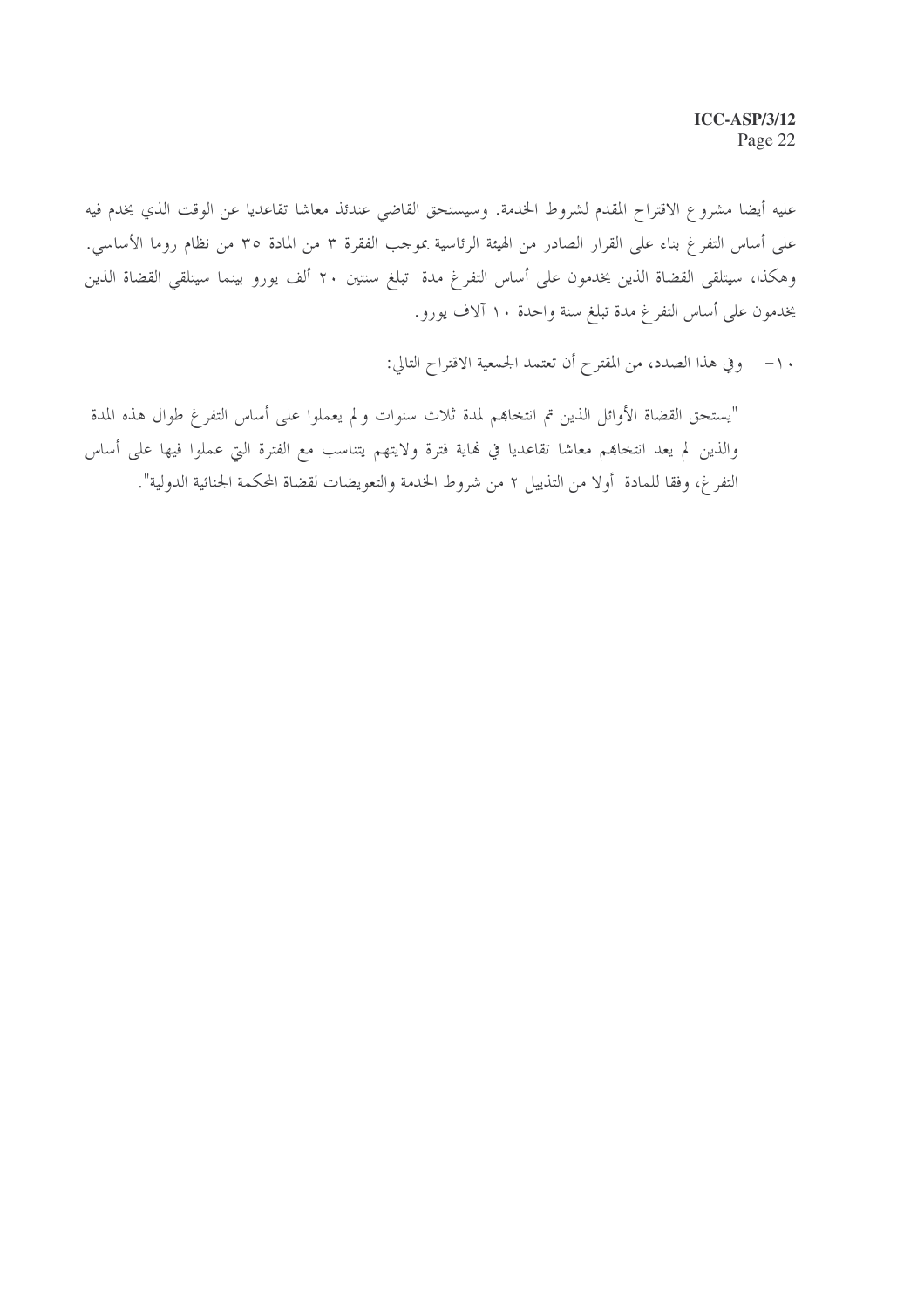## المرفق الثانى

## مشروع شروط الخدمة والتعويضات للمدعى العام ونواب المدعى العام في المحكمة الجنائية الدولية

يتضمن مشروع شروط الخدمة والتعويضات للمدعى العام ونواب المدعى العام الشروط الأساسية لخدمة المدعى العام ونواب المدعى العام في المحكمة الجنائية الدولية (يشار إليها فيما بعد بوصفها " المحكمة ")، وفقاً للمادتين ٣٥ و٤٩ من نظام روما الأساسي.

- أولاً استخدام المصطلحات
- يعني مصطلح "المدعى العام" المدعى العام للمحكمة بالمفهوم الوارد في المادة ٢ ٤ من نظام روما الأساسي.  $-1$

يعني مصطلح "نائب المدعى العام" نائب المدعى العام للمحكمة بالمفهوم الوارد في المادة ٤٢ من نظام روما  $-7$ الأساسى.

يعني مصطلح "المرتب السنوي"، لأغراض حساب استحقاق المعاش التعاقدي، الأجر السنوي، بدون أية بدلات،  $-\tau$ الذي تحدده الجمعية والذي كان يتلقاه المدعى العام أو نائب المدعى العام عند انتهاء مدة حدمته.

يعني مصطلح "الزوج" الشريك بموجب زواج يعتبر صحيحا وفقا لقانون البلد الذي ينتمي إليه المدعي العام أو  $-\xi$ نائب المدعى العام بجنسيته أو الشريك في المعيشة بموجب اتفاق قانوين يعقده المدعى العام أو نائب المدعى العام وفقاً لقانون البلد الذي ينتمي إليه بجنسيته.

ثانيا – إقامة المدعى العام أو نائب المدعى العام

يتخذ المدعى العام ونواب المدعى العام سكنا لهم في هولندا على مقربة كافية من مقر المحكمة حتى يكونوا جاهزين  $-1$ للحضور بالمحكمة بعد مهلة قصيرة من أجل القيام بمهامهم بموجب نظام روما الأساسي والقواعد الإجرائية وقواعد الاثبات.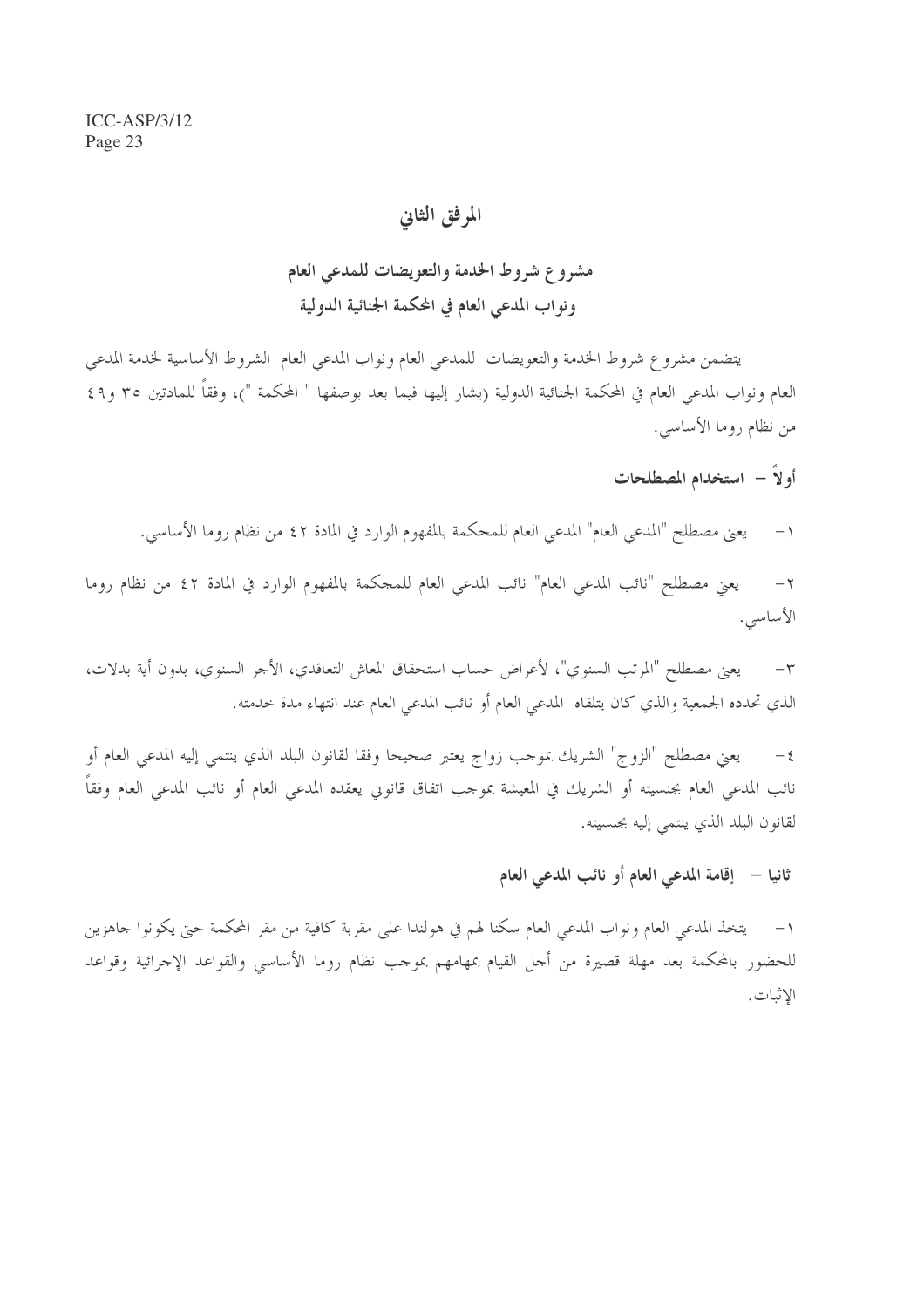يعني مركز المقيم إتخاذ مقر إقامة دائم، عن طريق الاقتناء أو عقد إيجار طويل الأجل، مقروناً بإعلان من المدعى  $-7$ العام أو نائب المدعى العام المعنى بأنه يتمتع بمركز المقيم.

- ثالثا المرتبات
- يبلغ صافي الأجر السنوي للمدعى العام ١٥٠٠ . ١٥٠ يورو .  $-1$ 
	- يبلغ صافي الأجر لنائب المدعى العام ١٣٥ . ١٣٥ يورو .  $-7$ 
		- , ابعاً تكاليف السفر واستحقاقات الاقامة

يحق للمدعى العام ونائب المدعى العام الحصول على مصاريف السفر واستحقاقات الإقامة على النحو المبين في  $-1$ نظام السفر والإقامة للمدعى العام و نواب المدعى العام في المحكمة الجنائية الدولية الوارد في التذييل ١ لهذه الوثيقة.

خامساً – نظام المعاشات

يحق المدعي العام و نائب المدعي العام، عند التقاعد، أن يتقاضى معاشاً على النحو المبين في نظام المعاشات  $-1$ للمدعى العام و نواب المدعى العام في المحكمة الجنائية الدولية الوارد في التذييل ٢ لهذه الوثيقة.

٢ – تعدّل المعاشات التقاعدية المدفوعة تلقائياً بنفس النسبة المثوية التي تعدّل هما المرتبات وفي نفس تاريخ تعديل المرتبات.

#### معاش الزوج الباقي على قيد الحياة سادساً –

١– عند وفاة المدعى العام أو نائب المدعى العام، أو المدعى العام أو نائب المدعى العام السابق، يستحق الزوج الباقي على قيد الحياة معاش الزوج الباقي على قيد الحياة على النحو المبين في نظام المعاشات لقضاة المحكمة الجنائية الدولية الوارد في التذييل ٢ لهذه الوثيقة.

سابعاً – استحقاقات الأطفال

١– عند وفاة المدعى العام أو نائب المدعى العام، أو المدعى العام أو نائب المدعى العام السابق، يحق لأطفاله الطبيعيين أو بالتبن القانوين الحصول على استحقاقات الأطفال على النحو المبين في نظام المعاشات المدعى العام ونواب المدعى العام في المحكمة الجنائية الدولية الوارد في التذييل ٢ لهذه الوثيقة.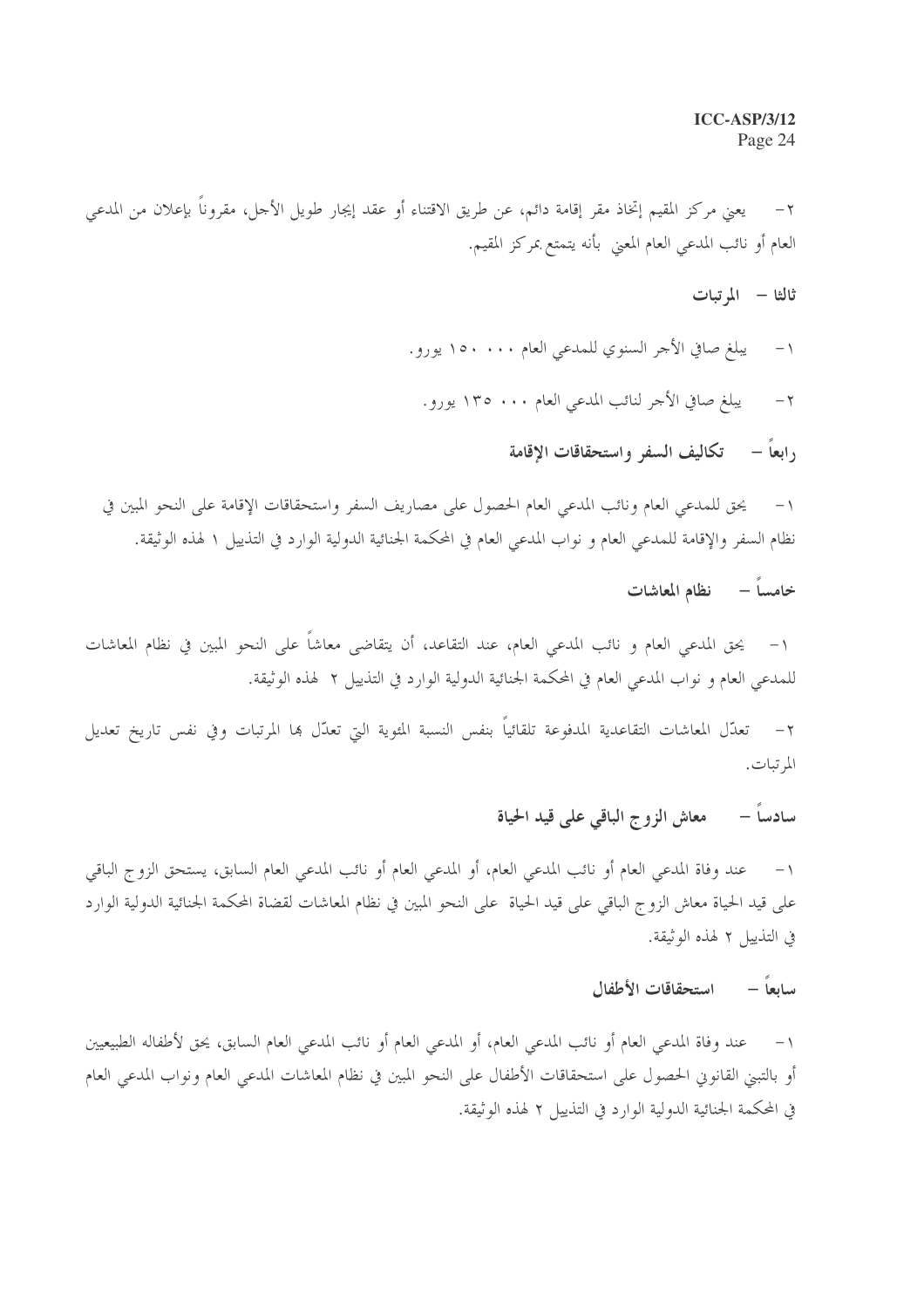### ثامناً – استحقاقات الباقين على قيد الحياة

في حالة وفاة المدعى العام أو نائب المدعى العام، يعوِّض المستحقون الباقون على قيد الحياة، كما يرد تعريفهم في  $-1$ الفقرة ٢ أدناه، بأن يدفع لهم مبلغ مقطوع يعادل شهراً واحداً من الأجر الأساسي عن كل سنة من سنوات الخدمة، وذلك بحد أدنى يعادل شهراً واحداً من الأجر الأساسي وبحد أقصى يعادل تسعة أشهرمن الأجرالأساسي.

لأغراض الفقرة ١ أعلاه، يشمل المستحقون الباقون على قيد الحياة زوج المدعى العام أو نائب المدعى العام، بشرط  $-7$ أن يكون الزواج قائما عند وفاة المدعى العام أو نائب المدعى العام، والأطفال الطبيعيين أو بالتبني القانوني للمدعى العام أو نائب المدعى العام المتوفي غير المتزوجين الذين لا يبلغون سن الحادية والعشرين (٢١) عند وفاة المدعى العام أو نائب المدعى العام .

## تاسعاً– بدل التعليم

يحق المدعى العام أو نائب المدعى العام الحصول على منحة تعليم لأطفالهم تعادل المنحة المطبقة على موظفى الأمم  $-1$ المتحدة

عاشراً – التأمين الصحى

المدعى العام أو نائب المدعى العام ٍ مسؤول عن اتخاذ ترتيبات التأمين الصحى الخاصة به.  $-1$ 

حادي عشر – الأجازة

يستحق المدعى العام أو نائب المدعى العام أجازة سنوية يبلغ مجموعها ثمانية (٨) أسابيع في السنة.  $-1$ 

يجوز تجميع الأحازة السنوية، بشرط ألاّ يرحّل أكثر من ثمانية عشر(١٨) أسبوعاً من تلك الأحازة إلى السنة  $-\tau$ التالية.

#### ثاني عشر– بدء النفاذ

يبدأ نفاذ شروط الحدمة والتعويضات للمدعى العام ونواب المدعى العام في المحكمة الجنائية الدولية المتضمنة  $-1$ للشروط الأساسية لخدمة المدعى العام ونواب المدعى العام المبينة في هذه الوثيقة، بما في ذلك تذييلاقما، لدى اعتماد الجمعية لهذه الوثيقة.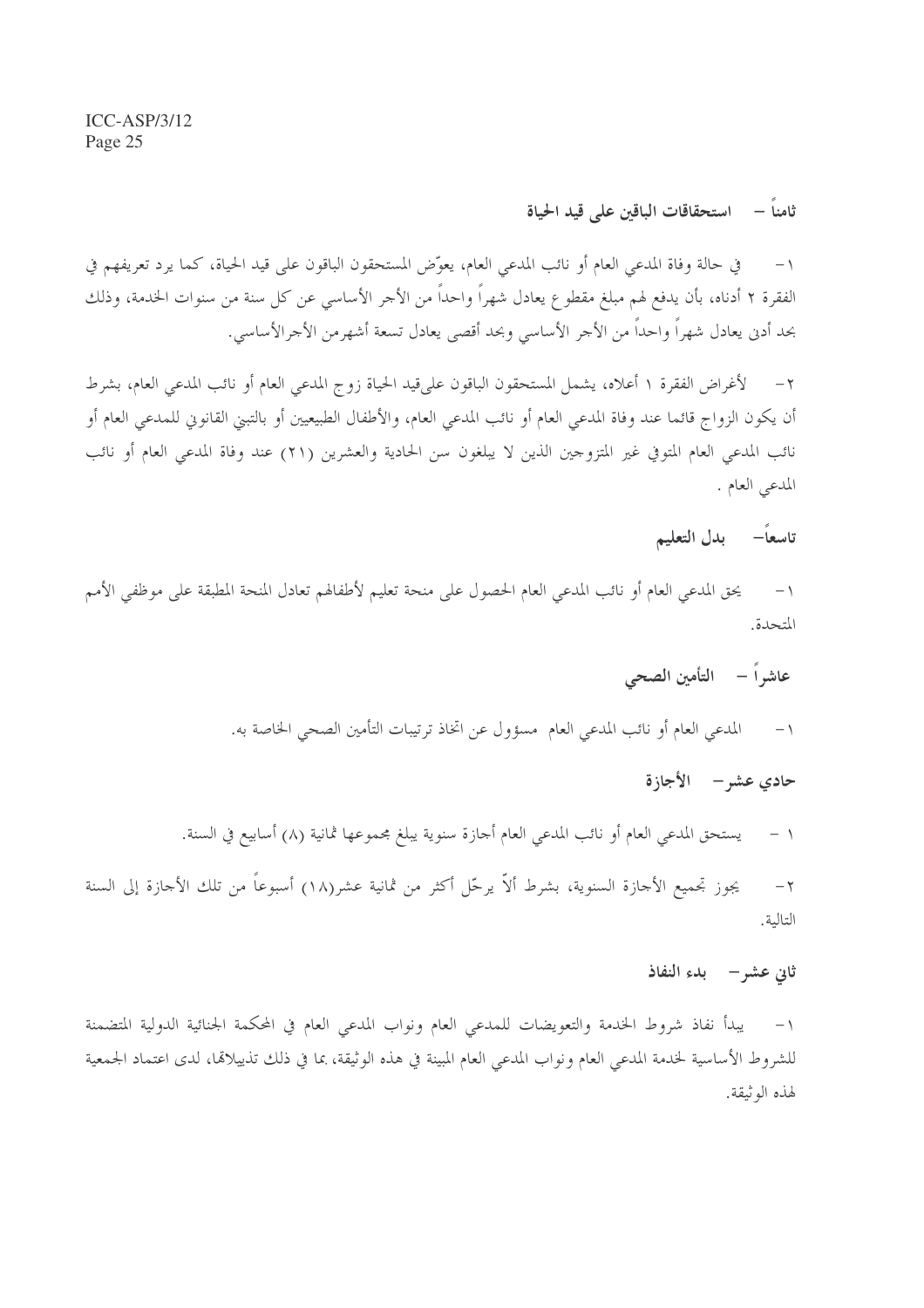**ICC-ASP/3/12** Page 26

ثالث عشر – التنقيحات

١– تستعرض الجمعية شروط الخدمة والتعويضات للمدعي العام ونواب المدعي العام في المحكمة الجنائية الدولية في أقرب وقت يكون ذلك فيه ممكناً عملياً عقب استعراض الجمعية العامة للأمم المتحدة لشروط خدمة قضاة محكمة العدل الدولية.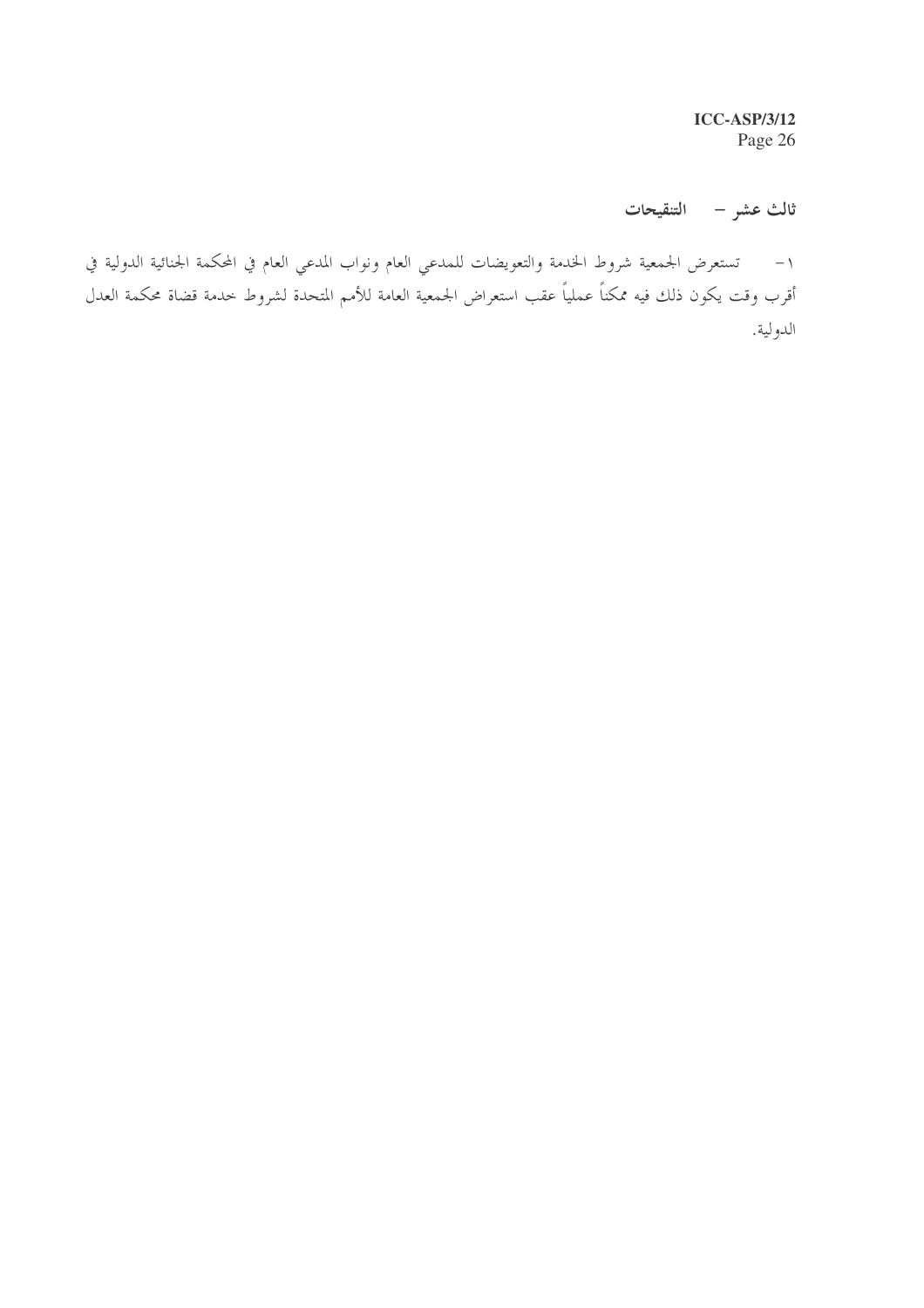$ICC-ASP/3/12$ Page 27

## التذييل ١

مشروع نظام السفر والإقامة للمدعسي العسام ونواب المدعى العام في المحكمة الجنائية الدولية

## المادة الأولى

#### مصاريف السفر

تدفع المحكمة، رهنا بشروط هذا النظام، مصاريف السفر التي يتكبدها المدعى العام أو نائب المدعى العام  $-1$ بالضرورة أثناء الرحلات المأذون بما حسب الأصول. وتعتبر الرحلات التالية رحلات للمدعى العام أو نائب المدعى العام مأذوناً هِما حسب الأصول:

- (أ) الرحلة التي يقوم هما عند التعيين من موطنه المعلن الذي كان يقيم فيه، إلى مقر المحكمة، بصدد نقل محل إقامته؛
- (ب) رحلة الذهاب والإياب التي يقوم بما كل سنتين تقويميتين بعد سنة التعيين من مقر المحكمة إلى موطنه المعلن الذي كان يقيم فيه عند التعيين؛
- (ج) الرحلة التي يقوم بما عند انتهاء تعيينه من مقر المحكمة إلى موطنه المعلن الذي كان يقيم فيه عند التعيين، أو إلى أي مكان آخر بشرط ألاّ تكون تكلفة هذه الرحلة أكبر من تكلفة الرحلة إلى موطنه المعلن الذي كان يقيم فيه عند التعيين .

وعندما يكون زوج المدعى العام أو نائب المدعى العام و/ أو أطفاله المعالون مقيمين معه في مقر المحكمة، ترد المحكمة مصاريف السفر المتكبدة فيما يقومون به من رحلات حسبما هو وارد في البنود (أ) و (ب) و (ج) من هذه الفقرة.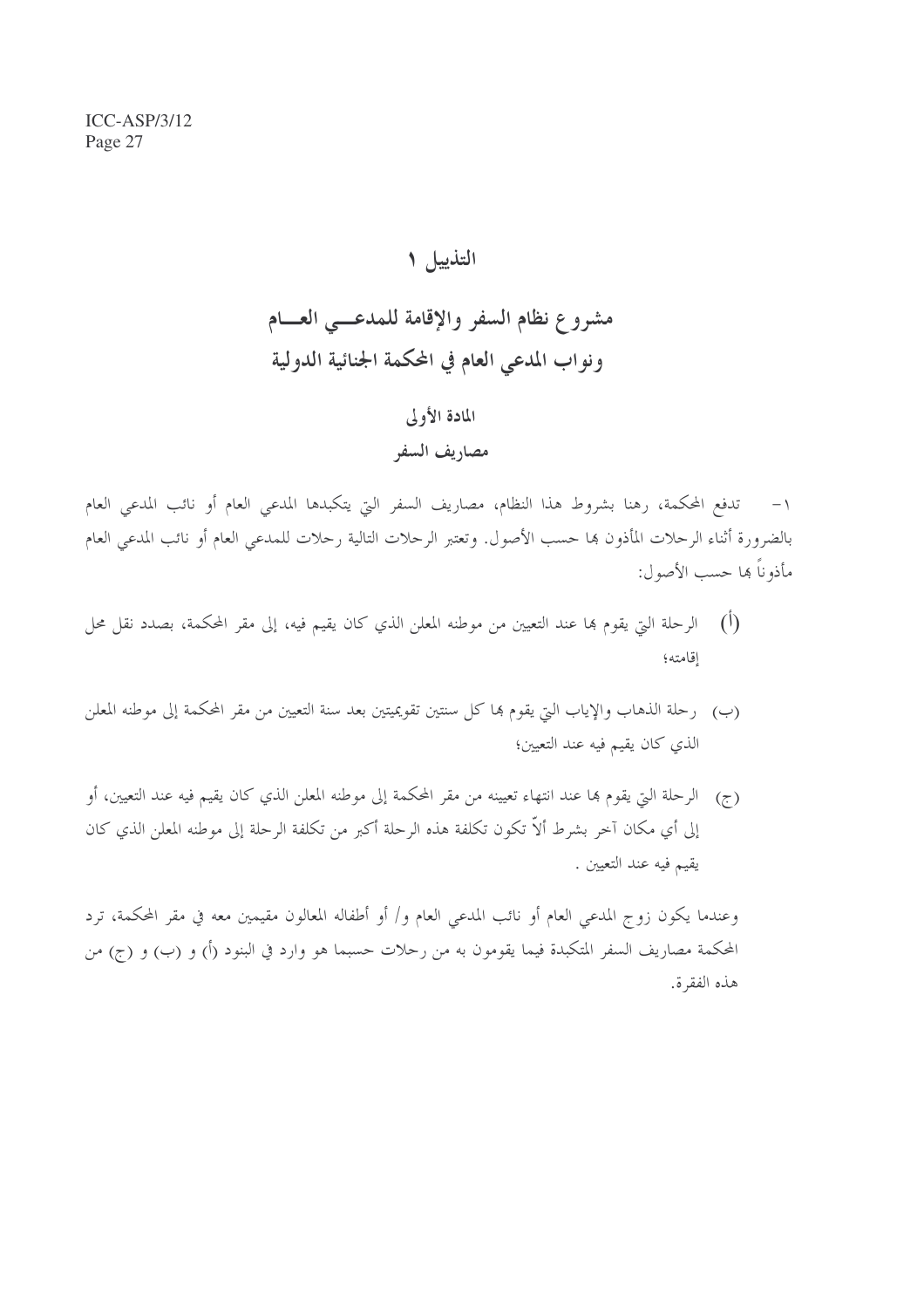الرحلات الأخرى المضطلع ها في مهام رسمية للمحكمة.  $(2)$ 

في جميع الحالات، تشمل مصاريف السفرالتي تدفعها المحكمة تكلفة الرحلات التي يتم القيام بما فعلاً، رهناً  $-\tau$ بالاستحقاقات القصوى التالية:

- تكلَّفة السَّفر بدرجة رجال الأعمال، بما في ذلك المصاريف التي تتصل عادة بالسَّفر. ولا تعتبر تكلَّفة  $(1)$ نقل الأمتعة الزائدة عن الوزن أوالحجم الذي تنقله شركات النقل مجاناً داخلةً في هذه المصاريف ما لم يكن نقل هذه الأمتعة الزائدة ضرورياً لأسباب تتعلق بالعمل الرسمي.
	- (ب) يتم السفر بأقل الوسائل والطرق تكلفة وأكثرها اختصاراً للوقت.

المادة الثانية

#### بدلات الإقامة

يدفع بدل إقامة يومي للمدعى العام أو نائب المدعى العام أثناء سفره في مهام رسمية بموجب الفقرات الفرعية (ا) و(ج) و(د) من الفقرة ١ من المادة الأولى من هذا المرفق. ويعتبر هذا البدل شاملاً لجميع المصاريف المتصلة بالوحبات والمسكن وتكاليف النقل المحلى والإكراميات، والنفقات الشخصية الأخرى.

يُدفع بدل الإقامة اليومي وفقاً لشروط ومعدلات تساوي المعدلات القياسية لبدل الإقامة أثناء السفرالمطبقة  $-\tau$ على موظفي الأمم المتحدة، كما هو مبين في الأمرالإداري بشأن السفر الرسمي المتعلق بالمحكمة. ويُخفض هذا المعدل في حالة توفيرالطعام و/ أو المسكن. ويُدفع بدل الإقامة عادة باليورو.

بعد مضي فترة زمنية في أي موقع واحد، يُخفض بدل الإقامة اليومي وفقاً للنظام الموحد للأمم المتحدة.  $-\tau$ 

عندما يصحب المدعى العام أو نائب المدعى العام، أثناء قيامه بسفر رسمي بموجب الفقرة الفرعية (ا) أو(ب)  $-\xi$ أوزج) من الفقرة ١ من المادة الأولى من هذا المرفق، زوج و/ أو أطفال معالون، يُدفع لكل معال بدل إقامة قدره نصف المعدل المناسب الذي يُدفع للمدعى العام أو نائب المدعى العام فيما يتعلق بتلك الرحلة؛ وفي الحالات التي يسافر فيها هؤلاء المعالون وحدهم في رحلة مأذون بما، يُدفع المعدل الكامل لبدل الإقامة لواحد من المعالين الراشدين و يدُفع نصف ذلك المعدل لكل واحد من المعالين الآخرين.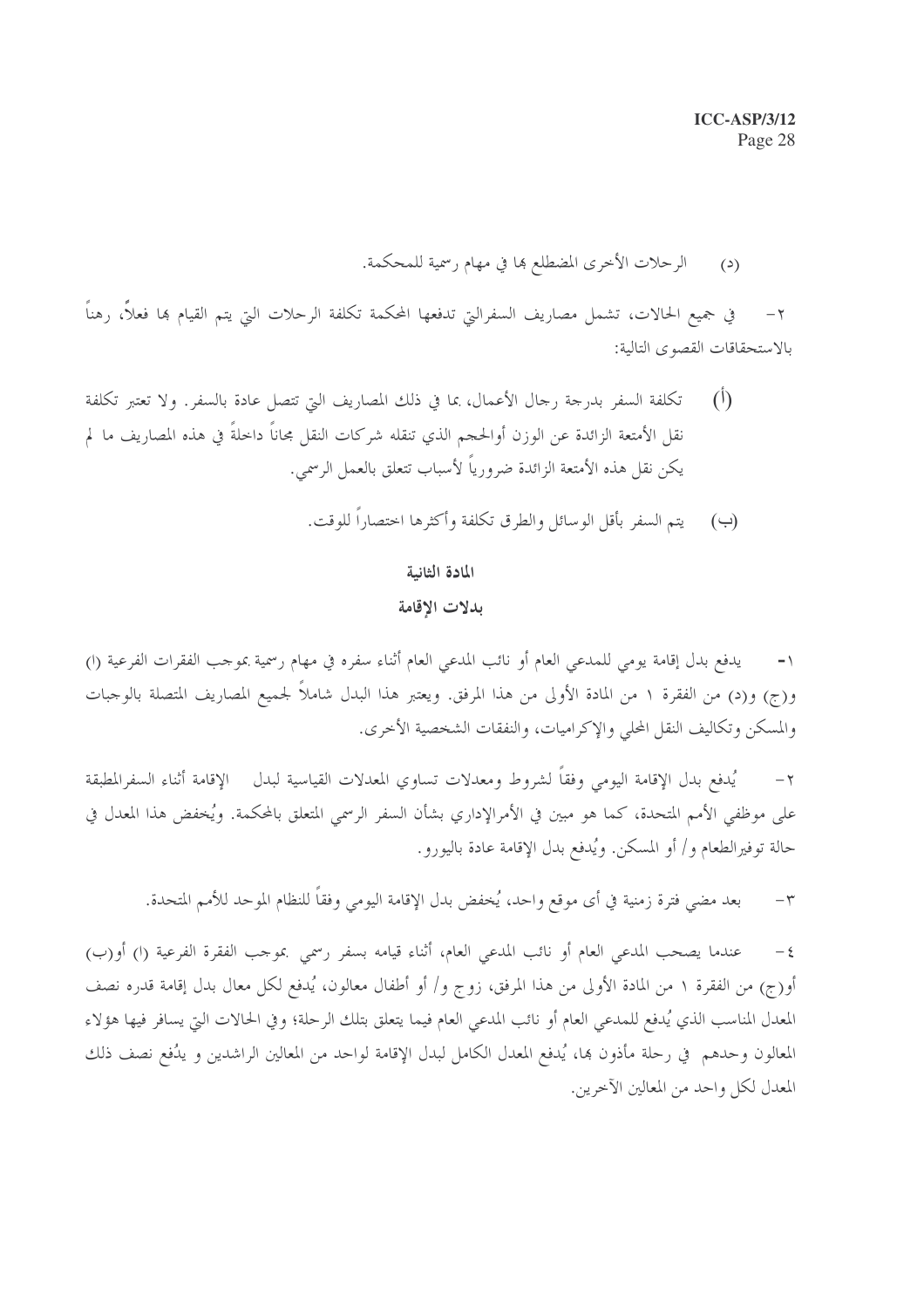#### المادة الثالثة

#### نقل الأثاث والانتداب

يحق للمدعى العام أو نائب المدعى العام المقيم في هولندا، وفقاً للمادة الثانية من الشروط العامة لخدمة ومكافأة المدعى العام و نواب المدعى العام في المحكمة الجنائية الدولية الحصول على ما يلي:

- تكاليف نقل الأثاث المترلي والأمتعة الشخصية من موطن المدعى العام أو نائب المدعى العام إلى مقر  $(\mathring{I})$ المحكمة مساوية للتكاليف المطبقة على موظفى الأمم المتحدة برتبة وكيل أمين عام أو أمين عام مساعد، على التوالي؛
- منحة انتداب لتغطية مصاريف نقل الأثاث المرتبطة بتغيير محل الإقامة، وفقاً لأحكام وشروط معادلة  $(\hookrightarrow)$ لتلك المطبقة على موظفى الأمم المتحدة برتبة وكيل أمين عام أو أمين عام مساعد، على التوالي؛
- (ج) عند انتهاء التعيين، تكاليف نقل الأثاث المترلي والأمتعة الشخصية من مقر المحكمة إلى موطنه المعلن الذي كان يقيم فيه عند التعيين (أوأى بلد آخر قد يختاره لإقامته إذا كان ذلك ينطوي على نفقات أقل).

#### المادة الرابعة

تغيير محل الإقامة عند إنتهاء الخدمة

يحصل المدعى العام أو نائب المدعى العام الذي اتخذ مقراً لإقامته في مقرالمحكمة واحتفظ به لمدة خمس (٥) سنوات متصلة على الأقل أثناء الخدمة بالمحكمة، على مبلغ مقطوع يعادل ثمانية عشر (١٨) أسبوعاً من صافي الأجرالأساسي السنوي عند انتهاء التعيين وتغيير محل الإقامة إلى خارج هولندا. ويحصل المدعى العام أو نائب المدعى العام الذي اتخذ مقراً لإقامته في مقر المحكمة واحتفظ به لفترة تسع (٩) سنوات متصلة أو أكثر أثناء الحندمة بالمحكمة على مبلغ يعادل أربعة وعشرين (٢٤) أسبوعاً من صافي الأجر الأساسي السنوي عند انتهاء التعيين وتغيير محل الإقامة إلى خارج هو لندا.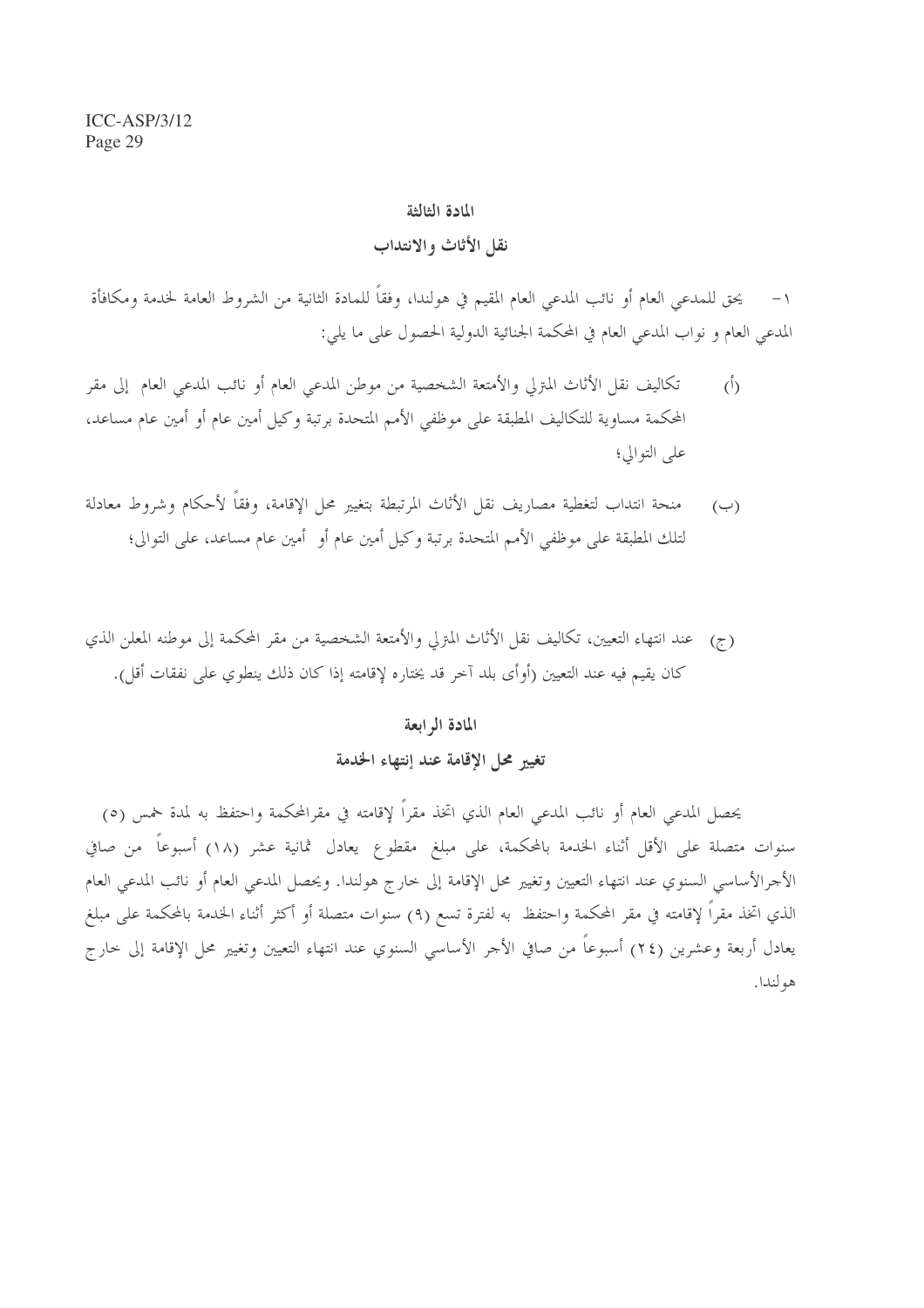#### المادة الخامسة

### تقديم الحسابات ودفعها

يجب تقديم بيان تفصيلي بالنفقات تأييداً لكل مطالبة استرداد لنفقات السفر أوصرف بدل الإقامة وذلك في أقرب وقت ممكن بعد الانتهاء من السفرأو نقل الأثاث. ويجب أن يُبين في مطالبات الاسترداد كل بند من بنود النفقات، إلاَّ في الحالات التي تكون فيها هذه النفقات مشمولةً ببدل الإقامة، وكل سلفة سُحبت من أي مصدرآخرمن مصادر المحكمة، ويجب أن تؤيدها، إلى أبعد حد ممكن، إيصالات تبين الخدمة التي يتصل ها المبلغ المدفوع. ويجب بيان جميع النفقات بالعملة التي تم الدفع بما فعلاً، ويجب إثبات أن تكبدها كان ضرورياً ومتصلاً بأداء العمل الرسمي للمحكمة و حده.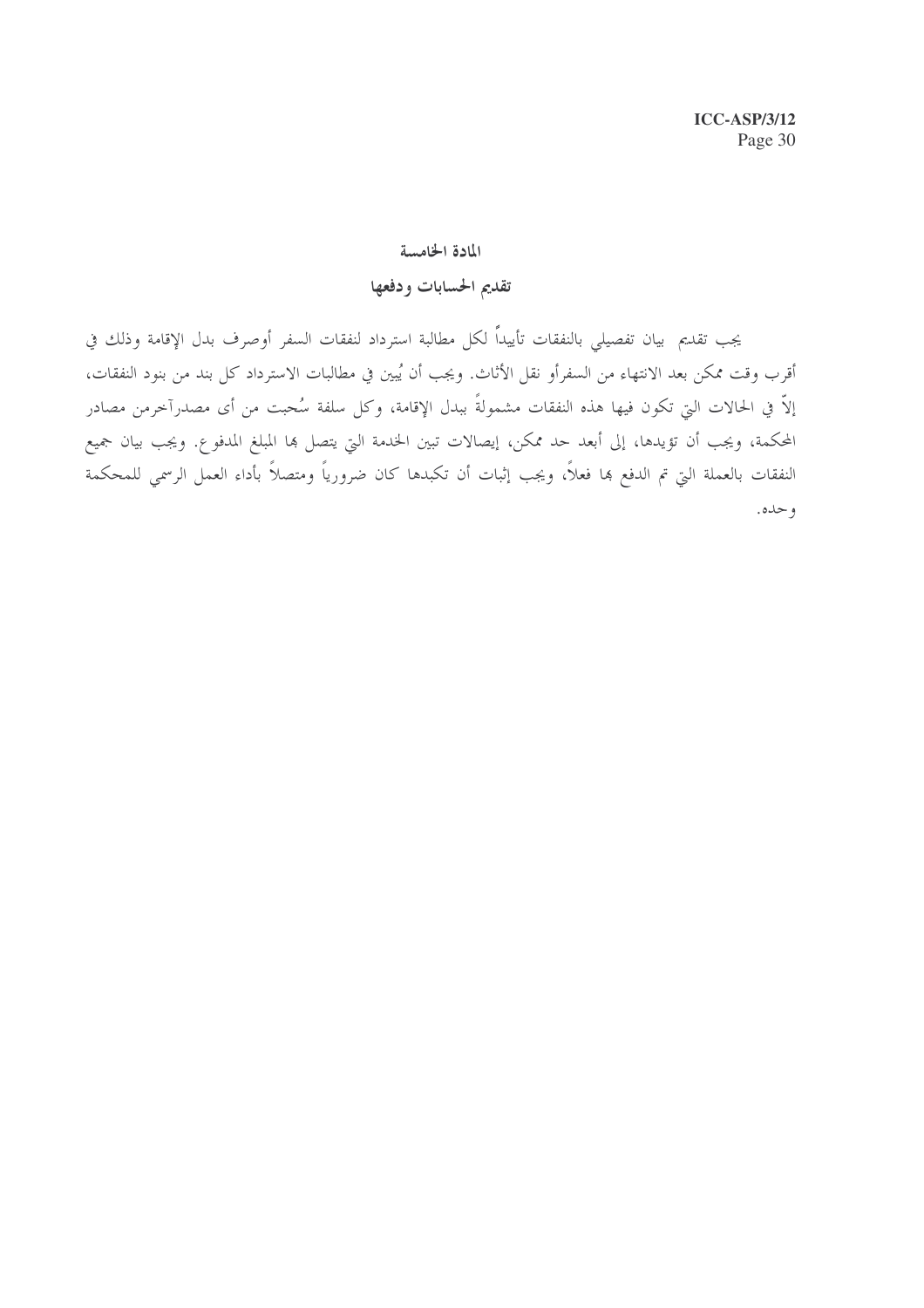## التذييب ٢

## مشروع نظام المعاشات للمدعى العام ونواب المدعى العام في المحكمة الجنائية الدولية

## المادة الأولى المعاش التقاعدي

١– يحق للمدعى العام أو نائب المدعى العام الذي ترك منصبه والذي بلغ سن الستين (٦٠) أن يحصل طوال بقية حياته، رهنا بالفقرة ٦ أدناه، على معاش تقاعدي يُدفع شهرياً بشرط:

> أن يكون قد أتم ثلاث (٣) سنوات على الأقل في الخدمة؛  $\langle \hat{b} \rangle$ ألاّ يكون قد طُلب منه التخلي عن تعيينه لأسباب أخرى غيرحالته الصحية؛  $(\hookrightarrow)$

يحق للمدعى العام أو نائب المدعى العام الذي أتم فترة ولاية تبلغ تسع سنوات كاملة أن يحصل على معاش  $-\tau$ تقاعدي مساو لنصف راتبه السنوي.

إذا لم يكن المدعى العام أو نائب المدعى العام قد أتم فترة ولاية تبلغ تسع سنوات كاملة، يُطبق تخفيض تناسبي،  $-\tau$ بشرط أن يكون المدعي العام أو نائب المدعي العام قد أمضى بالخدمة ثلاث (٣) سنوات على الأقل.

لا يُدفع معاش تقاعدي إضافي إذا أتمّ المدعى العام أو نائب المدعى العام فترة ولاية تزيد على تسع سنوات  $-\xi$ كاملة. وينطبق نفس الحكم على المدعى العام أو نائب المدعى العام الذي يعمل قاضيا قبل أو بعد عمله كمدع عام أو نائب المدعى العام وعلى المدعى العام الذي يعمل نائبا للمدعى العام قبل أو بعد عمله كمدع عام.

للمدعى العام أو نائب المدعى العام الذي يترك منصبه قبل بلوغه سن الستين (٦٠) والذي سيكون مستحقاً  $-\circ$ للحصول على معاش تقاعدي عند بلوغه تلك السن أن يختار الحصول على معاش تقاعدي اعتباراً من أى تاريخ لاحق للتاريخ الذي ترك فيه منصبه. وإذا ما اختار ذلك، يكون مبلغ ذلك المعاش التقاعدي بنفس القيمة الاكتوارية للمعاش التقاعدي الذي كان سيتقاضاه عند بلوغه سن الستين (٦٠).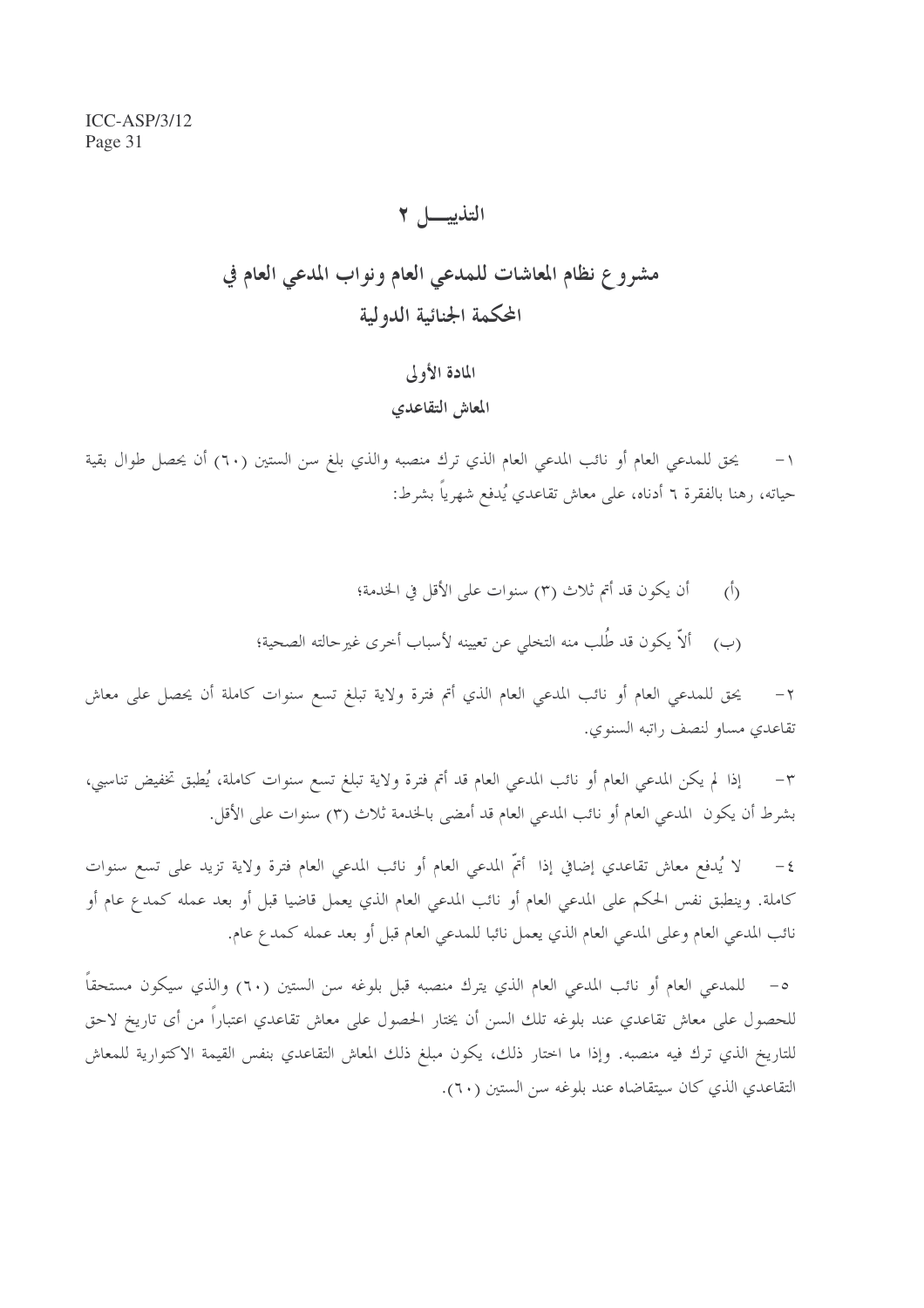لا يُدفع معاش تقاعدي للمدعى العام أو نائب المدعى العام السابق الذي يعاد انتخابه لشغل المنصب حتى ينقطع عن شغل منصبه مرة أخرى. و يُحسب مقدار معاشه التقاعدي عندئذ على أساس مجموع مدة خدمته ويخضع لتخفيض يساوي في قيمته الاكتوارية مقدار أي معاش تقاعدي يُدفع له قبل بلوغه سن الستين (٦٠).

#### المادة الثانية

#### معاش العجز

يحق للمدعى العام أو نائب المدعى العام الذي يرى مكتب جمعية الدول الأطراف (المسمى فيما بعد المكتب) أنه غير قادر على أداء واجباته بسبب اعتلال صحى أو عجز دائم أن يحصل عند ترك منصبه على معاش إعاقة يدفع شهرياً.

يستند قرار المكتب بشأن عدم قدرة المدعى العام أو نائب المدعى العام على أداء واجباته بسبب اعتلال صحى أو  $-7$ عجز دائم إلى رأيين طبيين؛ أحدهما صادرعن طبيب يعيّنه المكتب والآخر صادرعن طبيب يختاره المدعى العام أو نائب المدعى العام. وفي حالة عدم اتفاق الرأيين، يتم الحصول على رأى ثالث من طبيب يُتفق عليه بين المكتب والمدعى العام أو نائب المدعى العام.

٣– يكون معاش العجز مساوياً لمقدار المعاش التقاعدي الذي كان سيتقاضاه المدعي العام أو نائب المدعي العام المعني لو كان قد أتم، عند تركه منصبه، فترة الولاية التي انتخب لها.

#### المادة الثالثة

### معاش الزوج الباقي على قيد الحياة

١– عند وفاة المدعي العام أو نائب المدعي العام المتزوج الذي كان مستحقاً لمعاش تقاعدي، يستحق الزوج الباقي على قيد الحياة معاش الزوج الباقي على قيد الحياة إذا كان الزواج لا يزال قائما عند انتهاء حدمته، ويحسب المعاش كما يلي:

إذا لم يكن المدعى العام أو نائب المدعى العام قد بدأ، عند وفاته، في الحصول على معاشه التقاعدي، يكون  $(\dot{I})$ معاش الزوج الباقي على قيد الحياة معادلاً لنصف المعاش التقاعدي الذي كان يستحق دفعه له بموجب الفقرة ٥ من المادة الأولى، أعلاه، لو كان قد بدأ في تقاضي هذا المعاش عند وفاته، بشرط ألاً يقل معاش الزوج الباقي على قيد الحياة عن جزء من اثني عشر جزءاً من الراتب السنوي؛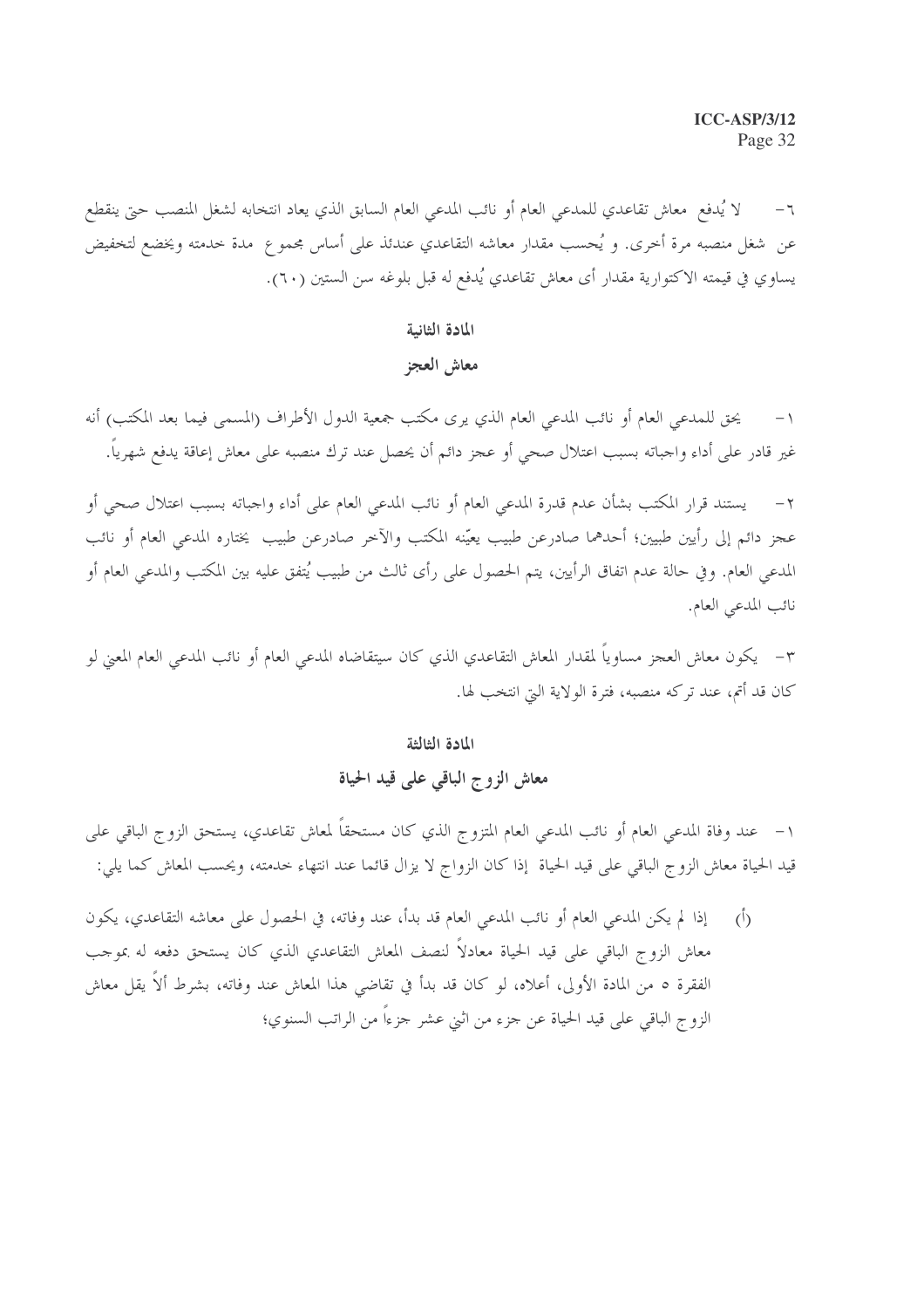- (ب) [ذا كان المدعى العام أو نائب المدعى العام قد بدأ في الحصول على معاشه التقاعدي بموجب الفقرة ٥ من المادة الأولى، أعلاه، قبل بلوغه سن الستين (٦٠)، يكون معاش الزوج الباقي على قيد الحياة معادلا لنصف ذلك المعاش، على ألاَّ يقل عن جزء من اثني عشر جزءاً من الراتب السنوي؛
- إذا كان المدعى العام أو نائب المدعى العام قد بلغ سن الستين (٦٠)، عند بدء الحصول على  $(\tau)$ معاشه التقاعدي، يكون معاش الزوج البافي على قيد الحياة معادلاً لنصف المعاش التقاعدي للمدعي العام أو نائب المدعى العام، على ألاّ يقل عن سدس الراتب السنوي؛

عند وفاة المدعى العام أو نائب المدعى العام المتزوج، يستحق الزوج الباقي على قيد الحياة معاشا معادلاً لنصف  $-7$ المعاش الذي كان سيحصل عليه المدعى العام أو نائب المدعى العام لو أصبح مستحقاً لمعاش عجز عند وفاته، بشرط ألاّ يقل معاش الزوج الباقي على قيد الحياة عن سدس الراتب السنوي.

عند وفاة المدعى العام أو نائب المدعى العام السابق المتزوج الذي كان يتقاضى معاش إعاقة، يستحق الزوج الباقى  $-1$ على قيد الحياة، إذا كان الزواج لا يزال قائما عند انتهاء حدمته، معاشا مساوياً لنصف المعاش الذي كان يحصل عليه المدعى العام أو نائب المدعي العام السابق، بشرط ألاّ يقل معاش الزوج الباقي على قيد الحياة عن سدس الراتب السنو ي.

ينقطع معاش الزوج الباقي على قيد الحياة بزواجه من جديد ويُمنح مبلغاً مقطوعاً مساوياً لضعف مبلغ  $-\xi$ استحقاقه السنوى الجارى كتسوية فمائية.

## المادة الرابعة

## استحقاقات الأطفال

عند وفاة المدعى العام أو نائب المدعى العام، أو المدعى العام أو نائب المدعى العام السابق، يحق لأطفاله الطبيعين أو بالتبني القانوني، ما داموا غير متزوجين ودون سن الحادية والعشرين (٢١)، الحصول على استحقاق يحسب كما يلي:

 $(\mathfrak{h})$ يكون المقدار السنوي لاستحقاق الأطفال، إن وجد زوج باق على قيد الحياة مستحقا لمعاش بموجب المادة الثالثة أعلاه، معادلاً لما يلي:

مبلغ يساوي عشرة (١٠) في المائة من المعاش التقاعدي الذي كان يحصل عليه المدعى العام أو  $\left\langle \cdot \right\rangle$ نائب المدعى العام؛ أو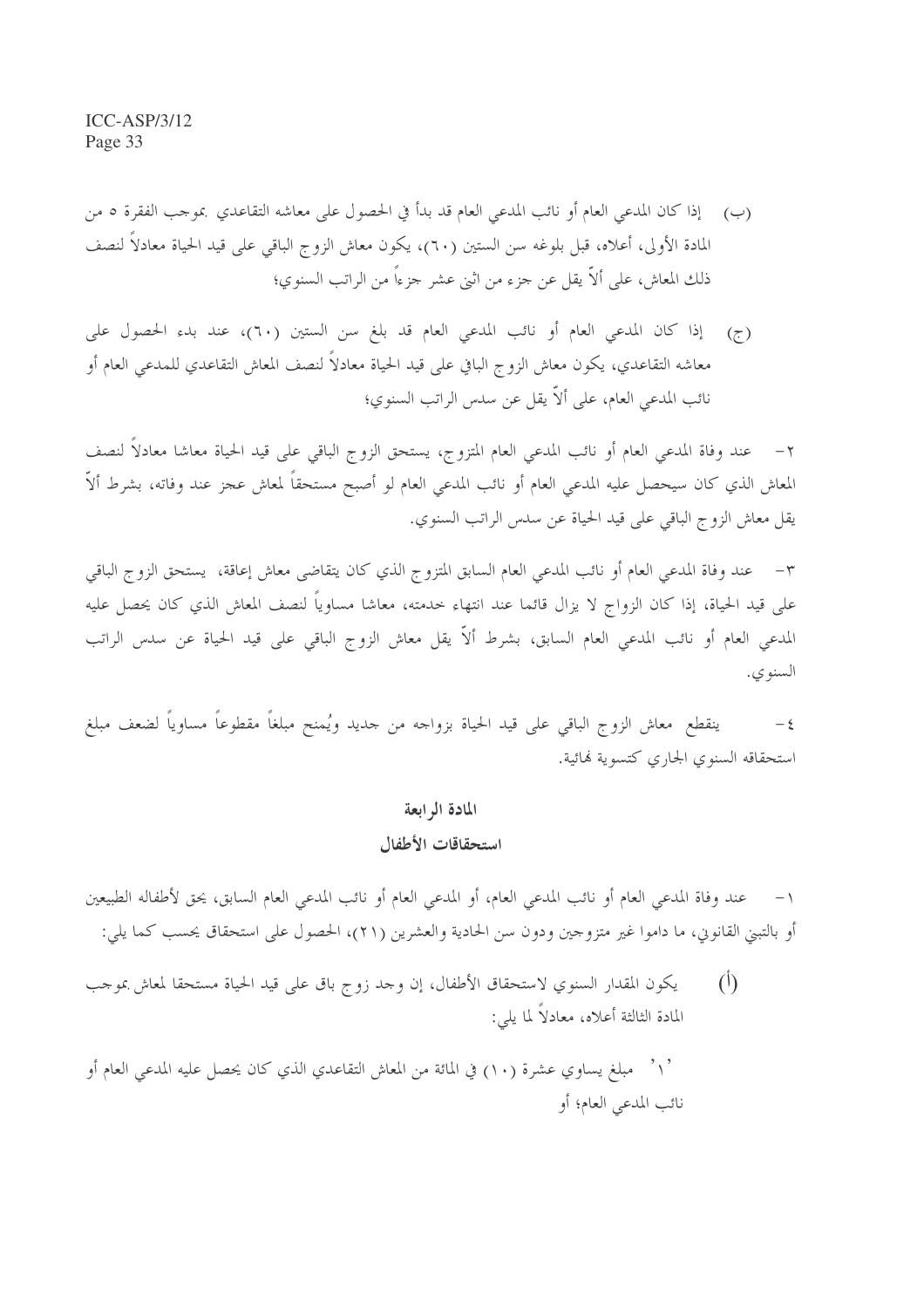#### **ICC-ASP/3/12** Page 34

- `٢ ْ إذا لم يكن المدعى العام أو نائب المدعى العام، عند وفاته، قد بدأ في تقاضى معاشه التقاعدي، ` عشرة (١٠) في المائة من المعاش التقاعدي الذي كان سيتقاضاه بموجب الفقرة ٥ من المادة الأولى، لو كان قد بدأ في تقاضي هذا المعاش عند وفاته؛ أو
- $, \tilde{\ }$ في حالة وفاة المدعى العام أو نائب المدعى العام أثناء الخدمة، فعشرة (١٠) في المائة من المعاش التقاعدي الذي كان سيتقاضاه لو كان قد استحق معاش إعاقة عند وفاته.

بشرط ألاَّ يتجاوز مقدار استحقاق الأطفال، في جميع الحالات، جزءاً واحداً من ستة وثلاثين جزءاً من الراتب الأساسي السنوي؛

- إذا لم يكن هناك زوج باق على قيد الحياة مستحقا لمعاش، بموجب المادة الثالثة، أو عند وفاة الزوج  $(\cup)$ الباقي على قيد الحياة، يزاد مجموع استحقاق الأطفال الواحب الدفع بموحب الفقرة الفرعية (ا) أعلاه بالمقدار التالي:
- إذا استحق المعاش ولد واحد فقط ، فبمقدار نصف مبلغ المعاش الذي كان يُدفع أو يحق أن  $\mathcal{L}_{\setminus}$ يُدفع للزوج الباقي على قيد الحياة؛
- إذا استحق المعاش طفلان أو أكثر، فبمقدار المعاش الذي كان يُدفع أو كان سيُدفع للزوج  $, \cdot, \cdot$ الباقي على قيد الحياة.
- يحدد مقدار معاش كل طفل بقسمة مجموع استحقاق الأطفال الواجب الدفع بموجب الفقرة الفرعية  $(\tau)$ (ب) أعلاه بالتساوي بين جميع الأطفال المستحقين؛ وعند توقف استحقاق أحد الأطفال، يعاد حساب بحمو ع الاستحقاق الواحب الدفع لبقية الأطفال وفقاً للفقرة الفرعية (ب).

لا يتحاوز مجموع استحقاق الأطفال، إذا أضيف إلى مقدار أي استحقاق يدفع للزوج الباقي على قيد الحياة،  $-7$ المعاش التقاعدي الذي حصل عليه المدعى العام أو نائب المدعى العام أو المدعى العام أو نائب المدعى العام السابق أو كان سيحصل عليه لو لم يُتوفى.

٣– \_ \_ يُصرف النظر عن الحد العمري المذكور في الفقرة ١ أعلاه إذا كان الولد عاجزاً بسبب مرض أو إصابة، ويستمر دفع الاستحقاق مادام الولد عاجزاً.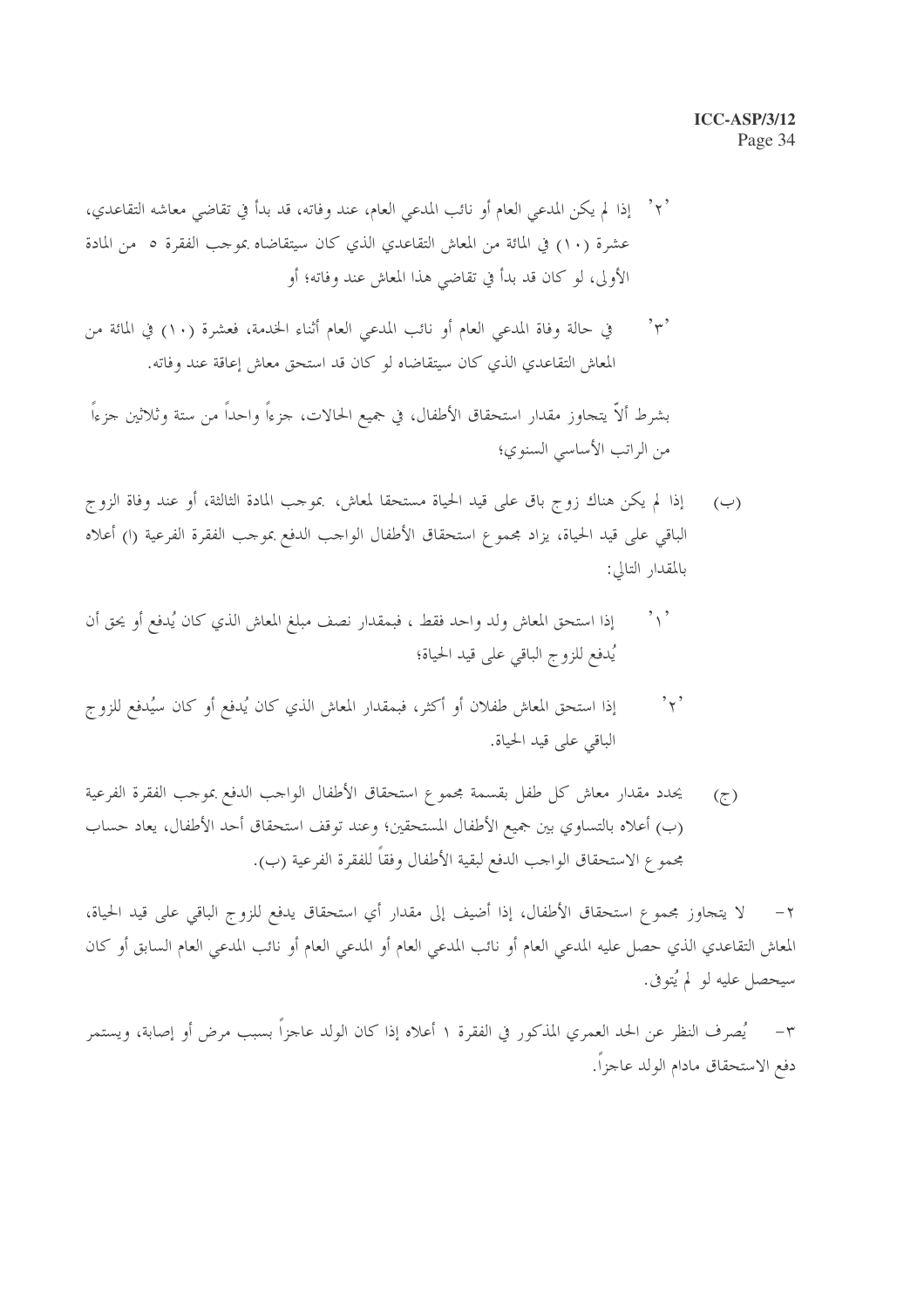## المادة الخامسة أحكام متنوعة

١– تُحسب المعاشات التقاعدية المنصوص عليها في هذا النظام بالعملة التي حددّت ها الجمعية راتب المدعي العام أو نائب المدعي العام المعني، أي باليورو.

٢ – لا يقوم نظام المعاشات التقاعدية المنصوص عليه في هذا النظام علي الاشتراكات وتتحمَّله ميزانية المحكمة مباشرة.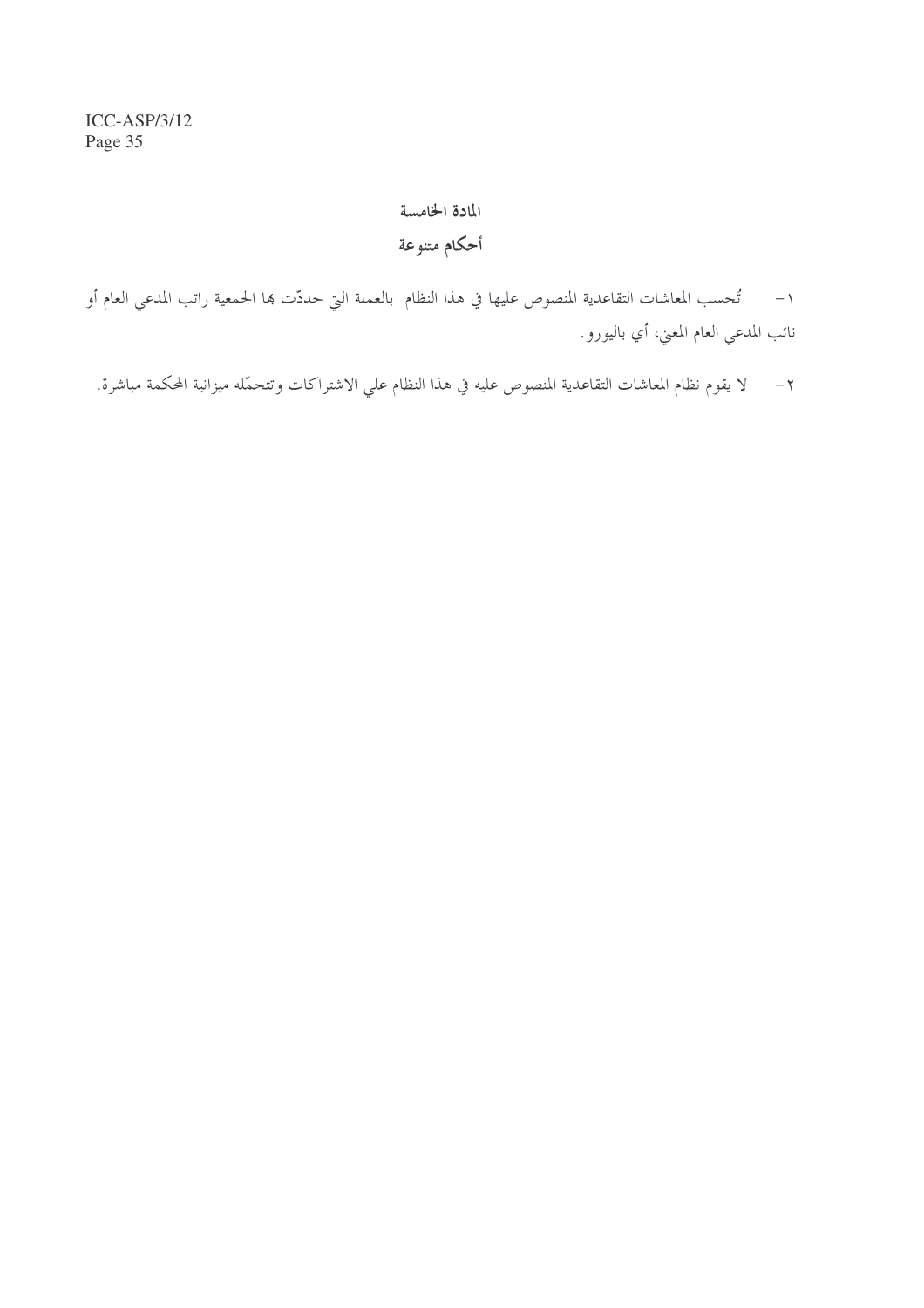## المرفق الثالث

## مشروع شروط الخدمة والتعويضات لمسجل المحكمة الجنائية الدولية (١)

يتضمن مشروع شروط الخدمة والتعويضات للمسحل الشروط الأساسية لخدمة مسحل المحكمة الجنائية الدولية (يشار إليها فيما بعد بوصفها " المحكمة ")، وفقاً للمادتين ٣٥ و٤٩ من نظام روما الأساسي.

- أولاً استخدام المصطلحات
- يعني مصطلح "المسجل" مسجل المحكمة بالمفهوم الوارد في المادة ٤٣ من نظام روما الأساسي.  $-1$

يعني مصطلح "المرتب السنوي"، لأغراض حساب استحقاق المعاش التعاقدي، الأجر السنوي، بدون أية بدلات،  $-\tau$ الذي تحدده الجمعية والذي كان يتلقاه المسجل عند انتهاء مدة حدمته.

يعني مصطلح "الزوج" الشريك بموجب زواج يعتبر صحيحا وفقا لقانون البلد الذي ينتمى إليه المسجل بجنسيته أو  $-\tau$ الشريك في المعيشة بموجب اتفاق قانويي يعقده المسجل وفقاً لقانون البلد الذي ينتمى إليه بجنسيته.

## ثانيا – إقامة المسجل

يتخذ المسجل سكنا له في هولندا على مقربة كافية من مقر المحكمة حتى يكون جاهزا للحضور بالمحكمة بعد مهلة  $-1$ قصيرة من أجل القيام بمهامه بموجب نظام روما الأساسي والقواعد الإجرائية وقواعد الإثبات.

يعني مركز المقيم ٳتخاذ مقر ٳقامة دائم، عن طريق الاقتناء أو عقد ٳيجار طويل الأحل، مقروناً بٳعلان من المسحل  $-7$ المعنى بأنه يتمتع بمركز المقيم.

<sup>(</sup>١) لا تعالج هذه الوثيقة شروط الخدمة لنائب المسجل لسببين: الأول أن هذه الوظيفة ليست متوحاة في ميزانية عام ٢٠٠٥، والثاني أن نظام روما الأساسي والقواعد الإجرائية وقواعد الإثبات لا يحددان مدة لوظيفة نائب المسجل ولا ينصان على ما إذا كان من الجائز أن يعاد انتخابه. ولذلك لا يمكن في هذه المرحلة حساب استحقاقه في المعاش.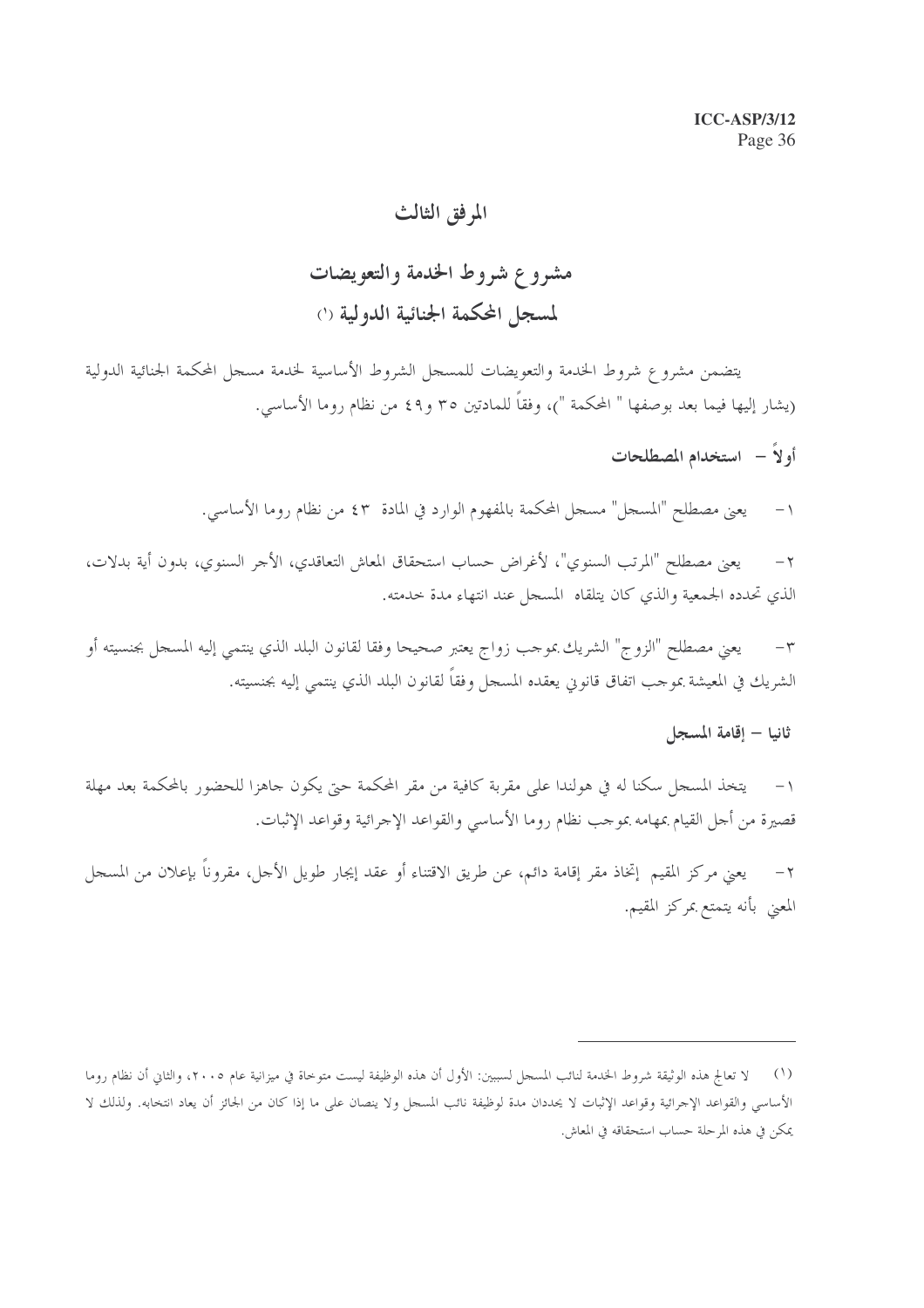ثالثا – المرتبات يبلغ صافي الأجر السنوي للمسجل ١٣٥٠٠٠ يورو.  $-1$ 

, ابعاً – تكاليف السفر واستحقاقات الاقامة

يحق للمسجل الحصول على مصاريف السفر واستحقاقات الإقامة على النحو المبين في ظام السفر والإقامة لمسجل  $-1$ المحكمة الجنائية الدولية الوارد في التذييل ١ لهذه الوثيقة.

خامساً – نظام المعاشات

١– يحق للمسجل، عند التقاعد، أن يتقاضى معاشاً على النحو المبين في نظام المعاشات لمسجل المحكمة الجنائية الدولية الوارد في التذيبل ٢ لهذه الوثيقة.

٢ – تعدّل المعاشات التقاعدية المدفوعة تلقائياً بنفس النسبة المئوية التي تعدّل ها المرتبات وفي نفس تاريخ تعديل المرتبات.

> معاش الزوج الباقي على قيد الحياة سادساً –

عند وفاة المسحل أو المسحل السابق، يستحق الزوج الباقي على قيد الحياة معاش الزوج الباقي على قيد الحياة  $-1$ على النحو المبين في نظام معاشات مسحل المحكمة الجنائية الدولية الوارد في التذييل ٢ لهذه الوثيقة.

> سابعاً – استحقاقات الأطفال

١– عند وفاة المسجل أو المسجل السابق، يحق لأطفاله الطبيعيين أو بالتبني القانوين الحصول على استحقاقات الأطفال على النحو المبين في نظام معاشات مسجل المحكمة الجنائية الدولية الوارد في التذييل ٢ لهذه الوثيقة.

ثامناً – استحقاقات الباقين على قيد الحياة

في حالة وفاة المسجل، يعوِّض المستحقون الباقون على قيد الحياة، كما يرد تعريفهم في الفقرة ٢ أدناه، بأن يدفع  $-1$ لهم مبلغ مقطوع يعادل شهراً واحداً من الأجر الأساسي عن كل سنة من سنوات الخدمة، وذلك بحد أدنى يعادل شهراً واحداً من الأجر الأساسي وبحد أقصى يعادل تسعة أشهرمن الأجر الأساسي.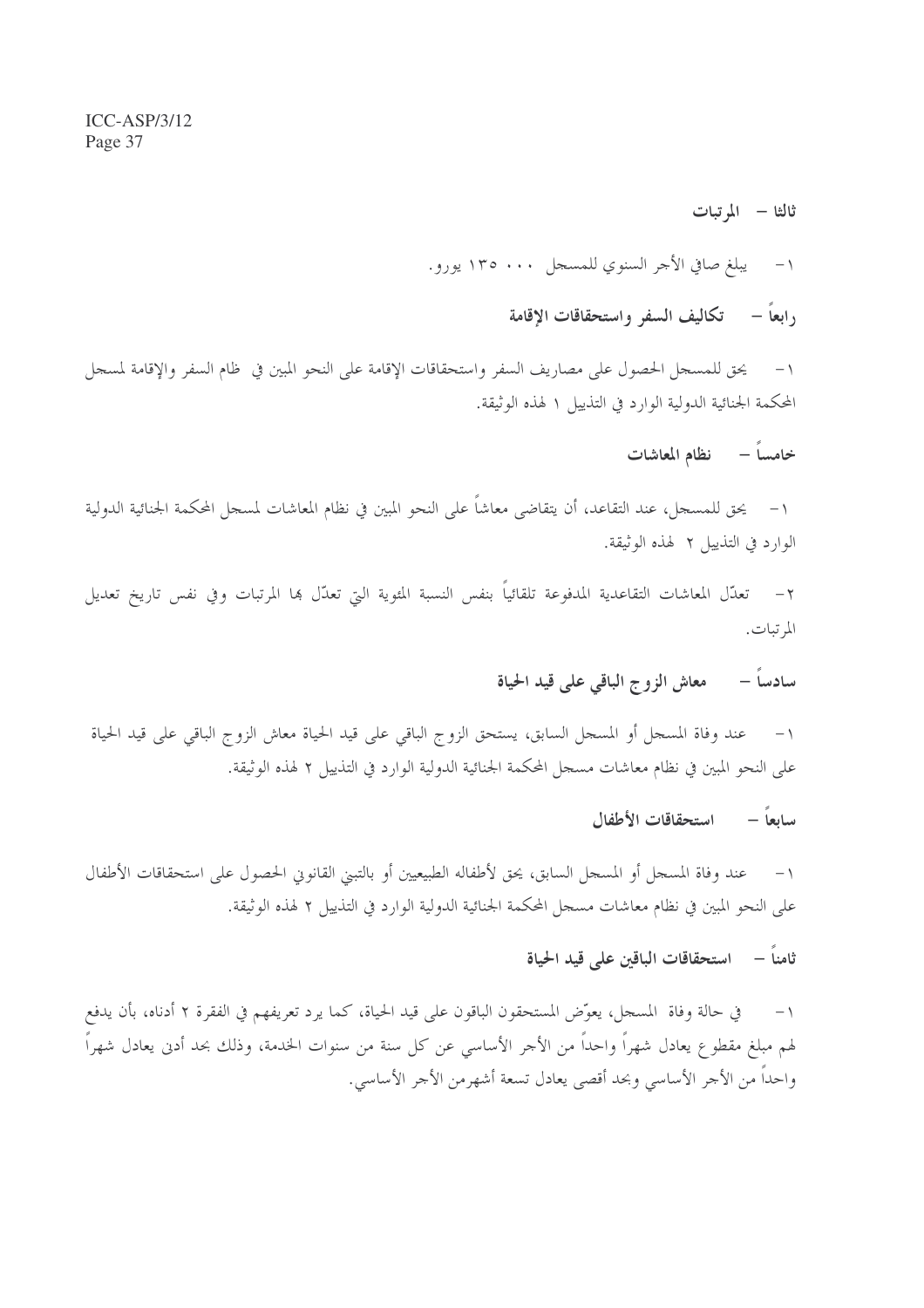٢– لأغراض الفقرة ١ أعلاه، يشمل المستحقون الباقون على قيد الحياة زوج المسجل، بشرط أن يكون الزواج قائما عند وفاة المسحل والأطفال الطبيعيين أو بالتبني القانوين للمسحل المتوفي غير المتزوجين الذين لا يبلغون سن الحادية والعشرين (٢١) عند وفاة المسجل .

تاسعاً– بدل التعليم

يحق للمسجل الحصول على منحة تعليم لأطفاله تعادل المنحة المطبقة على موظفي الأمم المتحدة.  $-1$ 

- عاشراً التأمين الصحى
- المسجل مسؤول عن اتخاذ ترتيبات التأمين الصحى الخاصة به.  $-1$

حادي عشر – الأجازة

١− يستحق المسحل أحازة سنوية يبلغ مجموعها ثمانية (٨) أسابيع في السنة.

يجوز تجميع الأجازة السنوية، بشرط ألاّ يرحّل أكثر من ثمانية عشر(١٨) أسبوعاً من تلك الأجازة إلى السنة  $-\tau$ التالية.

### ثاني عشر – بدء النفاذ

١– يبدأ نفاذ شروط الخدمة والتعويضات لمسجل المحكمة الجنائية الدولية المتضمنة للشروط الأساسية لخدمة المسجل المبينة في هذه الوثيقة، بما في ذلك تذييلالها، لدى اعتماد الجمعية لهذه الوثيقة.

#### ثالث عشر – التنقيحات

١− تستعرض الجمعية شروط الخدمة والتعويضات لمسحل المحكمة الجنائية الدولية في أقرب وقت يكون ذلك فيه ممكناً عملياً عقب استعراض الجمعية العامة للأمم المتحدة لشروط حدمة قضاة محكمة العدل الدولية.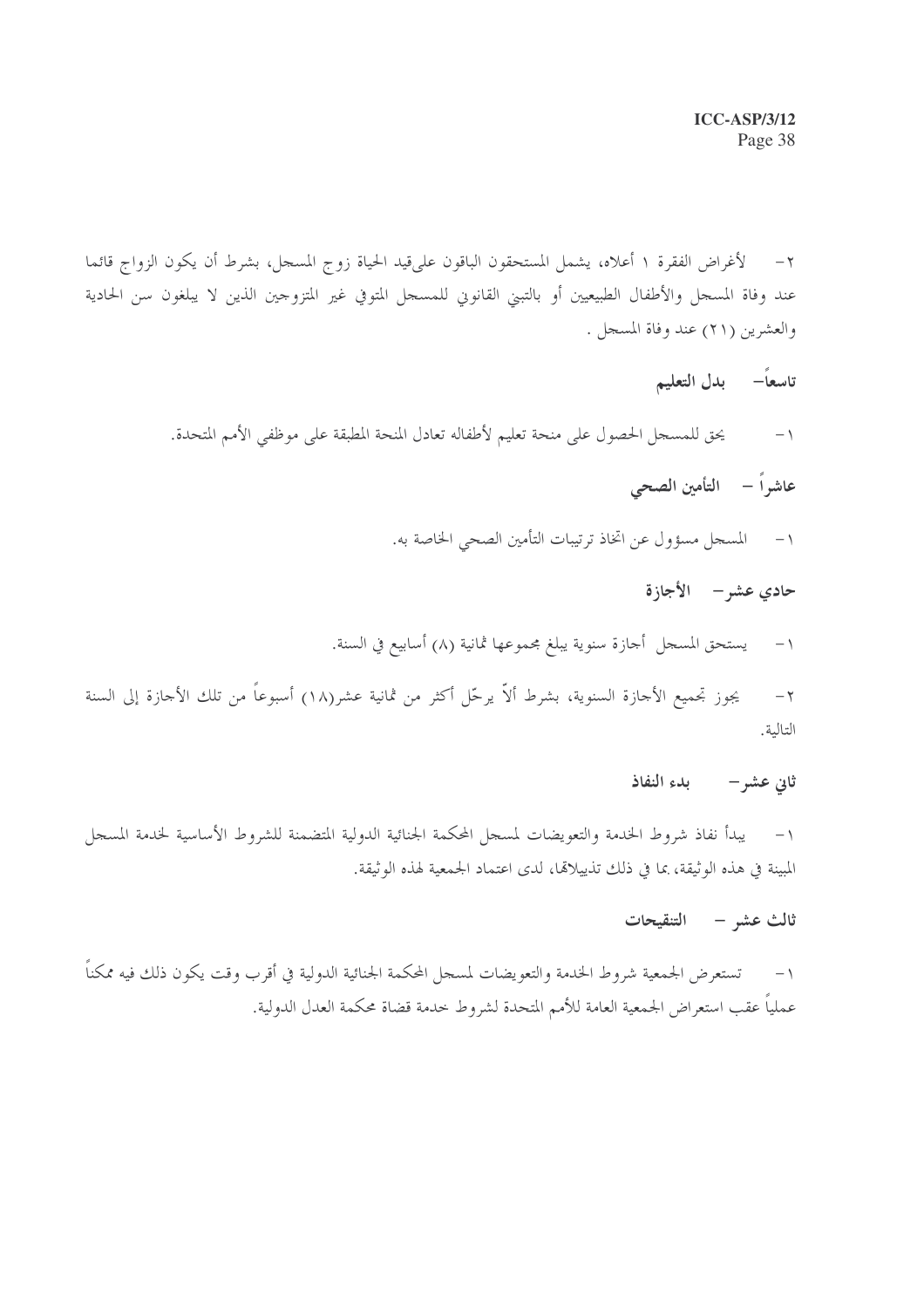## التذييل ١

## مشروع نظام السفر والإقامة لمسجل المحكمة الجنائية الدولية

## المادة الأولى

### مصاريف السفر

تدفع المحكمة، رهنا بشروط هذا النظام، مصاريف السفر التي يتكبدها المسجل بالضرورة أثناء الرحلات المأذون بما حسب الأصول. وتعتبر الرحلات التالية رحلات للمسحل مأذوناً هما حسب الأصول:

- الرحلة التي يقوم بما عند التعيين من موطنه المعلن الذي كان يقيم فيه، إلى مقر المحكمة، بصدد نقل محل  $\langle \hat{L} \rangle$ اقامته؛
- (ب) رحلة الذهاب والإياب التي يقوم بما كل سنتين تقويميتين بعد سنة التعيين من مقر المحكمة إلى موطنه المعلن الذي كان يقيم فيه عند التعيين؛
- (ج) الرحلة التي يقوم بما عند انتهاء تعيينه من مقر المحكمة إلى موطنه المعلن الذي كان يقيم فيه عند التعيين، أو إلى أي مكان آخر بشرط ألاّ تكون تكلفة هذه الرحلة أكبر من تكلفة الرحلة إلى موطنه المعلن الذي كان يقيم فيه عند التعيين .

وعندما يكون زوج المسجل و/ أو أطفاله المعالون مقيمين معه في مقر المحكمة، ترد المحكمة مصاريف السفر المتكبدة فيما يقومون به من رحلات حسبما هو وارد في البنود (أ) و (ب) و (ج) من هذه الفقرة.

(د) الرحلات الأخرى المضطلع ها في مهام رسمية للمحكمة.

في جميع الحالات، تشمل مصاريف السفرالتي تدفعها المحكمة تكلفة الرحلات التي يتم القيام بما فعلاً، رهناً  $-7$ بالاستحقاقات القصوى التالية:

تكلَّفة السَّفر بدرجة رجال الأعمال، بما في ذلك المصاريف التي تتصل عادة بالسفر. ولا تعتبر تكلَّفة  $\langle \hat{D} \rangle$ نقل الأمتعة الزائدة عن الوزن أوالحجم الذي تنقله شركات النقل مجاناً داخلةً في هذه المصاريف ما لم يكن نقل هذه الأمتعة الزائدة ضرورياً لأسباب تتعلق بالعمل الرسمي. (ب) يتم السفر بأقل الوسائل والطرق تكلفة وأكثرها اختصاراً للوقت.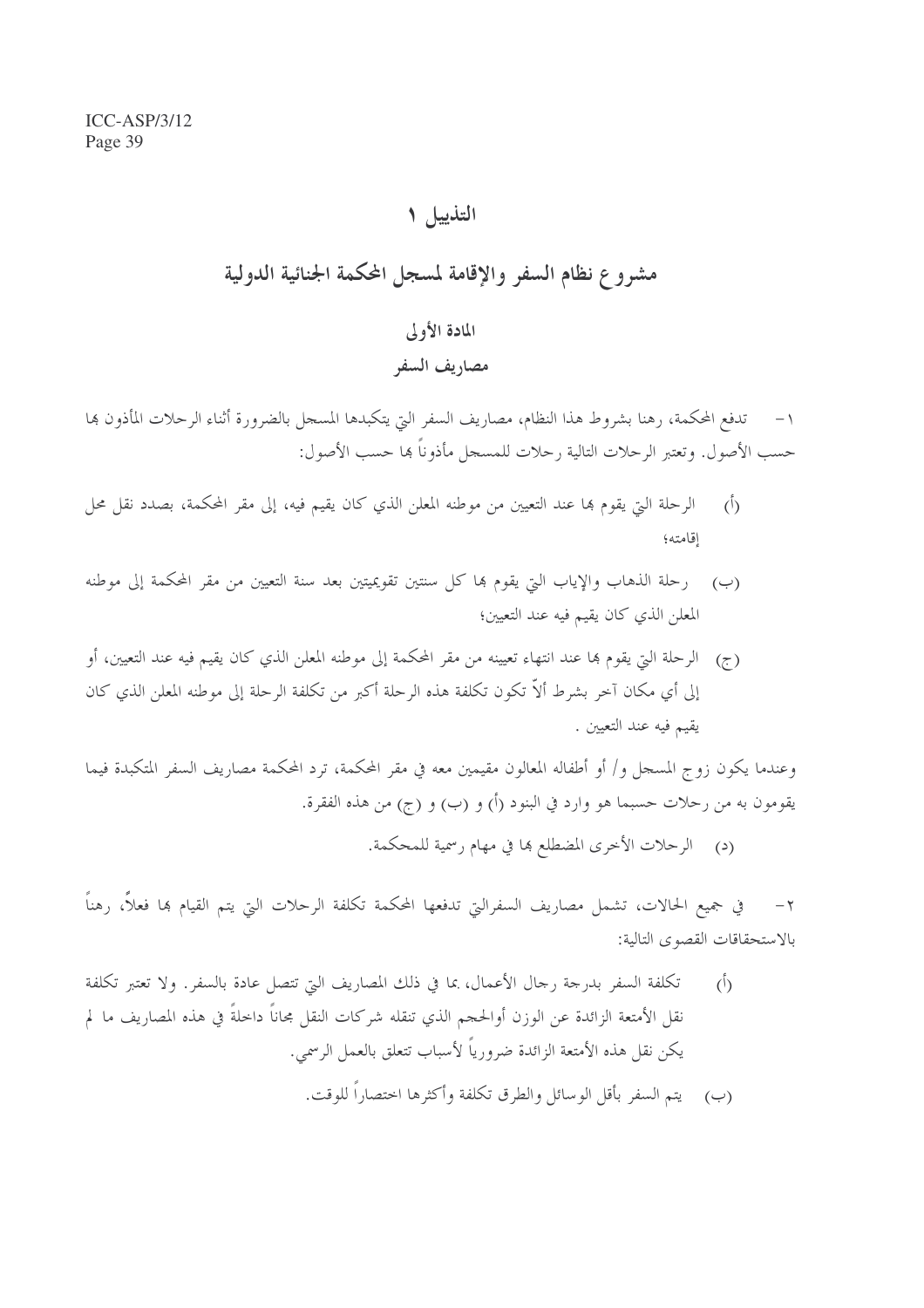#### المادة الثانية

#### بدلات الاقامة

١– يدفع بدل إقامة يومي للمسحل أثناء سفره في مهام رسمية بموحب الفقرات الفرعية (ا) و(ج) و(د) من الفقرة ١ من المادة الأولى من هذا التذييل. ويعتبر هذا البدل شاملاً لجميع المصاريف المتصلة بالوجبات والمسكن وتكاليف النقل المحلي والإكراميات، والنفقات الشخصية الأخرى.

يُدفع بدل الإقامة اليومي وفقاً لشروط ومعدلات تساوي المعدلات القياسية لبدل الإقامة أثناء السف المطبقة  $-7$ على موظفى الأمم المتحدة، كما هو مبين في الأمر الإداري بشأن السفر الرسمي المتعلق بالمحكمة. ويُخفض هذا المعدل في حالة توفيرالطعام و/ أو المسكن. ويُدفع بدل الإقامة عادة باليورو .

بعد مضى فترة زمنية في أي موقع واحد، يُخفض بدل الإقامة اليومي وفقاً للنظام الموحد للأمم المتحدة.  $-\tau$ 

عندما يصحب المسجل، أثناء قيامه بسفر رسمي بموجب الفقرة الفرعية (ا) أو(ب) أو(ج) من الفقرة ١ من المادة  $-\xi$ الأولى من هذا المرفق، زوج و/ أو أطفال معالون، يُدفع لكل معال بدل إقامة قدره نصف المعدل المناسب الذي يُدفع للمسجل فيما يتعلق بتلك الرحلة؛ وفي الحالات التي يسافر فيها هؤلاء المعالون وحدهم في رحلة مأذون بما، يُدفع المعدل الكامل لبدل الإقامة لواحد من المعالين الراشدين و يدُفع نصف ذلك المعدل لكل واحد من المعالين الآخرين.

#### المادة الثالثة

#### نقل الأثاث والانتداب

١− يحق للمسجل المقيم في هولندا، وفقاً للمادة الثانية من الشروط العامة لخدمة وتعويضات مسجل المحكمة الجنائية الدولية الحصول على ما يلي:

- تكاليف نقل الأثاث المترلي والأمتعة الشخصية من موطن المسجل إلى مقر المحكمة مساوية للتكاليف المطبقة  $\overline{(\cdot)}$ على موظفى الأمم المتحدة برتبة أمين عام مساعد؛
- منحة انتداب لتغطية مصاريف نقل الأثاث المرتبطة بتغيير محل الإقامة، وفقاً لأحكام وشروط معادلة لتلك  $(\cup)$ المطبقة على موظفى الأمم المتحدة برتبة أمين عام مساعد؛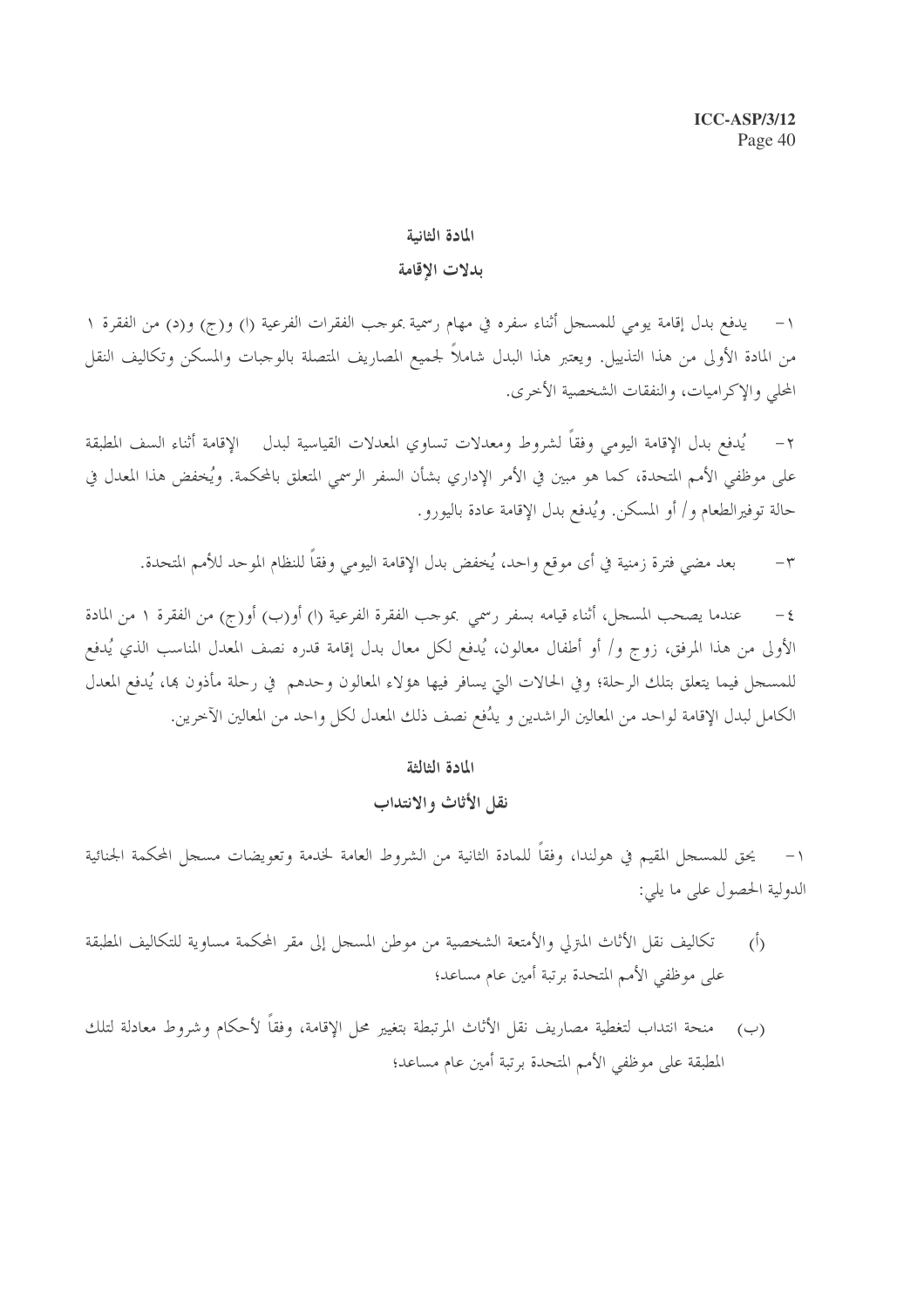عند انتهاء التعيين، تكاليف نقل الأثاث المترلي والأمتعة الشخصية من مقر المحكمة إلى موطنه المعلن الذي  $(7)$ كان يقيم فيه عند التعيين (أوأى بلد آخر قد يختاره لإقامته إذا كان ذلك ينطوى على نفقات أقل).

#### المادة الرابعة

### تغيير محل الإقامة عند إنتهاء الخدمة

١– يحصل المسجل الذي اتخذ مقراً لإقامته في مقرالمحكمة واحتفظ به لمدة خمس (٥) سنوات متصلة على الأقل أثناء الخدمة بالمحكمة، على مبلغ مقطوع يعادل ثمانية عشر (١٨) أسبوعاً من صافي الأجرالأساسي السنوي عند انتهاء التعيين وتغيير محل الإقامة إلى خارج هولندا. ويحصل المسحل الذي اتخذ مقراً لإقامته في مقر المحكمة واحتفظ به لفترة تسع (٩) سنوات متصلة أو أكثر أثناء الخدمة بالمحكمة على مبلغ يعادل أربعة وعشرين (٢٤) أسبوعاً من صافي الأجر الأساسي السنوي عند انتهاء التعيين وتغيير محل الإقامة إلى حارج هولندا.

#### المادة الخامسة

#### تقديم الحسابات ودفعها

يجب تقديم بيان تفصيلي بالنفقات تأييداً لكل مطالبة استرداد لنفقات السفر أوصرف بدل الإقامة وذلك في أقرب وقت ممكن بعد الانتهاء من السفرأو نقل الأثاث. ويجب أن يُبين في مطالبات الاسترداد كل بند من بنود النفقات، إلاَّ في الحالات التي تكون فيها هذه النفقات مشمولةً ببدل الإقامة، وكل سلفة سُحبت من أي مصدرآخرمن مصادر المحكمة، ويجب أن تؤيدها، إلى أبعد حد ممكن، إيصالات تبين الخدمة التي يتصل ها المبلغ المدفوع. ويجب بيان جميع النفقات بالعملة التي تم الدفع ها فعلاً، ويجب إثبات أن تكبدها كان ضرورياً ومتصلاً بأداء العمل الرسمي للمحكمة و حده.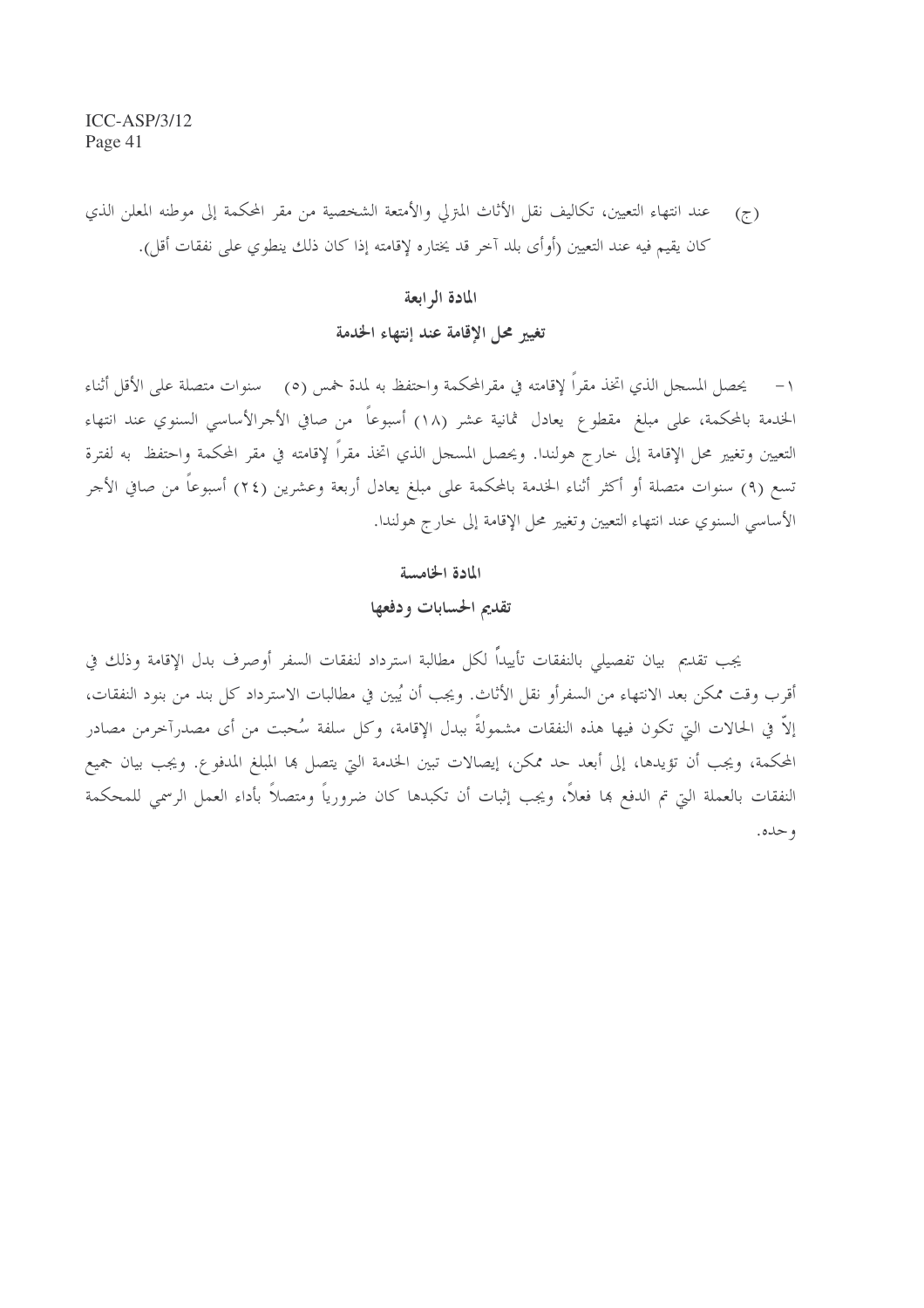# التذييــــا 7 مشروع نظام معاشات مسجل المحكمة الجنائية الدولية

## المادة الأولى

#### المعاش التقاعدي

١– يحق للمسجل الذي ترك منصبه والذي بلغ سن الستين (٦٠) أن يحصل طوال بقية حياته، رهنا بالفقرة ٦ أدناه، على معاش تقاعدي يُدفع شهرياً بشرط:

> أن يكون قد أتم ثلاث (٣) سنوات على الأقل في الخدمة؛  $\langle \hat{L} \rangle$ ألاَّ يكون قد طُلب منه التخلي عن تعيينه لأسباب أخرى غير حالته الصحية؛  $(\cup)$

يحق للمسجل الذي أتم فترة ولاية تبلغ حمس سنوات كاملة أن يحصل على معاش تقاعدي مساو لخمسة أجزاء  $-\tau$ من ثمانية عشر جزءا (١٨/٥) من راتبه السنوي (٢).

يستحق المسجل الذي يعاد انتخابه معاشا تقاعديا يعادل جزئين من خمسة وأربعين جزءا (٤٥/٢) من راتبه  $-\tau$ السنوي (") عن كل سنة إضافية من سنوات خدمته كمسجل شريطة أن لا يزيد الحد الأقصى لمعاشه التقاعدي على نصف مرتبه السنوي. ولا يتقاضى المسجل معاشا إضافيا على ما يزيد على عشر سنوات من الخدمة.

<sup>(</sup>٢) احتسب المعاش التقاعدي للمسجل على أساس المعاش التقاعدي لقضاة المحكمة الجنائية الدولية مع مراعاة الاختلاف في فترة ولاية كل منهما (خمس سنوات للمسجل مقابل تسع سنوات للقاضي). ويتقاضى القضاة معاشا تقاعديا يعادل نصف مرتبهم السنوي بعد حدمتهم مدة تبلغ تسع سنوات كاملة. ولذلك ينبغي أن يتقاضى المسجل حمسة أتساع (٩/٥) مرتبه السنوي ويعادل هذا حمسة أجزاء من ثمانية عشر جزءا (١٨/٥) من مرتبه السنوي بعد خدمته مدة تبلغ خمس سنوات كاملة.

<sup>(</sup>٣) من حق المسجل الذي يعاد انتخابه أن يزيد معاشه التقاعدي بحد أقصى لا يزيد على نصف مرتبه السنوي. ويتلقى القضاة معاشا تقاعديا يعادل نصف مرتبهم بعد خدمتهم فترة ولاية كاملة أي بعد تسع سنوات. ويبدو من المعقول بالتالي أن يتاح للمسجل الذي يخدم فترة ولاية ثانية كاملة أي عشر سنوات معاشا تقاعديا شريطة أن لا يزيد الحد الأقصى لمعاشه التقاعدي على نصف مرتبه السنوي. ولما كان من حقه الحصول على خمسة أجزاء من ثمانية عشر جزءا (١٨/٥) من مرتبه السنوي، فإنه سيتقاضى الأجزاء الأربعة الباقية من الثمانية عشر جزءا (١٨/٤) (بمجموع يبلغ تسعة أجزاء من ثمانية عشر جزءا (١٨/٩) وهو نصف المرتب السنوي) عن السنوات الخمس للولاية الثانية بشكل تصاعدي. وستبلغ الزيادة السنوية أثناء الولاية الثانية بالتالي جزئين من خمسة وأربعين جزءا (٢/٥٤) من المرتب السنوي (١٨/٤ × ٥/١ = ١٠/٤).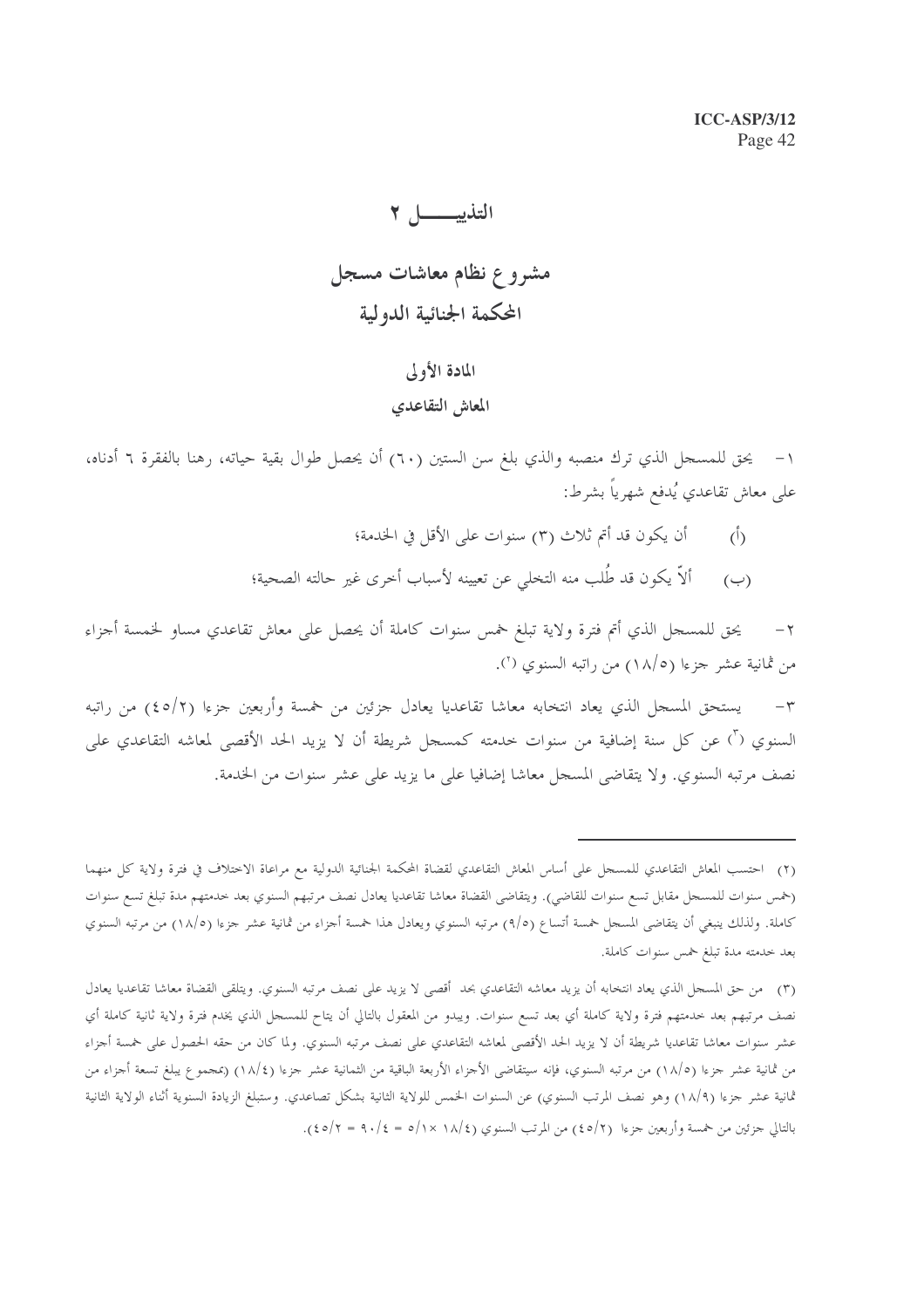$ICC-ASP/3/12$ Page 43

٤ – إذا لم يكن المسحل قد أتم فترة ولاية تبلغ خمس سنوات كاملة، يُطبق تخفيض تناسبي، بشرط أن يكون المسحل قد أمضى بالخدمة ثلاث (٣) سنوات على الأقل.

٥– المسجل الذي يترك منصبه قبل بلوغه سن الستين (٦٠) والذي سيكون مستحقاً للحصول على معاش تقاعدي عند بلوغه تلك السن أن يختار الحصول على معاش تقاعدي اعتباراً من أي تاريخ لاحق للتاريخ الذي ترك فيه منصبه. وإذا ما اختار ذلك، يكون مبلغ ذلك المعاش التقاعدي بنفس القيمة الاكتوارية للمعاش التقاعدي الذي كان سيتقاضاه عند بلوغه سن الستين (٦٠).

لا يُدفع ٍ معاش تقاعدي لمسجل سابق يعاد انتخابه لشغل المنصب حتى ينقطع عن شغل منصبه مرة أخرى. و  $-7$ يُحسب مقدار معاشه التقاعدي عندئذ على أساس مجموع ً مدة خدمته ويخضع لتخفيض يساوي في قيمته الاكتوارية مقدار أي معاش تقاعدي يُدفع له قبل بلوغه سن الستين (٦٠).

المادة الثانية

معاش الإعاقة

يحق للمسجل الذي ترى الهيئة الرئاسية للمحكمة أنه غير قادر على أداء واجباته بسبب اعتلال صحى أو عجز دائم أن يحصل عند ترك منصبه على معاش إعاقة يدفع شهرياً.

يستند القرار بشأن عدم قدرة المسحل على أداء واجباته بسبب اعتلال صحى أو عجز دائم إلى رأيين طبيين؛  $-\tau$ أحدهما صادرعن طبيب تعيّنه الهيئة الرئاسية والآخر صادرعن طبيب يختاره المسجل. وفي حالة عدم اتفاق الرأيين، يتم الحصول على رأى ثالث من طبيب يُتفق عليه بين الهيئة الرئاسية و المسجل.

٣– يكون معاش العجز مساوياً لمقدار المعاش التقاعدي الذي كان سيتقاضاه المسجل المعنى لو كان قد أتم، عند تركه منصبه، فترة الولاية التي انتخب لها.

المادة الثالثة

معاش الزوج الباقي على قيد الحياة

١– عند وفاة المسحل المتزوج الذي كان مستحقاً لمعاش تقاعدي، يستحق الزوج الباقي على قيد الحياة معاش الزوج الباقي على قيد الحياة إذا كان الزواج لا يزال قائما عند انتهاء حدمته، ويحسب المعاش كما يلي: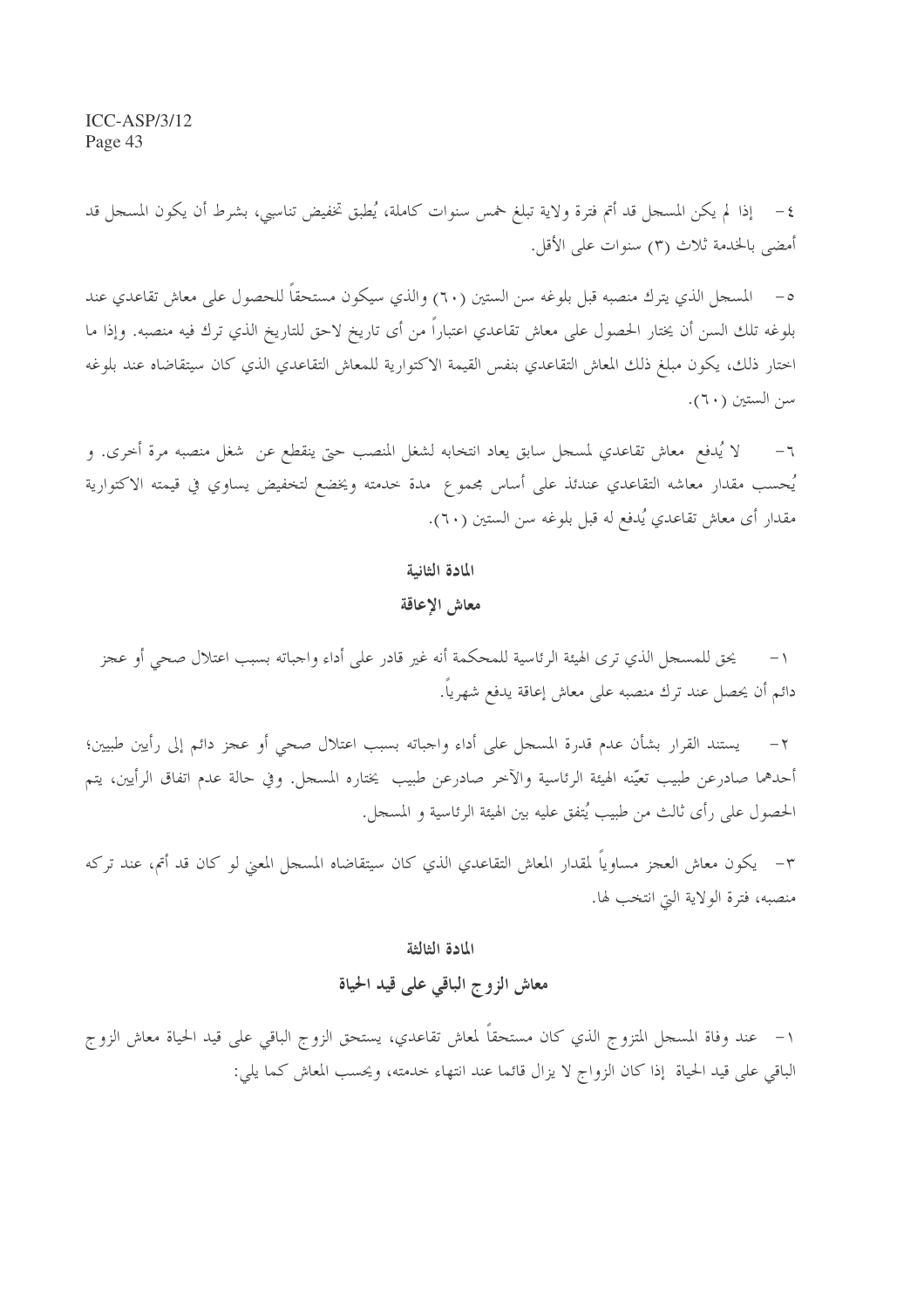- إذا لم يكن المسجل قد بدأ، عند وفاته، في الحصول على معاشه التقاعدي، يكون معاش الزوج الباقي على  $\sqrt{2}$ قيد الحياة معادلاً لنصف المعاش التقاعدي الذي كان يستحق دفعه له بموجب الفقرة ٥ من المادة الأولى، أعلاه، لو كان قد بدأ في تقاضى هذا المعاش عند وفاته، بشرط ألاً يقل معاش الزوج الباقي على قيد الحياة عن جزء من اثني عشر جزءاً من الراتب السنوي؛
- (ب) [ذا كان المسجل قد بدأ في الحصول على معاشه التقاعدي بموجب الفقرة ٥ من المادة الأولى، أعلاه، قبل بلوغه سن الستين (٦٠)، يكون معاش الزوج الباقي على قيد الحياة معادلاً لنصف ذلك المعاش، على ألاّ يقل عن جزء من اثني عشر جزءًا من الراتب السنوي؛
- إذا كان المسجل قد بلغ سن الستين (٦٠)، عند بدء الحصول على معاشه التقاعدي، يكون معاش  $(\tau)$ الزوج الباقي على قيد الحياة معادلاً لنصف المعاش التقاعدي للمدعى العام أو نائب المدعى العام، على ألاّ يقل عن سدس الراتب السنوي؛

٢– عند وفاة المسجل المتزوج، يستحق الزوج الباقي على قيد الحياة معاشا معادلاً لنصف المعاش الذي كان سيحصل عليه المسحل لو أصبح مستحقاً لمعاش عجز عند وفاته، بشرط ألاّ يقل معاش الزوج الباقي على قيد الحياة عن سدس الراتب السنوى.

عند وفاة المسجل السابق المتزوج الذي كان يتقاضى معاش إعاقة، يستحق الزوج الباقي على قيد الحياة، إذا كان الزواج لا يزال قائما عند انتهاء حدمته، معاشا مساوياً لنصف المعاش الذي كان يحصل عليه المسجل السابق، بشرط ألاَّ يقل معاش الزوج الباقي على قيد الحياة عن سدس الراتب السنوي.

٤ – ينقطع معاش الزوج الباقي على قيد الحياة بزواحه من حديد ويُمنح مبلغاً مقطوعاً مساوياً لضعف مبلغ استحقاقه السنوى الجارى كتسوية لهائية.

#### المادة الرابعة

#### استحقاقات الأطفال

عند وفاة المسجل أو المسجل السابق، يحق لأطفاله الطبيعين أو بالتبين القانوين، ما داموا غير متزوجين ودون سن  $-1$ الحادية والعشرين (٢١)، الحصول على استحقاق يحسب كما يلي: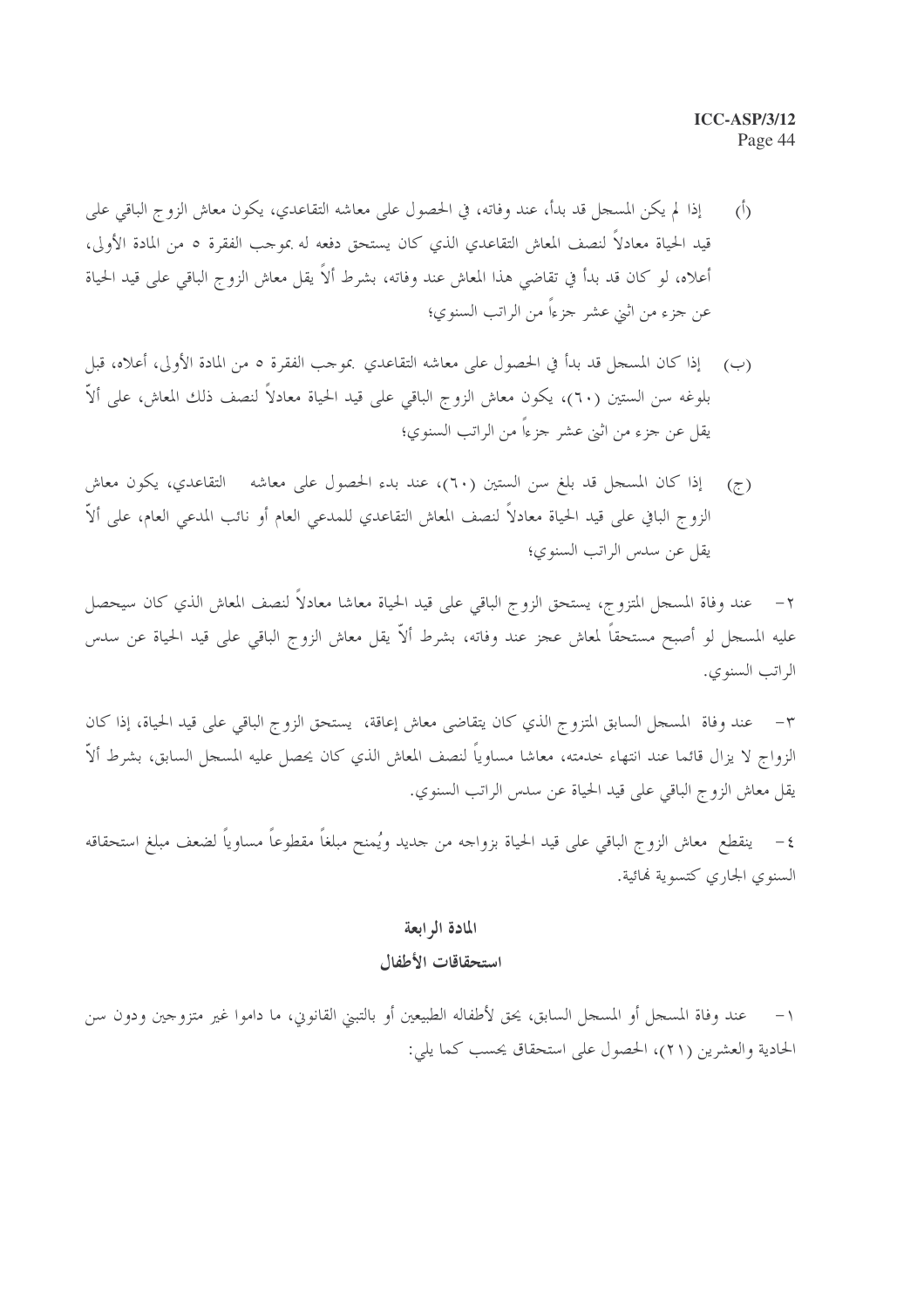(أ) يكون المقدار السنوي لاستحقاق الأطفال، إن وحد زوج باق على قيد الحياة مستحقا لمعاش بموحب المادة الثالثة أعلاه، معادلاً لما يلي:

` \ ` مبلغ يساوي عشرة (١٠) في المائة من المعاش التقاعدي الذي كان يحصل عليه المسجل؛ أو

- '٢' إذا لم يكن المسجل، عند وفاته، قد بدأ في تقاضى معاشه التقاعدي، عشرة (١٠) في المائة من المعاش التقاعدي الذي كان سيتقاضاه بموجب الفقرة ٥ من المادة الأولى، لو كان قد بدأ في تقاضي هذا المعاش عند وفاته؛ أو
- في حالة وفاة المسجل أثناء الخدمة، فعشرة (١٠) في المائة من المعاش التقاعدي الذي كان  $, \tilde{\ }$ سيتقاضاه لو كان قد استحق معاش إعاقة عند وفاته.

بشرط ألاّ يتجاوز مقدار استحقاق الأطفال، في جميع الحالات، جزءاً واحداً من ستة وثلاثين جزءاً ً من الراتب الأساسي السنوي؛

- (ب) إذا لم يكن هناك زوج باق على قيد الحياة مستحقا لمعاش، بموجب المادة الثالثة، أو عند وفاة الزوج الباقي على قيد الحياة، يزاد مجموع استحقاق الأطفال الواحب الدفع بموحب الفقرة الفرعية (ا) أعلاه بالمقدار التالي:
- `\ ` إذا استحق المعاش ولد واحد فقط ، فبمقدار نصف مبلغ المعاش الذي كان يُدفع أو يحق أن يُدفع للزوج الباقى على قيد الحياة؛
- '٢' إذا استحق المعاش طفلان أو أكثر، فبمقدار المعاش الذي كان يُدفع أو كان سيُدفع للزوج الباقي على قيد الحياة.
- يحدد مقدار معاش كل طفل بقسمة مجموع استحقاق الأطفال الواحب الدفع بموحب الفقرة الفرعية (ب)  $(\tau)$ أعلاه بالتساوي بين جميع الأطفال المستحقين؛ وعند توقف استحقاق أحد الأطفال، يعاد حساب مجموع الاستحقاق الواحب الدفع لبقية الأطفال وفقاً للفقرة الفرعية (ب).